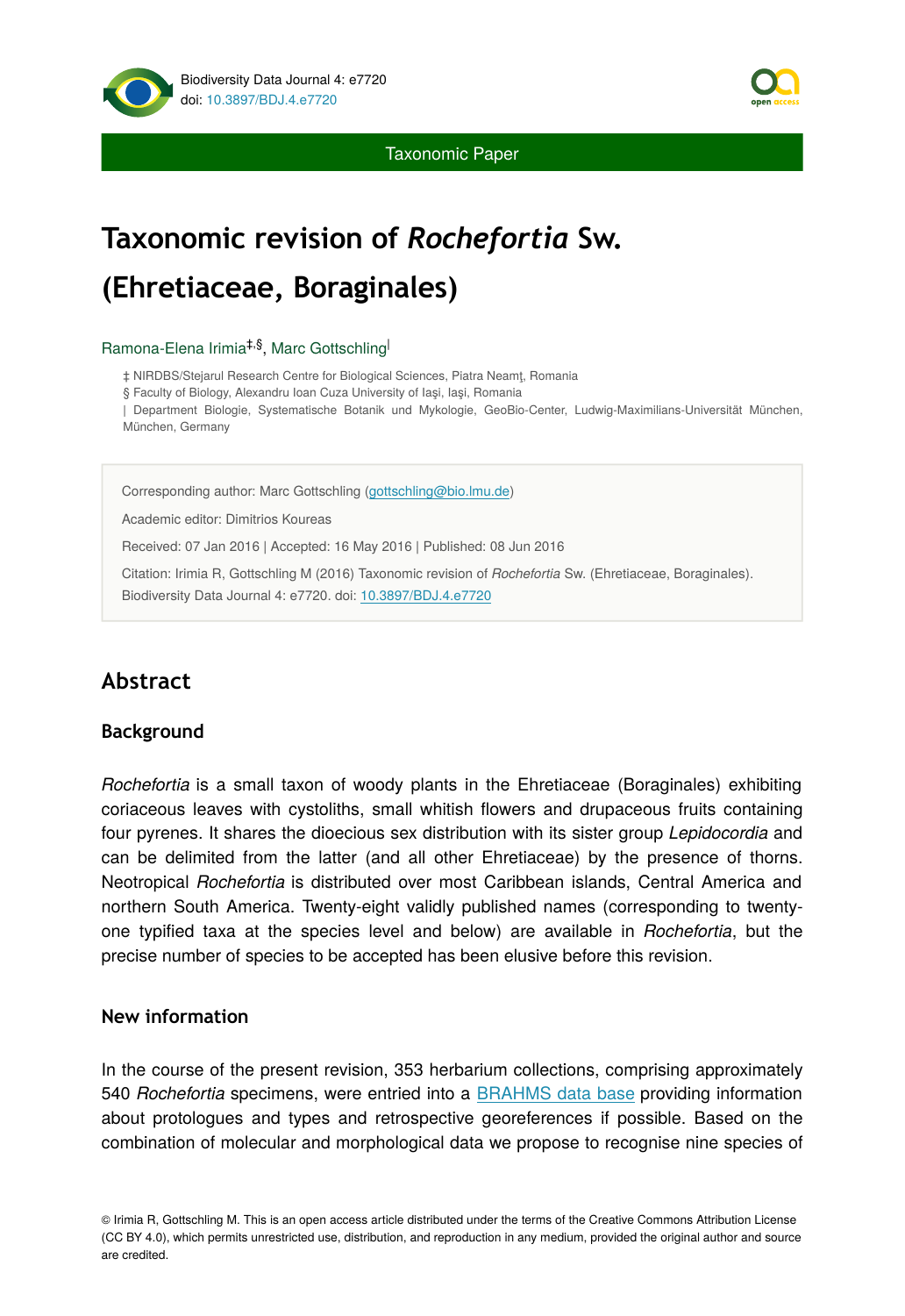*Rochefortia*, namely *R. acanthophora*, *R. bahamensis*, *R. barloventensis*, *R. cubensis*, *R. cuneata*, *R. lundellii*, *R. oblongata*, *R. spinosa* and *R. stellata* (the remaining nineteen validly published names are synonymised under such names). Morphological description of each species and an identification key are provided.

# **Keywords**

asterids; Caribbean; herbarium specimens; morphology; taxonomy

# **Introduction**

# **Taxonomic history**

*Rochefortia* Sw. was described by the Swede Olof P. Swartz (1760–1818) in [1788](http://biodiversitylibrary.org/page/376712#page/61/mode/1up) based on plants he collected in Jamaica. The taxon received its name in commemoration of a French author and priest, namely Charles de Rochefort (1605–1683), who lived in the Caribbean for a period of time and wrote the disputed book "[Histoire naturelle et morale](http://www.biodiversitylibrary.org/item/178203#page/7/mode/1up) [des Îles Antilles de l'Amérique ... avec un vocabulaire Caraïbe"](http://www.biodiversitylibrary.org/item/178203#page/7/mode/1up) (firstly published in 1658). Swartz (1788) included two species, namely *R. cuneata* Sw. and *R. ovata* Sw., the first of which is designated as the type of *Rochefortia* (Britton and Millspaugh 1920). Later, Don (1838) introduced the name *Lutrostylis* G.Don [referring to *Ehretia fasciculata* Kunth, = *R. spinosa* (Jacq.) Urb.] and Triana (1854) the (not validly published: ICN Art. 53.1.) name *Diplostylis* H.Karst. & Triana (based on material he collected together with Gustav K.W.H. Karsten). Both names refer to floral traits that the authors considered unusual for other taxa today assigned to Ehretiaceae. In their descriptions, the authors highlighted the formation of two stylodia, which in fact is characteristic for species of *Rochefortia* such as *R. spinosa*. Subsequently, both names *[Diplostylis](http://www.biodiversitylibrary.org/item/14687#page/316/mode/1up)* [\(though not validly published\) and](http://www.biodiversitylibrary.org/item/14687#page/316/mode/1up) *[Lutrostylis](http://www.biodiversitylibrary.org/item/14687#page/316/mode/1up)* are [sunk in synonymy under](http://www.biodiversitylibrary.org/item/14687#page/316/mode/1up) *[Rochefortia](http://www.biodiversitylibrary.org/item/14687#page/316/mode/1up)* since Bentham and Hooker (1876).

Twenty-eight validly published names (corresponding to twenty-one typified taxa at the species level and below) are available in *Rochefortia*, but it has been unclear before this revision how many species are to be accepted. The only morphological revision considering the entirety of *Rochefortia* is provided by a Master thesis of Lefor (1968), who recognised five species based on morphology, namely *R. acanthophora* (DC.) Griseb. (considered as widely distributed in the Caribbean), *R. lundellii* Camp (as Mexican endemic), *R. oblongata* Urb. & Ekman (as eastern Cuban endemic), *R. stellata* Britton & P.Wilson (as eastern Cuban endemic) and *R. spinosa* (as widely distributed in the Caribbean and South America). He included the type species *R. cuneata* (Jamaica) in the latter because of lacking diagnostic characters. Another attempt to shed light on the taxonomy of *Rochefortia* is the conspectus of Klotz (1982), who accepted eleven species. However, he failed to provide a key or descriptions and therefore, delimitation of species remains rather obscure. Klotz (1982) subdivided *Rochefortia* into two sections, *Rochefortia* and *Stellatae* G.Klotz (featuring the species with multi-branched trichomes: Klotz 1980), as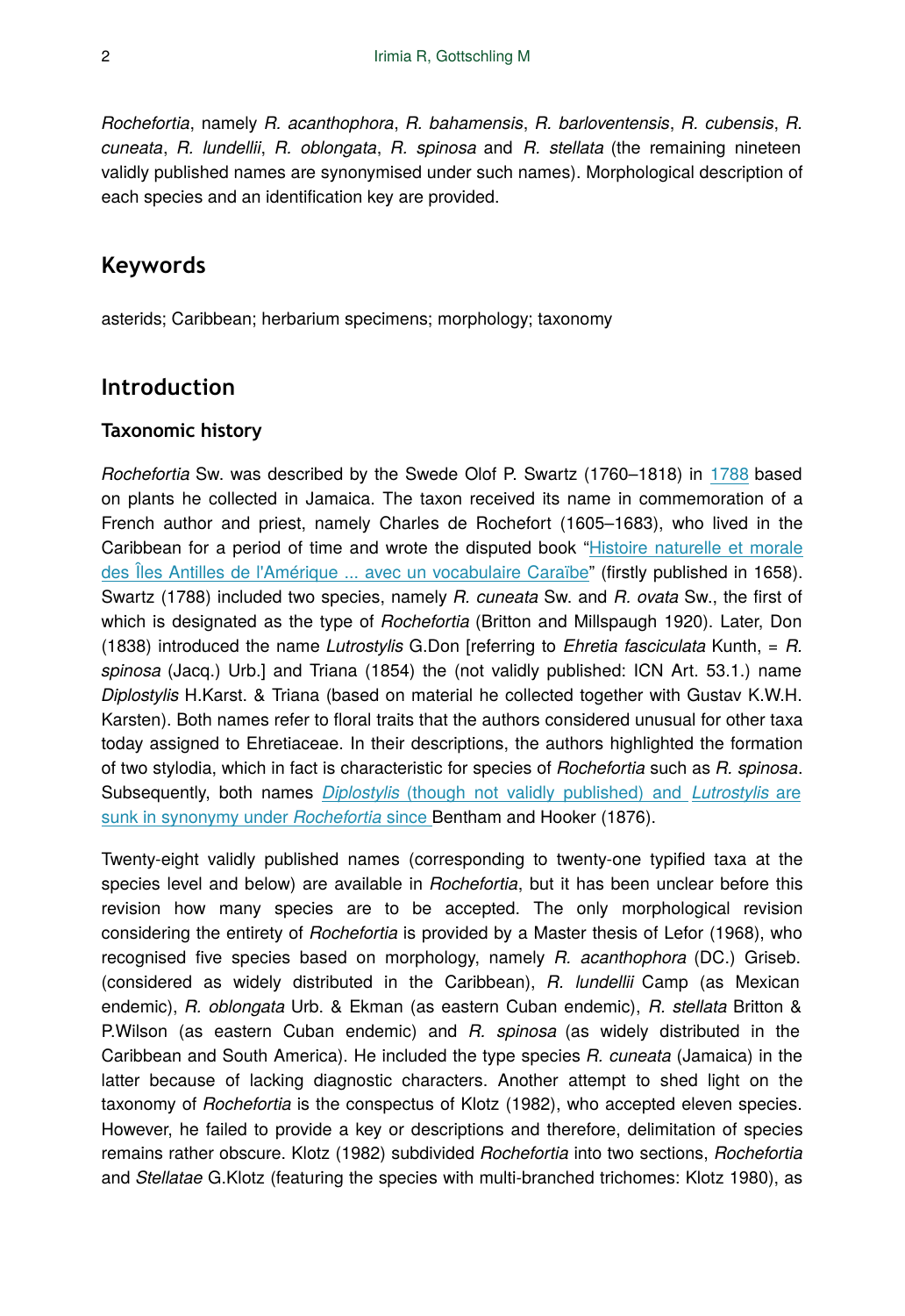well as *Rochefortia* sect. Rochefortia into two series, *Rochefortiae* and *Acanthophorae* G.Klotz.

During the 20<sup>th</sup> century, most taxonomic treatment of *Rochefortia* was performed for restricted geographical regions only (Cuba: Sauget y Barbis [Léon] and Liogier de Sereys Allut [Alain] 1957; Jamaica: Adams 1972; Dominican Republic and Haiti: Liogier de Sereys Allut 1994; Puerto Rico: Little Jr et al. 1988, Liogier de Sereys Allut 1995, Liogier de Sereys Allut and Martorell 1999; Belize: Dwyer and Spellman 1981; Guatemala: Standley and Williams 1970). A notable contribution was the careful revision of Cuban taxa assigned to *Rochefortia*: Klotz (1979) payed much attention to apparently different inflorescence types, but later also to leaf size, shape and indument in order to distinguish species (Klotz 1980). His work is summarised with the description of seven new taxa (four at the species level and three below) although in specific cases, he was unsure himself whether such variation is in fact established in reproductively isolated units, or is rather expression of ecological modification (Klotz 1980). Overall, few illustrations of *Rochefortia* (e.g., *[Rochefortia](http://www.biodiversitylibrary.org/item/23641#page/518/mode/1up)*: Swartz 1797; *[R. acanthophora](http://www.biodiversitylibrary.org/item/100244#page/101/mode/1up)*: Gürke 1893, Liogier de Sereys Allut 1995;*Gürke 189[3R.](http://biotaxa.org/Phytotaxa/article/view/phytotaxa.236.1.5) [barloventensis](http://biotaxa.org/Phytotaxa/article/view/phytotaxa.236.1.5)* Irimia & Gottschling: Irimia and Gottschling 2015; *[R. lundellii](http://www.biodiversitylibrary.org/item/19962#page/174/mode/1up)*: Standley and Williams 1970; *[R. spinosa](http://plantillustrations.org/illustration.php?id_illustration=205371&mobile=0&code_category_taxon=1)*: Jacquin 1781) or field images of living plants (e.g., *[R.](http://www1.usgs.gov/vip/buis/buisrpt.pdf) [acanthophora](http://www1.usgs.gov/vip/buis/buisrpt.pdf)*: Moser et al. 2010) were published to date.

# **Morphology**

**HABIT**. *Rochefortia* comprises evergreen shrubs or trees 1.5 m up to 10.0 m tall (*R. spinosa*) or even lianas (*R. lundellii*). In *R. lundellii*, *R. spinosa* and to some extent also in *R. acanthophora*, twigs are arching, and the stem is divided right from the base like in a shrub (herbarium specimen notes). The bark is light grey through brown in colour and its surface smooth or slightly fissured, sometimes peeling in flakes (*R. acanthophora*). The young twigs and leaves are variously tomentose (*R. stellata*) through scabrous (*R. acanthophora*, *R. cubensis* Britton & P.Wilson, *R. oblongata*) and sometimes displaying only a few scattered trichomes congregating on both the adaxial and abaxial leaf midrib (*R. bahamensis* Britton, *R. lundellii*, *R. spinosa*).

All species of *Rochefortia* develop thorns being a unique and therefore diagnostic character in Ehretiaceae (Gottschling et al. 2014b, Gottschling et al. 2016). Thorns in *Rochefortia* derivate either from bracts (when fasciculate leaves are developed in their axils) or from brachyblasts (i.e., short shoots; Urban 1908, Lefor 1968, Klotz 1979). They are predominantly simple in *Rochefortia*, but dichotomously branched thorns are present in Cuban and Jamaican species (i.e., *R. cubensis*, *R. oblongata*, *R. stellata*). Thorns occur particularly in those parts of the plants, where reproductive organs are produced (Klotz 1979, Klotz 1980). In *R. lundellii*, the fully developed stems also bear thorns (as inferred from herbarium specimen notes).

In Cuban species such as *R. cubensis* and *R. oblongata*, short shoot structures are developed (Fig. 1) that are internally hollow. They originate in the axil of a thorn or occasionally of a leaf (i.e., where tissue is soft and injectable) and are composed of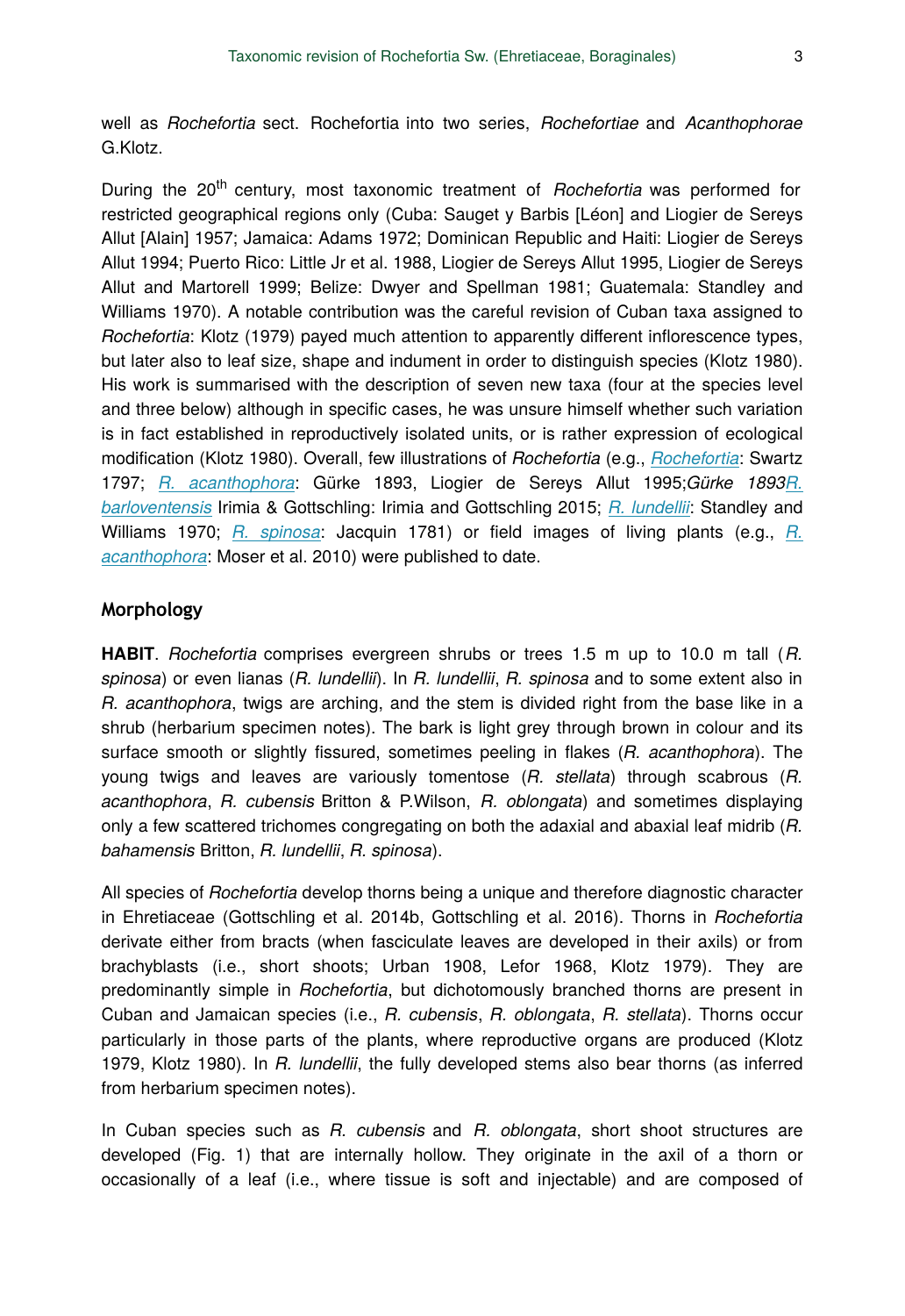multiple reduced leaves. No intermediate structures between the strobili and mature plant parts such as leaf clusters or inflorescences have been observed in the course of this revision. To the best of our knowledge, they have not been noted before in *Rochefortia*, and we interpret such structures as galls developed after induction of insects such as mites.



#### Figure 1.

**Galls**. Cuban species occasionally exhibit internally hollow short shoots composed of rudimentary leaves in axils of (modified thorny) bracts or brachyblasts. A. general gall morphology of *R. oblongata*; B. longisection of gall, *R. cubensis*, arrow indicate reproductive structures putatively of mites.

**LEAVES (Fig. 2)**. Phyllotaxis in mature parts of the plants is predominantly fasciculate, but is sometimes alternate or rarely subopposite in the big-leaved mainland species (i.e., *R. lundellii*, *R. spinosa*) and to some extent also in *R. cuneata* from Jamaica. The length of the petiole is variable ranging from 0.05–0.2 cm in *R. acanthophora* and *R. cubensis* to 0.3–0.5 cm in *R. stellata* and considerably longer (1.5–2.0 cm) in the species with intermediate sized and large leaves (i.e., *R. bahamensis*, *R. barloventensis*, *R. cuneata*, *R. lundellii*, *R. spinosa*).

Leaf texture is usually coriaceous and occasionally membranaceous (individuals of *R. cuneata*). The most common leaf shapes in (woody Boraginales such as) *Rochefortia* are elliptic and obovate, some individuals in *R. bahamensis* and *R. barloventensis* additionally have nearly spherical leaves. In general, plants with larger leaves (i.e.,  $>5.0$  cm) assigned to *R. cuneata*, *R. lundellii* and *R. spinosa* are rather easily distinguishable from plants with smaller leaves (i.e., <5.0 cm) present in, for example, *R. acanthophora* and *R. bahamensis*. *Rochefortia cubensis* is the species with the smallest leaves (1.0 cm maximal length), while *R. lundellii* and *R. spinosa* are at opposite extremes with leaf lengths up to 12.0 cm. The lamina is always simple, with the margin entire or sometimes revolute (e.g., *R. cuneata*) and with the tips ciliate. The leaf base is cuneate or rounded, while the apex is rounded through retuse, acute or sometimes cuspidate (*R. lundellii* and also a few individuals of *R. spinosa*).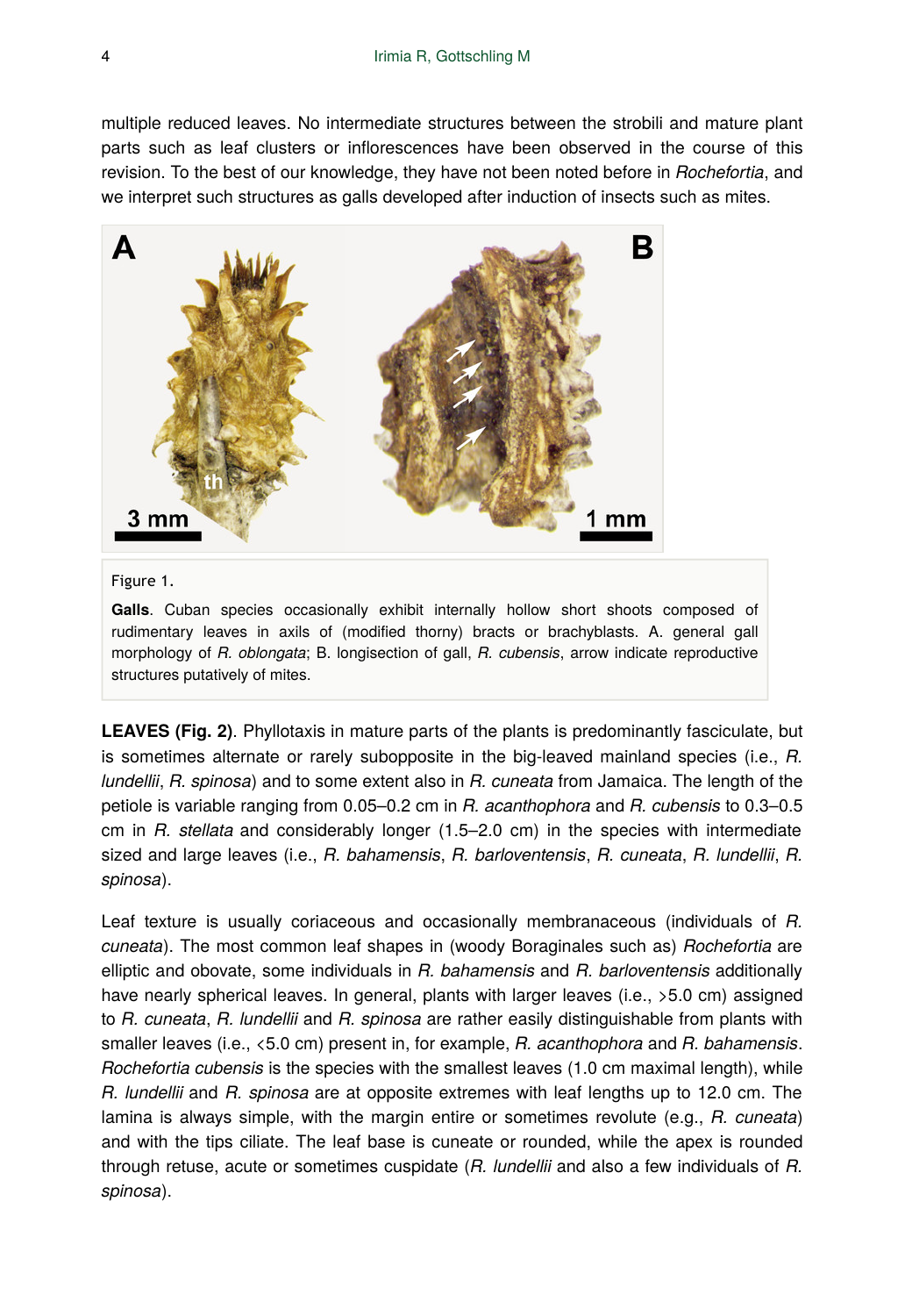

#### Figure 2.

**Stellate trichomes with diagnostic importance for** *Rochefortia stellata*. The trait is otherwise rare in the woody borages [present in, e.g., *Cordia alliodora* (Ruiz & Pav.) Oken]. A.–B. adaxial surface exhibiting scattered trichomes (scanning electron microscopy: SEM); C. stereo-microscopic image of adaxial (dark) and tomentose abaxial surface (light); D.–E. isolated stellate trichomes from adaxial surface (SEM); F. abaxial tomentose surface.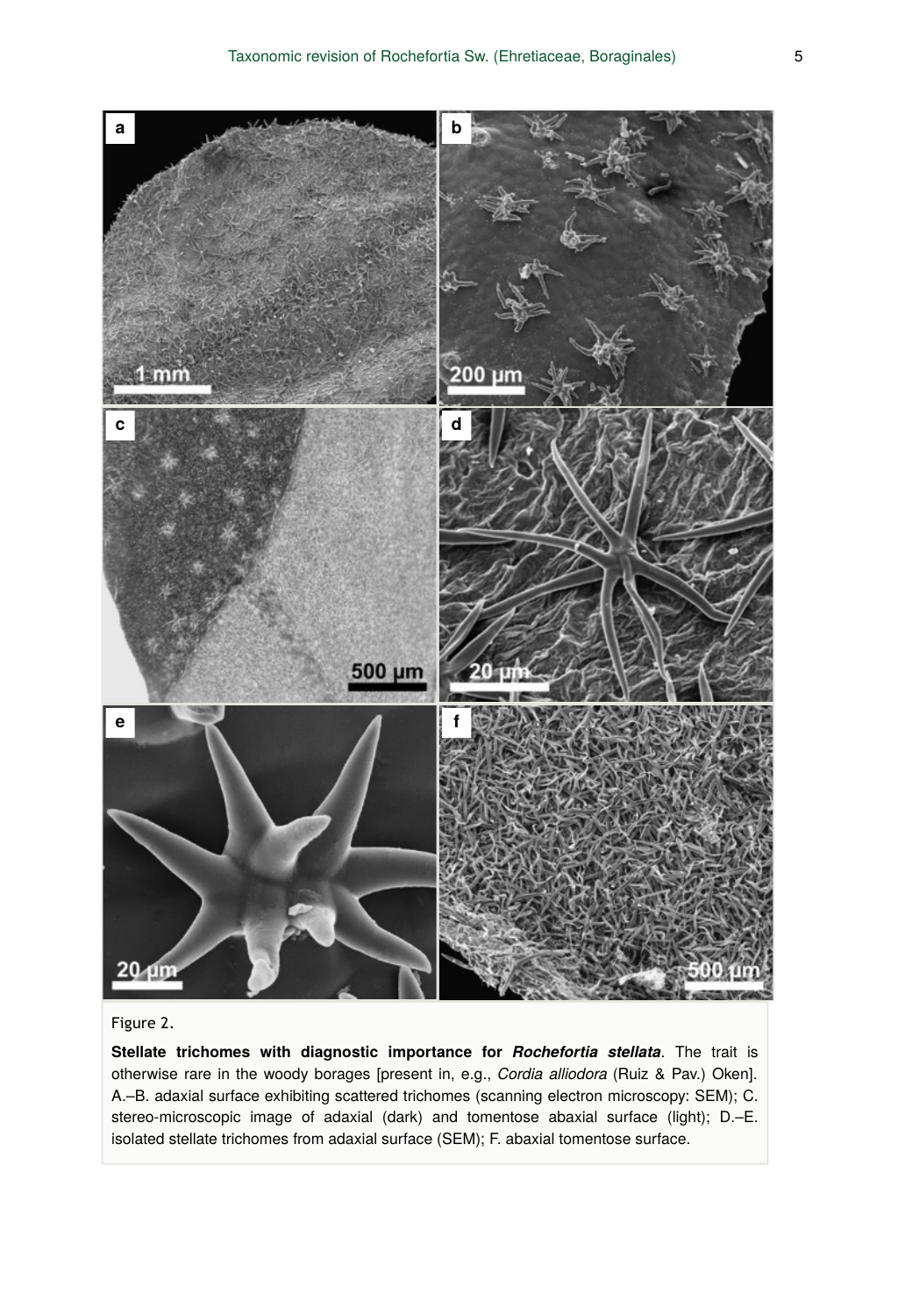Leaf indument usually comprises at least few scattered trichomes at midribs, but leaves and individuals being completely glabrous are occasionally found in *R. bahamensis*, *R. barloventensis*, *R. cuneata*, *R. lundellii* and *R. spinosa*. The presence of a more extensive indument leading to a, for example, hirsute surface of leaves is likewise rare (e.g., *R. cubensis*, *R. stellata*). Trichomes are predominantly unicellular and simple, with the exception of *R. stellata* having characteristic multi-branched and star-shaped trichomes (Fig. 2). Usually, the trichomes on the abaxial leave surface (sometimes also on the adaxial surface) causing the typical roughness of the leaf surface contain cystoliths (that are present also in adjacent subsidiary cells). Function of such cystoliths remains rather elusive at present and may include either excretion or repellant or defence against herbivores. On a single herbarium specimen (Lasser 758: US!) determined as *R. spinosa*, two deciduous stipules are noted that are generally rare in Ehretiaceae (Gottschling et al. 2016).

**FLOWERS**. Generative organs are rarely documented in herbarium specimens, whereas knowledge about flowers and fruits are particularly scarce for Cuban species of *Rochefortia.* The basic monotelic architecture being thyrsoid shows little variation in *Rochefortia*, and inflorescences are positioned both axillarily and terminally. The number of flowers in each inflorescence usually varies between 3–10, but can be increased up to 15 ( *R. lundellii*, *R. spinosa*) or can be reduced to a cluster of 2 and sometimes to a single flower (*R. acanthophora*, *R. cubensis*). In inflorescences, bracts are absent in *Rochefortia*, and flowers are pedicellate through subsessile. The latter trait has taxonomic importance to delimit, for example, *R. acanthophora* (with sessile flowers) from morphologically similar species (such as *R. cubensis* with shortly pedicellate flowers).

In *Rochefortia*, flowers are actinomorphic, tetracyclic, pentamerous and unisexual. Most species have small flowers with corolla diameter of about 0.40–0.50 cm, while *R. bahamensis* has significantly larger flowers up to 0.70 cm in corolla diameter (♂ individuals). The synsepalous calyx is coriaceous and its aestivation imbricate (plesiomorphic condition in Ehretiaceae: Gottschling 2004). The calyx tube is short, and the 5 (or rarely 4 or 6) lobes are obovate or triangular (*R. stellata*), with an acute apex. The outer surface is hirsute and ciliate at tips, whereas the inner surface is glabrous and sometimes, a few scattered trichomes are present towards the distal part. The sympetalous corolla is membranaceous and its tube funnel-shaped, occasionally 4 or 6 instead of usually 5 lobes are present. Both corolla surfaces are glabrous, somewhat rugose, and slightly ciliate at tips. Corolla colour is usually white or yellow, occasionally whitish green.

Female and male flowers differ only with respect to formation of gynoecium and androecium, but not to perianth. Male flowers have very well developed stamens with (in outline) reniform functional anthers as demonstrated by the presence of pollen (visible with the stereo microscope at 60x magnification). Filaments are flattened, which is another unusual character within Ehretiaceae (Lefor 1968). The ovary in male flowers is conical, choricarpous to symplicate at the base and proceeds apically into two rudimentary stylodia (Irimia and Gottschling 2015). The adaxial surface of the stylodia is strigose. Overall, morphological variation in male flowers is low between species of *Rochefortia*.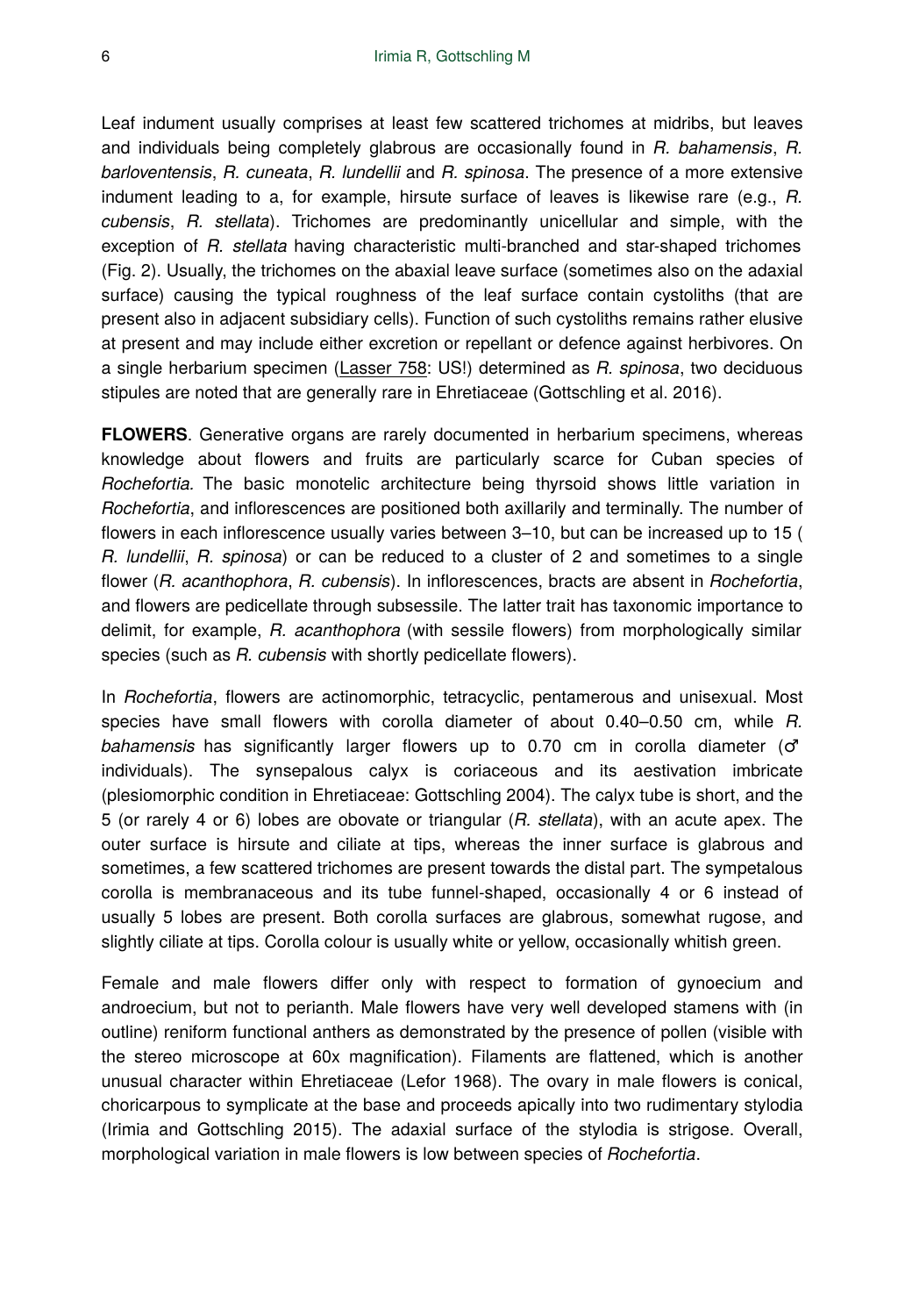Female flowers have smaller, shrivelled anthers lacking pollen (verified in SEM in the course of the present study) on short filaments. The ovary is globose and exhibits the coenocarpous-syncarpous architecture usually developed in Ehretiaceae (Gottschling 2004, Gottschling et al. 2014a). The style is bifid, whereas the branches divide in the proximate half (*R. acanthophora*, *R. barloventensis*, *R. cuneata*, *R. lundellii*, *R. stellata*), or two stylodia are developed (*R. cubensis*, *R. spinosa*). Style length varies from shorter (*R. stellata*) through longer than the diameter of the prospective fruit (*R. acanthophora*, *R. barloventensis*, *R. cubensis*, *R. lundellii*, *R. spinosa*). The entire gynoeceal structure occasionally is spangled with few scattered trichomes (e.g., *R. stellata*). The two stigmas are capitate through cotyliform and usually are very extensive.

Sex distribution is dioecious, which is a very unusual trait within Ehretiaceae (and argues as synapomorphy for the close relationship between *Lepidocordia* and *Rochefortia*: Miller and Nowicke 1990, Gottschling et al. 2014b). However, data basis for flowering times is poor for most species of *Rochefortia*. The more specimens are available, the greater is the number of months, in which both sexes occur at the same time (e.g., 4 months in *R. acanthophora*, 3 months in *R. spinosa*). The impression is even stronger when data of all species are pooled over the year (Table 1) and thus, there is no such thing as a temporal separation of the sexes in *Rochefortia* as indicated by Miller and Nowicke (1990) for *Lepidocordia*.

#### Table 1.

**Both staminate and pistillate flowers occur contemporary in** *Rochefortia* (pooled specimens of all species inspected in this revision).

|       | Jan                      |          | Feb Mar Apr             |          | <b>May</b>     |                                              |                 | Jun Jul Aug                                                                             | ∣ Sep <sup>⊥</sup> | Oct | $\blacksquare$ Nov $\blacksquare$ | <b>Dec</b>               |
|-------|--------------------------|----------|-------------------------|----------|----------------|----------------------------------------------|-----------------|-----------------------------------------------------------------------------------------|--------------------|-----|-----------------------------------|--------------------------|
|       | $\overline{\phantom{a}}$ |          | $\overline{\mathbf{3}}$ | $\sim$ 4 | $\sim$ 4       | $\overline{\mathbf{3}}$                      | $1 - 1$         | $\begin{bmatrix} 1 & 1 \\ 1 & 1 \end{bmatrix}$ = $\begin{bmatrix} 1 \\ 1 \end{bmatrix}$ |                    |     |                                   | $\overline{\phantom{0}}$ |
|       | $\overline{c}$           | $2 \mid$ |                         | 6 3      | $\overline{2}$ | $\begin{array}{ccc} \cdot & 7 & \end{array}$ | $\sim$ 3 $\sim$ | $\overline{\phantom{a}}$                                                                | $\sim$ $-$         |     | 3                                 |                          |
| fruit | 5                        |          |                         | $4 \mid$ | 9              | 12                                           | $\therefore$ 12 | 13                                                                                      | 9                  |     | 9                                 |                          |

Flowers are sometimes fragrant (as noted on herbarium specimens) indicating zoophily like in many other Ehretiaceae. There is a single report about pollinators available from herbarium collections (Zanoni et al. 39552: MO!) stating that flowers are visited by numerous bees (species not indicated).

**FRUITS**. Fruit is indehiscent and drupaceous, with the shape (sub-)spherical and a diameter of 0.60–0.70 cm. Individuals of *R. lundellii* from Costa Rica exhibt the largest fruits at all found in *Rochefortia* with a diameter of 1.00–1.20 cm. The inner architecture of the fruit, and particularly of the endocarp, corresponds (almost indistinguishable) to the four-parted type known from the *Ehretia* P.Browne I clade (Ehretiaceae; Pitot 1939, Verdcourt 1991, Gottschling and Hilger 2001). The abaxial surface of the pyrenes varies from smooth and plain (*R. oblongata*) through reticulately ornamented with ridges in most other species such as *R. spinosa* (Miller 1989). The seed is bent and surrounds extensive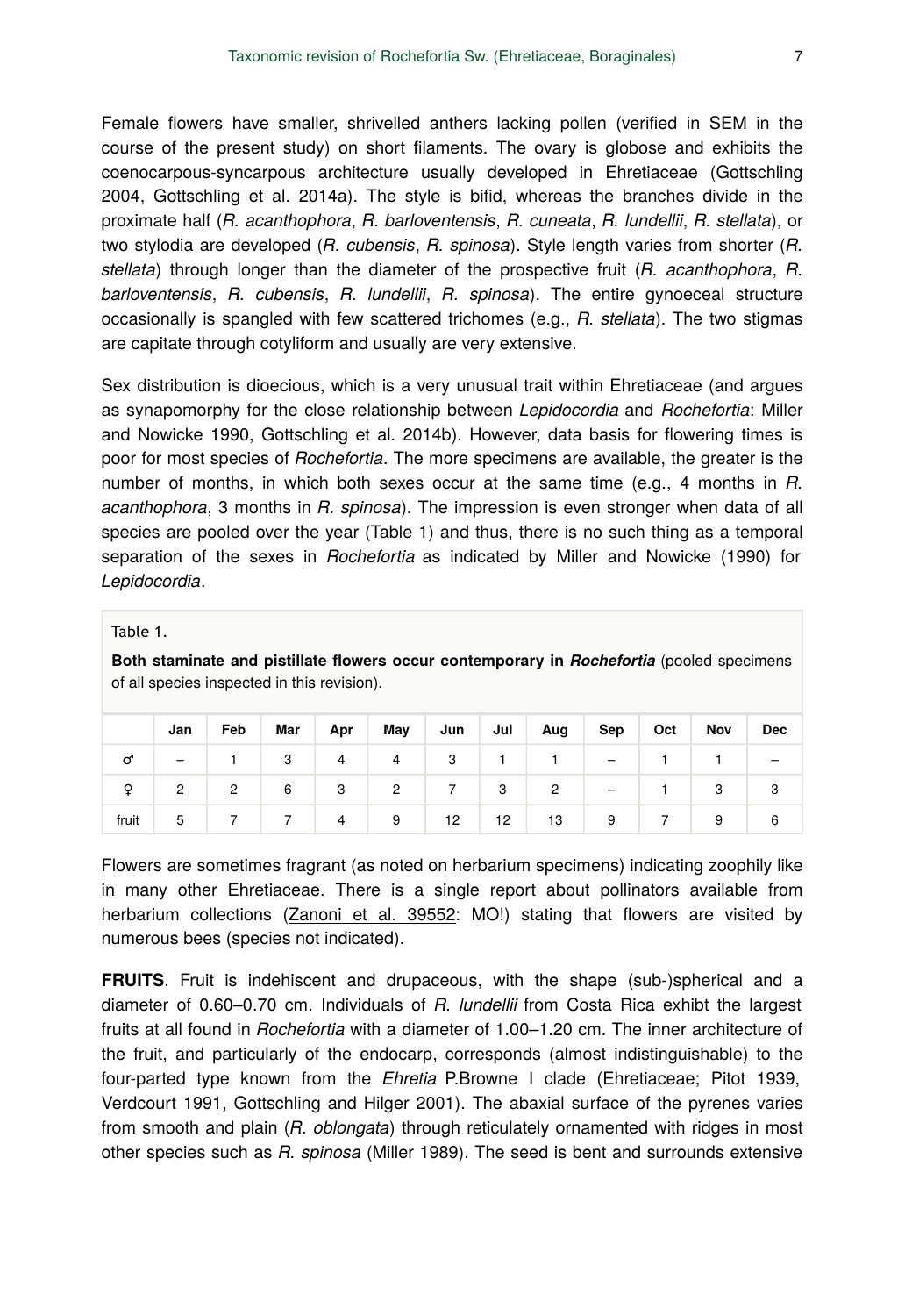placental tissue that is not enclosed in an individual sterile chamber of the pyrene (as it is the case in *Bourreria*: Gottschling 2004, likewise from Ehretiaceae).

# **Distribution and habitat**

Most *Rochefortia* species grow in dry, only seasonally wet climate, relatively close to the sea and at low altitudes. Preferred substrates include rocky and alkaline soils with a calcareous layer, and most of the West Indian species are reported to occur on both limestone and serpentine. Species of *Rochefortia* are important elements of xeromorphic plant communities that are notedly characteristic in Cuba and include large portions of endemics (Borhidi 1991). Somewhat deviating from the other species of *Rochefortia*, Central American *R. lundellii* and South American *R. spinosa* are abundant in wet forests at higher altitudes.



#### Figure 3.

**Circumcaribbean distribution of** *Rochefortia*. Note that many species of *Rochefortia* are delimited geographically and that *R. acanthophora*, for example, has a more restricted range on the Greater Antilles (i.e., is absent from Cuba and Jamaica) than previously considered.

*Rochefortia* is restricted to Caribbean islands and the adjacent American mainland (Fig. 3), with a putative distribution gap in Panama, from where no collection has been reported to date. Cuba is the centre of diversity with four native species (i.e., *R. bahamensis* in western Cuba, widely distributed *R. cubensis* and two endemics, *R. oblongata* and *R. stellata*, from eastern Cuba) as well as a putative neophyte (i.e., *R. lundellii*). The other Greater Antilles harbour maximally two species each (Jamaica: *R. cubensis*, *R. cuneata*; Hispaniola: abundant *R. acanthophora*, rare *R. cuneata* as tentative determination; Puerto Rico: abundant *R. acanthophora*, rare *R. barloventensis*). Everywhere else, *Rochefortia* occurs with a single species (Central America: *R. lundellii*; northern South America: *R. spinosa*; Lesser Antilles: *R. barloventensis* [except Guadeloupe, where *R. acanthophora* has been also documented: Howard 1989], The Bahamas: *R. bahamensis*). Overall, a strong biogeographic signal can thus be inferred from the distribution of *Rochefortia* species, and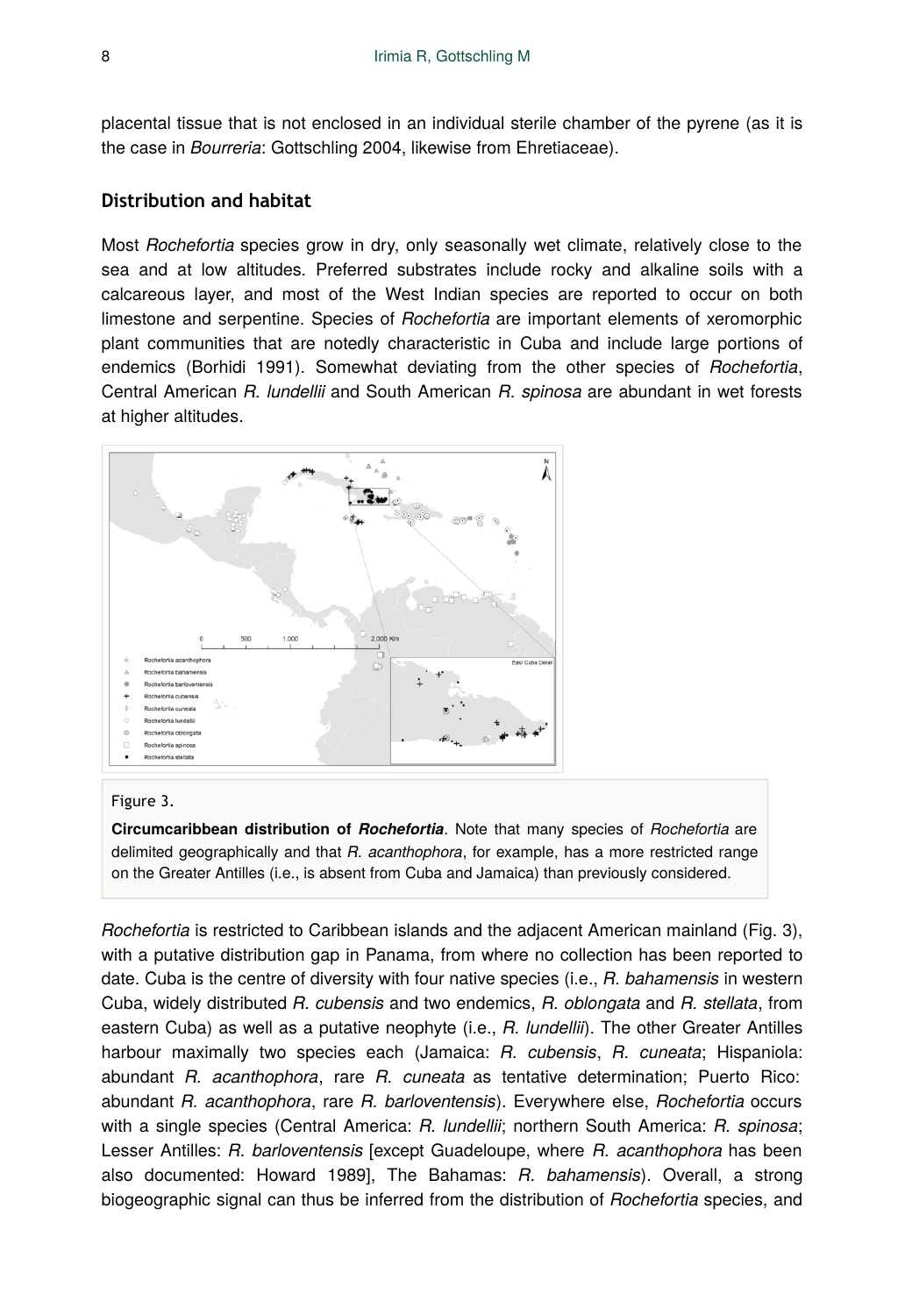geographic occurrence rather than morphology is indicative for species determination (Irimia et al. 2015).

# **Materials and methods**

Delimitation of *Rochefortia* species was inconsistent among previous authors (Lefor 1968, Klotz 1980, Klotz 1982) because of a high degree of variability and plasticity of morphological traits. Since then, there are significantly more collections available in the herbaria of the world than were studied before, and this allowed for a comprehensive review of the morphological variability over the entire geographic range of *Rochefortia*. Our species circumscriptions are based on two major sources of information, namely 1) molecular phylogenetics comprising an exhaustive taxon sample over the entire morphological variation and geographical range of *Rochefortia* populations (Irimia et al. 2015) and 2) morphological investigations of 353 herbarium collections comprising approximately 540 *Rochefortia* specimens.

Species of *Rochefortia* exhibit a clear biogeographic correlation (Fig. 3) as inferred from molecular sequence data (Irimia et al. 2015). The Caribbean group comprising 7 species constitutes the sister group of the two joint mainland species. Within the Caribbean species group, *R. barloventensis* is largely restricted to the Lesser Antilles (Irimia and Gottschling 2015), whereas *R. acanthophora* mainly occurs on the eastern Greater Antilles. The remaining 5 species are distributed over The Bahamas, Cuba and Jamaica (but phylogenetic resolution within that clade is poor). This basic scaffold provided by molecular sequence data was used to re-evaluate morphological variation documented in numerous specimens of *Rochefortia*.

We adopted a rather broad morphological species concept for *Rochefortia* and concluded that sympatric populations of different species should not be difficult to distinguish and should not include morphological intermediates. Basically, we started our revision by addressing the question how many species can be distinguished on every separate island in the Caribbean as center of diversity. As a result, we now recognise 9 species in *Rochefortia* having distributions that are more or less contiguous. However, the island species (e.g., *R. bahamensis*, *R. barloventensis*, *R. cubensis*), but also Central American *R. lundellii*, exhibit some degree of disjunction in their distributions.

Different from many other taxa of woody borages, species of *Rochefortia* lack exclusive characters with respect to generative organs. Using such traits for diagnostic purposes is further impeded since they are rarely documented on herbarium specimens: Already Lefor (1968) and Klotz (1979) complained about the large amount of sterile among *Rochefortia* specimens. As a result, intraspecific variability of generative organs is continuously not well worked out for species such as *R. cubensis, R*. *oblongata* and *R. stellata*, which remains a challenging future task. Anyhow, length of pedicles, number of flowers per inflorescence and division and total length of styles show considerable variation and appear partly useful to recognise and delimit species as inferred from generative organs.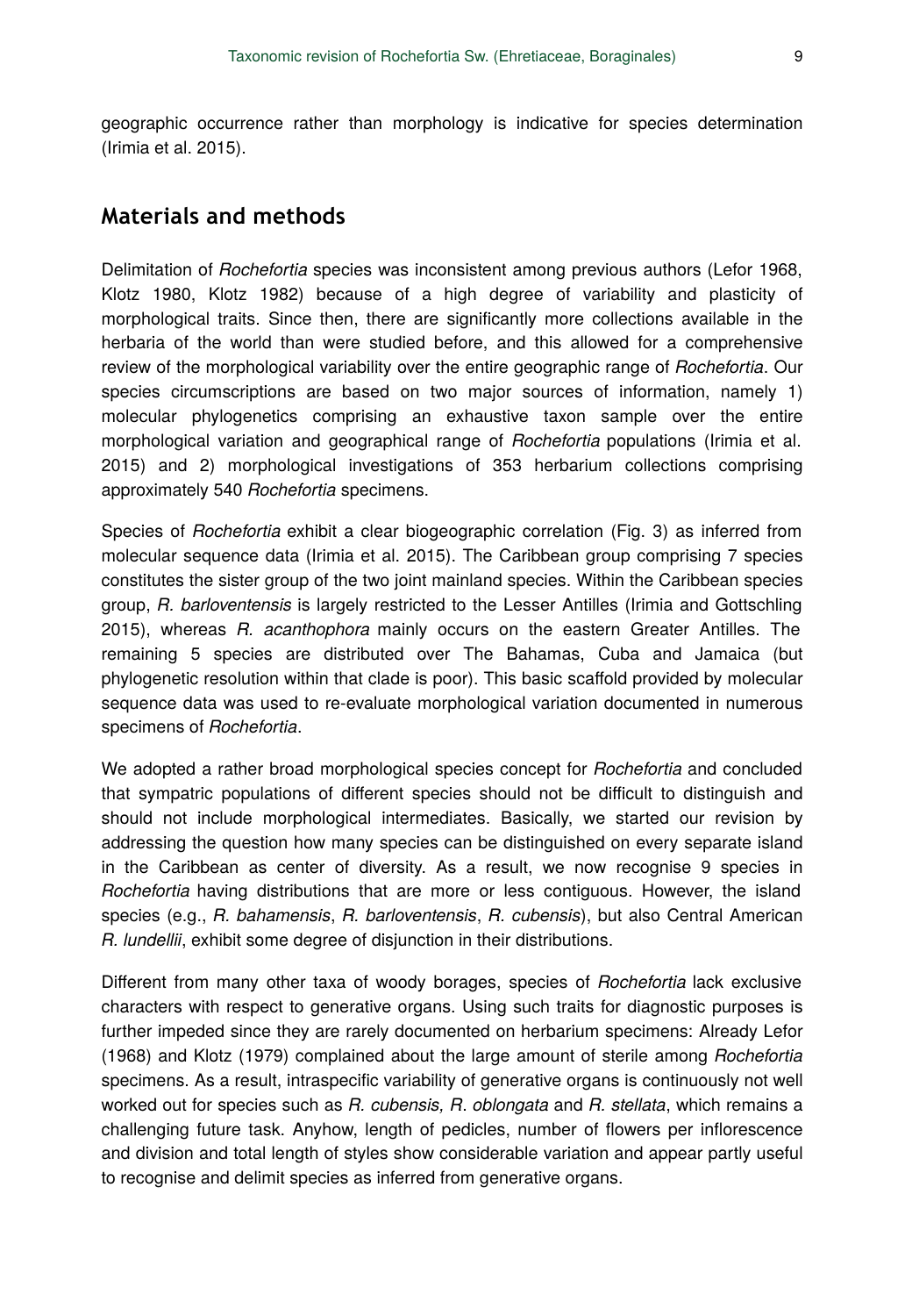Vegetative traits help to distinguish between species that occur sympatrically, but the degree of homoplasy is high when considered over the entire geographic range. Individual specimens of, for example, *R. bahamensis* and *R. barloventensis* can be remarkably similar in their morphology, although no similar morphologies are found within the geographic distance of more than 500 km. The only highly distinctive trait among species of *Rochefortia* is the presence of stellate trichomes on leaf surface and other plant parts, which is diagnostic for the Cuban endemic *R. stellata* (Lefor 1968, Klotz 1982). Moreover, plants with larger leaves (i.e., >5.0 cm) assigned to *R. cuneata*, *R. lundellii* and *R. spinosa* may be easily distinguishable from plants with smaller leaves (i.e., <5.0 cm) determined as, for example, *R. acanthophora*, *R. bahamensis* and *R. cubensis*.

In this revision, we provide comprehensive nomenclatural data about all names published for species of *Rochefortia*. They are linked to online resources such as [Biodiversity](http://www.biodiversitylibrary.org/) [Heritage Library](http://www.biodiversitylibrary.org/) (BHL) and [Biodiversity Literature Repository](https://zenodo.org/collection/user-biosyslit) (BLR) for bibliography (i.e., protologues) and [JSTOR](http://www.jstor.org/) for high quality images of type specimens (although free access is limited). The present printed revision of *Rochefortia* is also part of an ongoing online project on the dedicated platform for cyber-taxonomy, namely [Botanical Research and](http://herbaria.plants.ox.ac.uk/bol/) [Herbarium Management System](http://herbaria.plants.ox.ac.uk/bol/) (BRAHMS). We thus made our [BRAHMS data base](http://herbaria.plants.ox.ac.uk/bol/rochefortia/Explore) publicly available, which provides access to the information implemented in hundreds of *Rochefortia* specimens. Searches by taxon, collector, locality name and map area (Fig. 3) are possible and generate tables that can also be shown in text or excel format. The flexibility of the BRAHMS platform will enable us also to upload more images, individual observations and future studies of *Rochefortia* in a comprehensible way. We thus aim at an improved biodiversity knowledge about a largely neglected branch of Ehretiaceae.

# **Taxon treatments**

# *Rochefortia* **Sw.**

### **Nomenclature**

*Rochefortia* Sw., [Prod.: 53. 1788,](http://www.biodiversitylibrary.org/item/23300#page/69/mode/1up) [Fl. Ind. Occid. 551, pl. XI. 1797.](http://www.biodiversitylibrary.org/item/23641#page/569/mode/1up) *Rochefortia* sect. Stellatae G.Klotz, [Wiss. Z. Friedrich-Schiller-Univ. Jena, Math.-Naturwiss. Reihe 29:](https://zenodo.org/record/22473) [470. 1980](https://zenodo.org/record/22473). *Rochefortia* ser. Acanthophorae G.Klotz, [Revista Jard. Bot. Nac. Univ.](https://zenodo.org/record/22761) [Habana 3: 105. 1982](https://zenodo.org/record/22761).

= *Lutrostylis* G.Don, [Gen. hist. 4: 391. 1838](http://www.biodiversitylibrary.org/item/9906#page/400/mode/1up).—TYPE: *Lutrostylis spinosa* (Jacq.) G.Don, designated here. Don (1838) included three species in his *Lutrostylis*, of which *L. inermis* G.Don (though not validly published: ICN Art. 52.1., ≡ *Ehretia fasciculata* Kunth) and *L. spinosa* are heterotypic synonyms of *R. spinosa*, while *L. montevidensis* (Spreng.) G.Don belongs to Verbenaceae.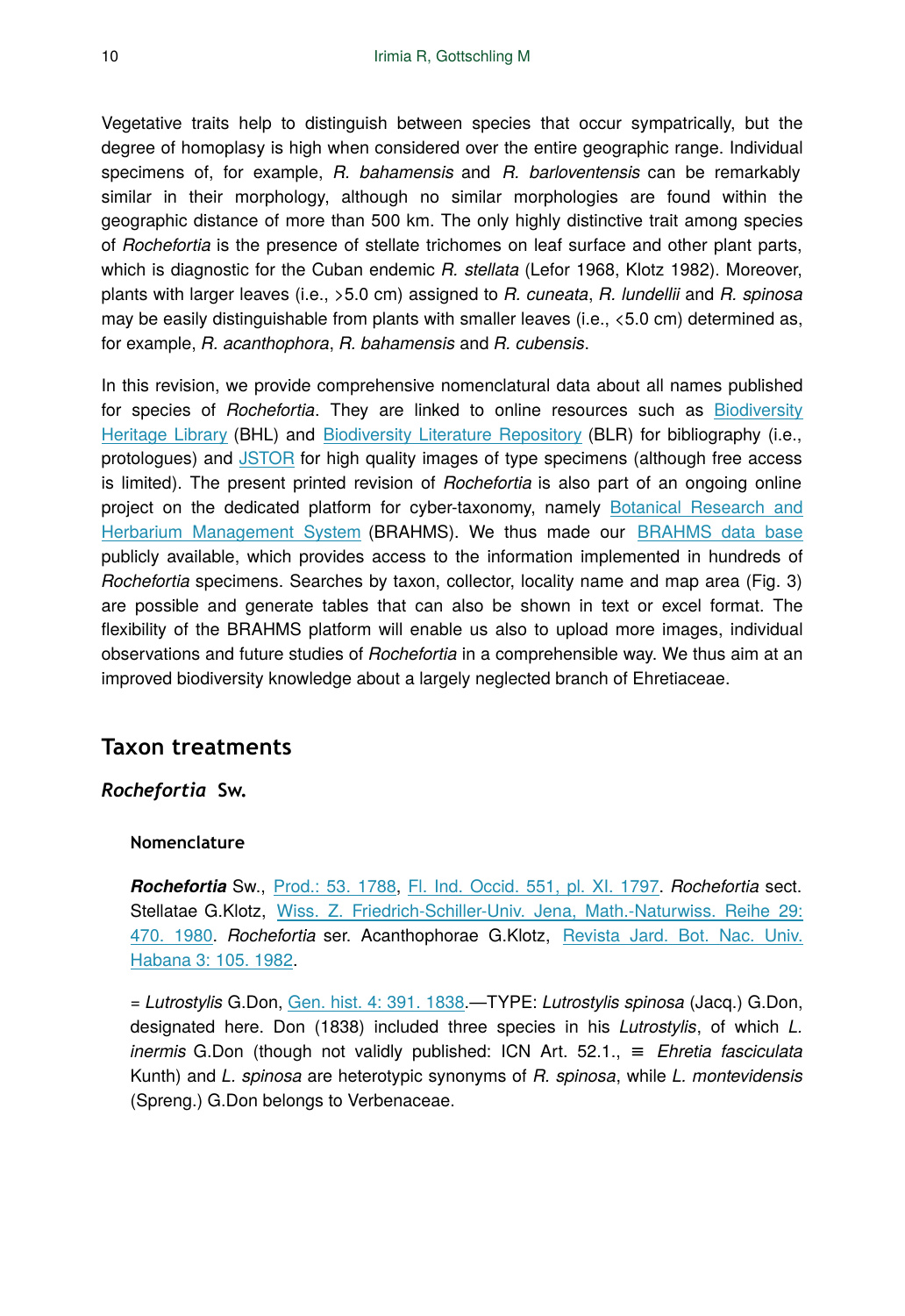# **Type species**

*Rochefortia cuneata* Sw. - Britton and Millspaugh (1920).

# **Description**

Shrubs or trees, rarely lianas, thorny, short shoot galls present or absent; bark striate, with superficial grooves, longitudinally fissured, grey light to dark brown, with lenticels; indument absent at maturity or puberulent, trichomes simple, sometimes glandular, rarely branched (*R. stellata*). Leaves fasciculate, rarely alternate or subopposite (*R. lundellii*, *R. spinosa)*, simple; petiole hirsute through glabrous; blade elliptic through obovate, sometimes orbicular (*R. bahamensis*), margin entire, texture coriaceous, occasionally membranaceous (*R. cuneata*), venation brochidodromous, reticulate; indument variously pubescent through hispid, rarely absent, trichomes unicellular, frequently containing cystoliths (also in adjacent subsidiary cells) and causing the typical roughness of leaf surface. Inflorescence thyrsoid, terminal or axillary, branching sympodial, sometimes heavily condensed or flowers solitary, ebracteolate. Buds obovoid, whitish green; flower actinomorphic, unisexual, sometimes fragrant, distinctly pedicellate (*R. bahamensis*, *R. barloventensis*, *R. lundellii*, *R. spinosa*) to sub-sessile *(R. stellata)* or almost sessile ( *R. acanthophora, R. cubensis*); calyx persistent, coriaceous, campanulate, aestivation imbricate; corolla sympetalous, predominantly white or rarely yellow orange or greenish, turning brown at later ontogenetic stage, membranaceous, funnel-shaped, aestivation imbricate; stamens 5, rarely 4 or 6, exserted, filaments adnate to corolla tube for 0.10–0.15 cm, flattened, anthers of male flowers with pollen, anthers of female flowers empty and diminutive; ovary of male flowers choricarpous, carpels fused only at the gynobase, stylodia 2, distally with a tuft of dense, grey trichomes, ovary of female flowers coencarpous-syncarpous, with a well developed style consisting of 2 distinct branches or with 2 stylodia, style or stylodia 2– 2.5 times longer than ovary and fruit, stigmas capitate, usually well developed. Fruit indehiscent, drupaceous, exocarp brightly red at maturity, later turning brown, exocarp membranaceous, mesocarp fleshy, endocarp ligneous and 4-parted; pyrene smooth through variously ornamented on abaxial surface, enclosing 1 seed, placenta extensive, but not enclosed in sterile chamber of pyrene, embryo curved.

# *Rochefortia acanthophora* **(DC.) Griseb.**

### **Nomenclature**

*Rochefortia acanthophora* (DC.) Griseb., [Fl. Brit. W. I.: 482. 1862](http://www.biodiversitylibrary.org/page/379402#page/499/mode/1up). *Ehretia acanthophora* DC. in A.DC., [Prodr. 9: 510. 1845.](http://www.biodiversitylibrary.org/item/7158#page/515/mode/1up)—TYPE: Caribbean, Dominican Republic. Without precise locality (1821): C.G.L. Bertero s.n. 1821 (sterile) (lectotype, designated here: [G-DC18088](http://www.ville-ge.ch/imagezoom/?fif=cjbiip/cjb5/img_20/GDC018088_1.ptif&cvt=jpeg)! isolectotypes: [MO-1886637!](http://www.tropicos.org/Image/52169) P *fide* Lefor 1968); without precise locality at Biajama river (1819): C.G.L. Bertero s.n. 1819 (sterile) (syntype: [TO-](http://zenodo.org/record/51896#.VON9lo9OLic)[4998](http://zenodo.org/record/51896#.VON9lo9OLic)!).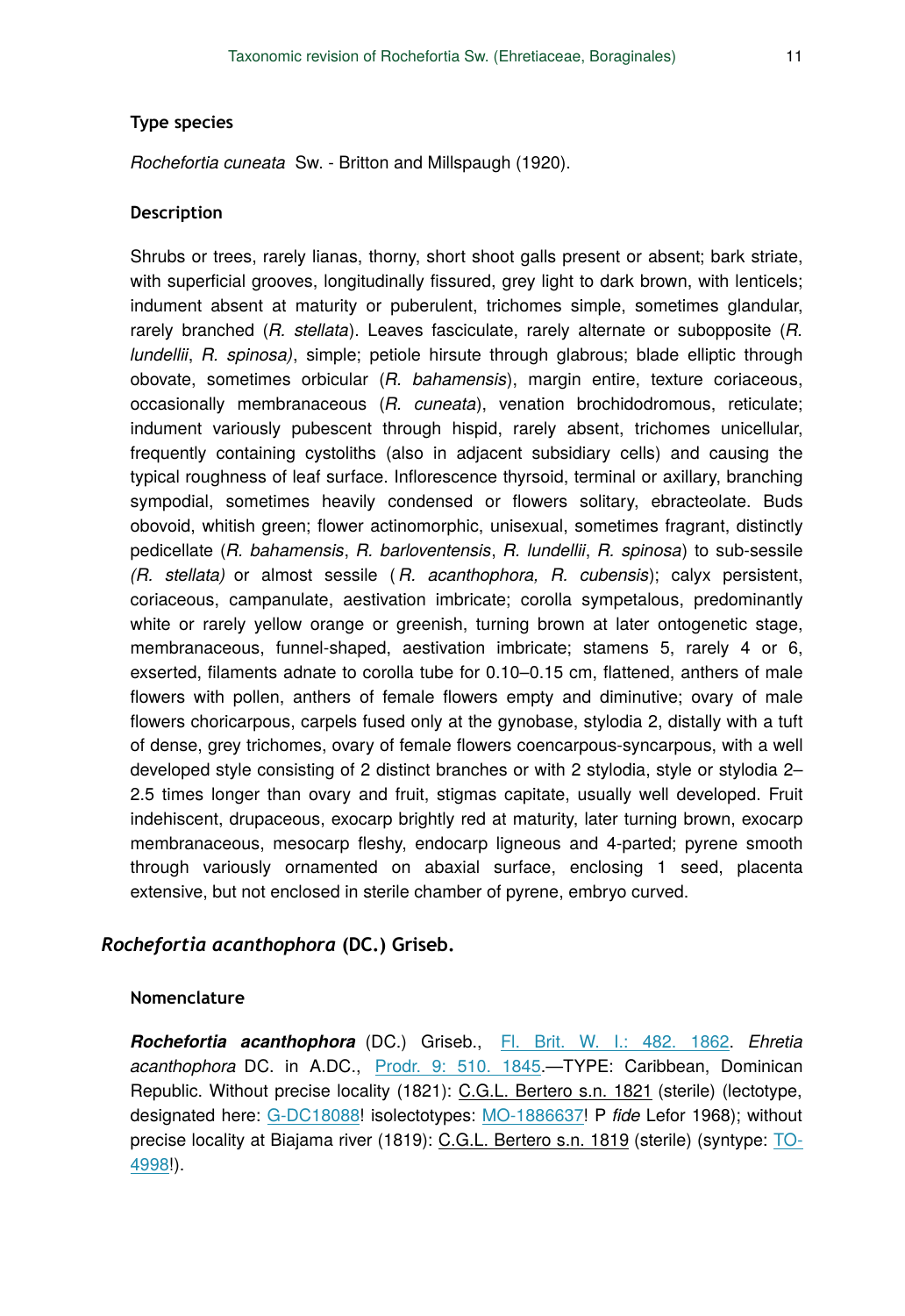### **Description**

Shrubs up to 4.0 m tall, rarely trees 4.0–7.0 m tall, galls absent; twig indument absent or sericeous, glabrescent at maturity, trichomes simple; bark grey whitish to grey dark or brown, sometimes peeling; thorns 0.5–0.8 cm long, slender, acute, simple, numerous, axillary, alternate, glabrous through variously sericeous. Leaves fasciculate; petiole 0.05–0.2 cm long, slender, hirsute; blade 0.5–1.5 cm long, 0.2–0.3 cm wide, elliptic to obovate, widely obovate or circular (particularly distal immature leaves), coriaceous, primary vein prominent, with scattered trichomes, secondary veins 3–6, tertiary veins arcuate or reticulate; base cuneate, rarely rounded; apex rounded or obcordate, occasionally retuse, emarginated or cleft; adaxial surface hirsute to pubescent, with simple trichomes and cystolith-like structures in subsidiary cells, abaxial surface bright, variously hirsute to glabrous. Inflorescence axillary, flowers in clusters of 2 or rarely 3 or solitary, pedicels up to 0.02-0.03 cm long. Calyx 0.40–0.50 cm long, 0.45–0.50 cm wide, coriaceous, glabrous or with few scattered trichomes outside, sometimes hirsute, glabrous inside with a tuft of trichomes at the distal part of lobes, lobes 0.35–0.40 cm long, 0.40–0.43 cm wide, ovate to broadly ovate, apex acute, margin strigose. Corolla 0.40–0.50 cm long, white, yellowish or pale yellow, rarely green (as in Leonard & Leonard 1579: GH!, Leonard & Leonard 2579: US!, Leonard & Leonard 12579: GH! US!), brownish when dry, membranaceous, glabrous on both surfaces, tube 0.20–0.25 cm long, funnel-shaped, lobes 0.35–0.40 cm long, ovate, rounded, margin slightly ciliate. Anthers of male flower 0.50–0.55 cm long, oblong, filaments 0.45–0.50 cm long, adnate to the corolla tube for further 0.10–0.15 cm, pollen present (SEM), tricolporate; anthers of female flower 0.25–0.30 cm long, oblong, pollen absent, filaments very short, 0.05–0.07 cm long, adnate to the corolla tube for further 0.10–0.12 cm. Ovary of male flower subglobose, 0.10–0.20 cm long, stylodia 2, 0.10–0.15 cm long, distally setose, with grey trichomes, ovules absent; ovary of female flower globose, style 0.35–0.40 cm long, divided, branch 0.30–0.35 cm long, stigmas very well developed, cotyliform. Fruit 0.30–0.45 cm tall, 0.40–0.50 cm wide, globose, green when immature, later orange brown or red to brightly red at maturity, brown when old, mesocarp fleshy; pyrene 0.30–0.40 cm tall, 0.30–0.35 cm wide, 0.35– 0.40 cm deep, abaxial surface with reticulate ridges.

# **Distribution**

Coastal habitats and scrublands across Caribbean islands between Haiti in the West and Guadeloupe in the East, with high abundance in the Dominican Republic, Puerto Rico and the Virgin Islands (symbol "⨀" in Fig. 3), at low altitudes (sea level up to 300 m), occasionally at higher altitudes of 1200 m (Jiménez 4192: US!). Plant species with similarly restricted distributions on the eastern Greater Antilles are otherwise rare (4 taxa at the generic level listed in Borhidi 1991).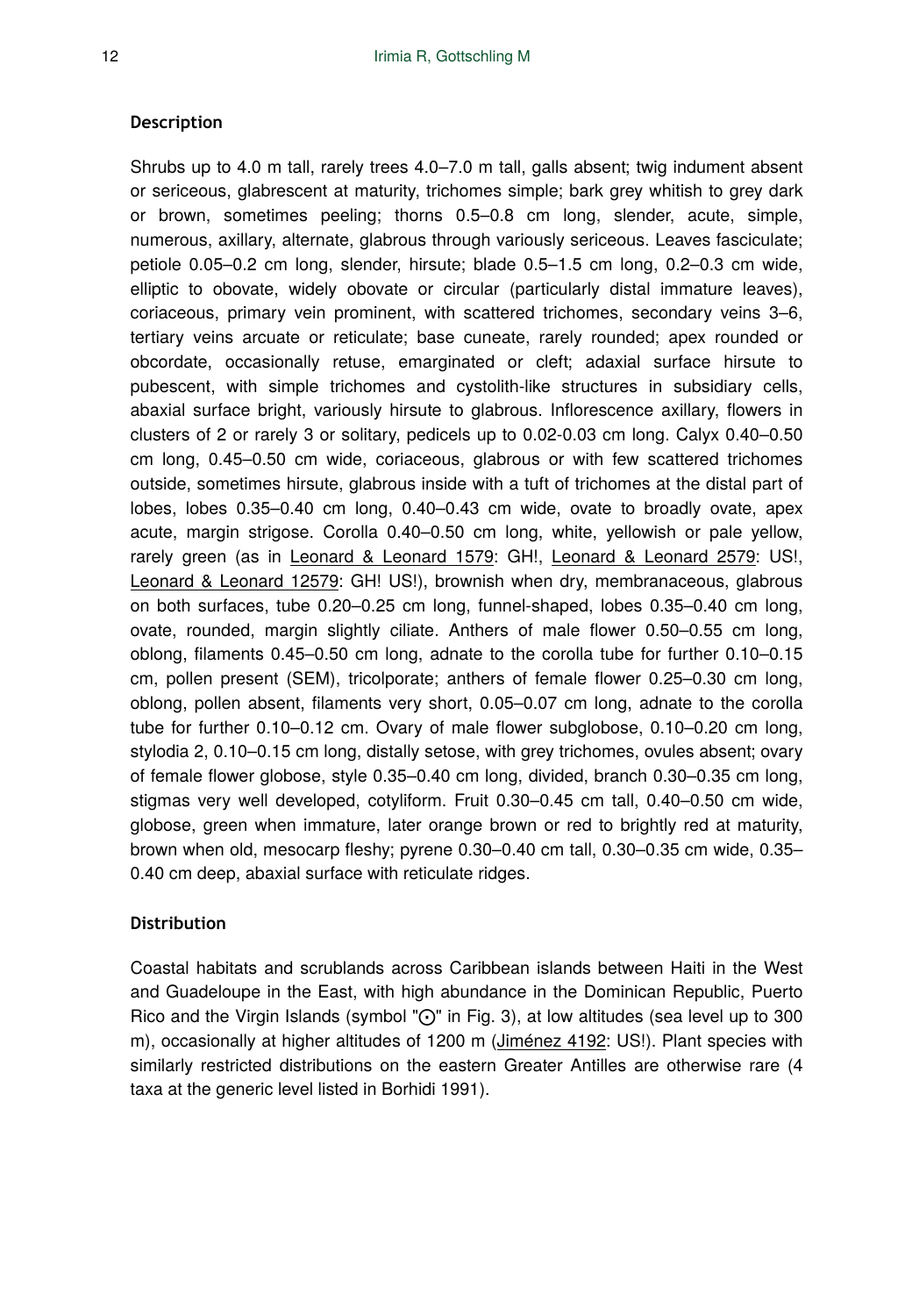# **Ecology**

Flowering throughout the year (Jan–Dec); fruiting Oct–Mar, May–Aug, but probably contiguously.

# **Taxon discussion**

Traditionally, *R. acanthophora* has been considered the most widely distributed species of *Rochefortia* in the Caribbean (Lefor 1968), but the results from a molecular survey rather indicate a restricted geographic range (Irimia et al. 2015). Particularly, *R. acanthophora* has its westernmost distribution in Haiti, but is absent from Cuba (firstly noted by Klotz 1982 because of leaf shape differences) and Jamaica, where it has been believed to occur in the past. Anyhow, the species is well represented on the islands where it occurs, and is the only small-leaved species documented for Haiti and Dominican Republic, Puerto Rico, British as well as US Virgin Islands and Antigua.

*Rochefortia acanthophora* is sympatric with only a single other species, namely *R. barloventensis*, from which it differs in the frequently axillary (*versus* predominantly terminal) inflorescences comprising few (and not more than 5) flowers, a smaller leaf blade size (0.5–1.5 cm long *versus* 1.4–3.4 cm long) and a reduced leaf petiole length (0.05–0.2 cm long *versus* 0.4–1.5 cm long). Anyhow, sympatry between both species is restricted to Guadeloupe (Howard 1989) and Puerto Rico (Irimia et al. 2015).

Morphologically, *R. acanthophora* is a variable species, particularly with respect to leaf size and shape, and exhibits some overlap to *R. cubensis* from Cuba and Jamaica (it was occasionally hard to determine the species reliably if geographic origin was unknown). Among the remaining small-leaved species, it differs from *R. bahamensis* in the more predominantly obovate (*versus* circular) leaf shapes and from *R. stellata* in the absence (*versus* presence) of multi-branched trichomes. Some individuals of *R. acanthophora* (e.g., Liogier 20494: F!, Leonard & Leonard 12760: US!, Ekman 2154: A! F!) appear as substrate for plants assigned to *Tillandsia* sp. (Bromeliaceae).

### **Notes**

Representative specimens examined. — HAITI. **Port-de-Paix**: Baie des Moustiques: trail W to main road, vicinity of Cabaret, 19°52'N, 73°03'W [retroactively inferred], 12 Jan 1929 (♀ fl, fr), Leonard & Leonard 11790 (GH! US!); Jean-Rabel: along Mole Road, 19°51'N, 73°11'W [retroactively inferred], 29 Jan 1929 (♀ fl, fr), Leonard & Leonard 12619 (US!); E of Bord-de-Mer, 19°53'N, 73°12'W [retroactively inferred], 1 Mar 1929 (♀ fl, fr), Leonard & Leonard 13619 (US!); **Île de la Gonâve**: Mahautiere, 18° 50'N, 73°14'W [retroactively inferred], 11 Aug 1927 (fr), Ekman 8883 (G! GH!); **Port-au-Prince**: Plaine du Cul de Sac: bw Sources Matelas and Source Puantes, 18°41'N, 72° 17'W (retroactively inferred), 15 Oct 1924 (♀ fl, fr), Ekman 2154 (A! F!). — DOMINICAN REPUBLIC. **Azua**: km 82 on road bw Baní and Azua, 18°24'N, 70°33'W [retroactively inferred], elev 50 m, 27 Oct 1973 (♀ fl, fr), Liogier 20494 (F!); **Independencia**: Hoya de Enriquillo: 4 km S of Boca de Cachón on road to Jimaní, 18°31'N, 71°45'W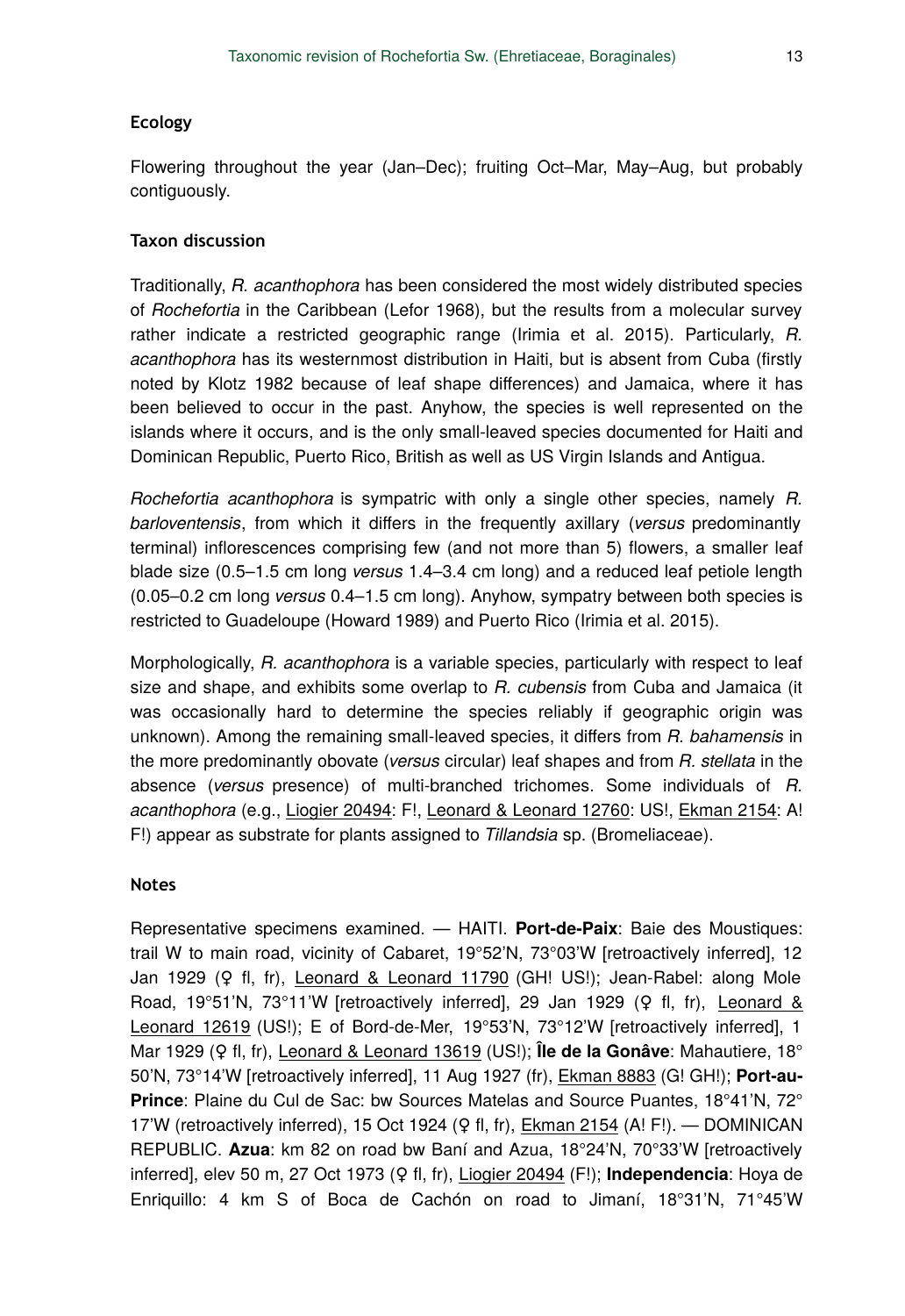[retroactively inferred], elev at least 30 m, 28 May 1987 (♂ fl), Zanoni et al. 39522 (MO! US!); **Pedernales**: Cerca de Cabo Rojo, 17°54'N, 71°36'W [retroactively inferred], elev 100 m, Jun 1975 (fr), Liogier & Liogier 23240 (GH! NY!); **Santo Domingo**: Trejo, 18° 27'N, 69°58'W [retroactively inferred], 1944 (♀ fl, fr), Schiffino 165 (GH!); **Santiago**: Las Lavas, about 25 miles NW of Santiago, 19°28'N, 71°14'W [retroactively inferred], elev 200 m, 6 May 1968 (fl), Liogier 11154 (P! US!). — PUERTO RICO. **Cabo Rojo**: on road bw Cabo Rojo and Pitahaya, 18°63'N, 67°94'W [retroactively inferred], 12 Jul 1963 (♀ fl, fr), Liogier 9912 (F! GH! US!); **Coamo**: vicinity of Coamo Springs, 18°21'N, 66°22'W [retroactively inferred], 10 Feb 1922 (fr), Britton et al. 5987 (F!); bw Serrilos and Salinas, 18°41'N, 66°21'W [retroactively inferred], 9 Dec 1885 (♀ fl, fr), Sintenis 2993 (K! G! GH! M! US!); **Guánica**: Guánica forest, along main road a few meters from entrance to forest, 17°58'N, 66°55'W [retroactively inferred], 7 Oct 1989 (fl), Acevedo-Rodriguez & Chinea 3002 (US!); **Salinas**: rte 712 at rte 706, 18°14'N, 66°13'W [retroactively inferred]), elev ca 200 m, 4 Nov 1989 (fr), Taylor 9592 (NY!); **Lajas**: S of Boquerón 18°25'N, 67°32'W (retroactively inferred), 18 Aug 1950 (♀ fl, fr), Little 13629 (GH!). — BRITISH VIRGIN ISLANDS. **Virgin Gorda**: SE side of peak, 18°29'N, 64° 24'W [retroactively inferred], elev ca 150 m, 22 Jun 1969 (♀ fl, fr), Little et al. 23824 (US!). — US VIRGIN ISLANDS. **Buck Island**: Buck Island Reef National Monument, NW end of island, 17°47'N, 64°37'W [retroactively inferred], elev ca 15 m, 8 Apr 1967 (♂ fl), Little 22034 (A! US!); **Saint John**: Reef Bay Quarter; W slope of hill, NE of Fish Bay, 18°19'N, 64°46'W [retroactively inferred], elev 30 m, 10 Jan 1991 (fl), Acevedo-Rodriguez & Siaca 3909 (US!); **Saint Thomas**: Flaghill, 18°19'N, 64°54'W [retroactively inferred], elev ca 180 m, 14 Jun 1876 ( $\varphi$  fl, fr), Eggers s.n. (GH!). — ANTIGUA: E of Willock Village, 17°95'N, 61°49'W [retroactively inferred], 18 Jun 1937 (fr), Box 858 (GH! GH! US!); Crabhill, 17°15'N, 61°53'W [retroactively inferred], 1849 (fr), Wullschlaegel 384 (W! M!). — SAINT MARTIN. **Dutch St. Martin**, Red Rock, 18°65'N, 63°15'W [retroactively inferred], 9 Apr 2000 (fl), Sastre & Breuil-See 9982 (P!). — FRANCE. **Guadeloupe**: Saint Barthélemy, Gouverneur, 16°19'N, 61°05'W [retroactively inferred], 13 Apr 2000 (fr), Sastre & Breuil-See 10032 (P!).

**Common names:** "bois d'ébène", "ébénier noir", "galle-galle", "gratte-galle" in Haiti, "corazón de paloma" (Span., pigeon heart), "ébano" and "trejo" in Dominican Republic, "juso" in Puerto Rico and "greenheart ebony" in US Virgin Islands (Moser et al. 2010).

**Economic use:** The trunk is employed to make posts for fences (Jiménez 4593: US!), and the wood is reported to be very hard ("bastard lignum vitae", holly wood: Cook 54: GH!).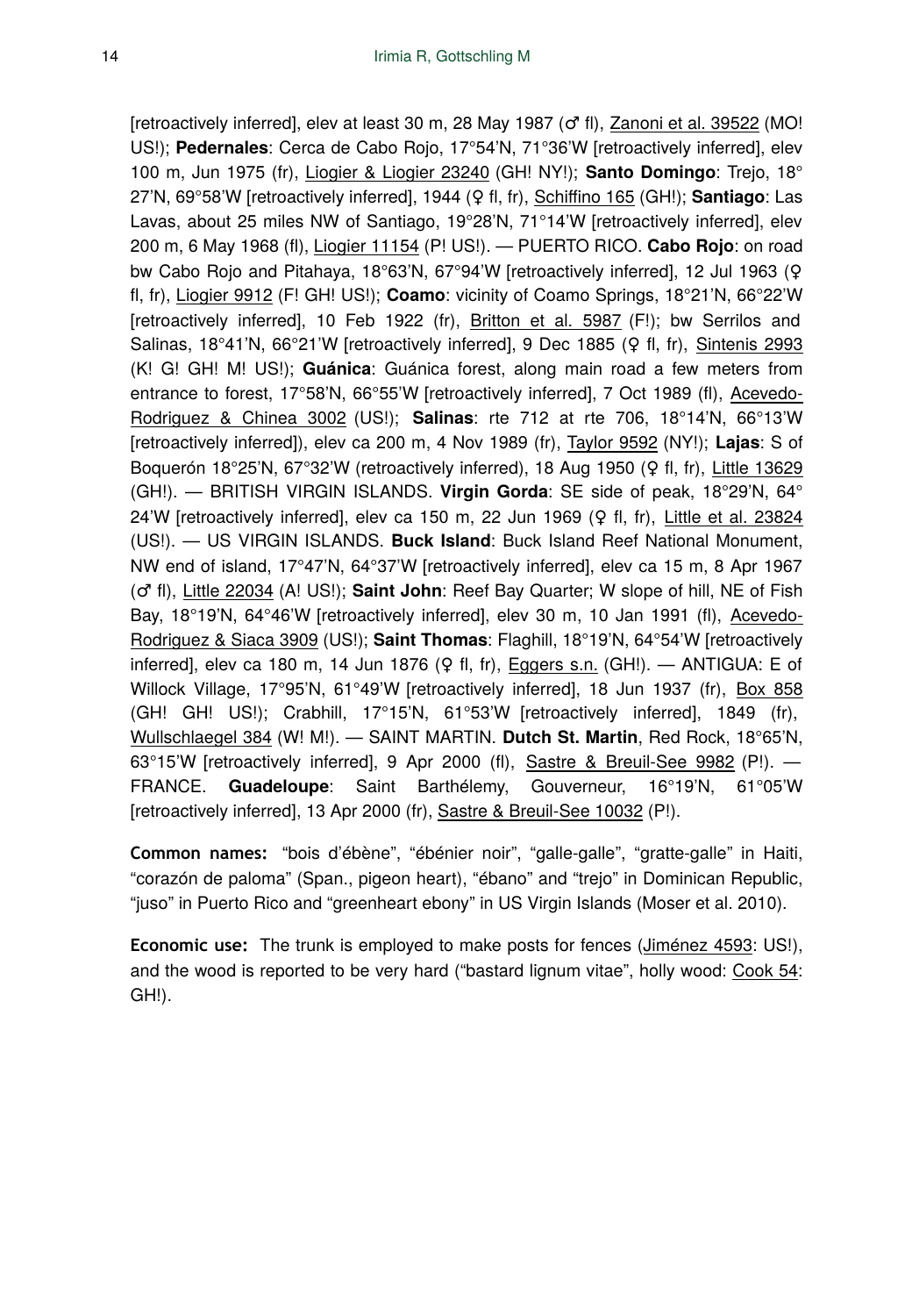#### *Rochefortia bahamensis* **Britton**

### **Nomenclature**

*Rochefortia bahamensis* Britton, [Bull. New York Bot. Gard. 5: 317. 1907.](http://www.biodiversitylibrary.org/item/97285#page/373/mode/1up) *Rochefortia cuneata* subsp. *bahamensis* (Britton) G.Klotz, [Revista Jard. Bot. Nac. Univ. Habana 3:](https://zenodo.org/record/22771#.VyYS0tThDIU) [103. 1982](https://zenodo.org/record/22771#.VyYS0tThDIU).—TYPE: Caribbean, Commonwealth of The Bahamas. San Salvador [Watling's] Island, scrub lands near Lighthouse (Mar 13, 1907), N.L. Britton & C.F. Millspaugh 6167 (♀ fl) (holotype: [NY: 111152!](http://sweetgum.nybg.org/vh/specimen.php?irn=375629) isotype: [F-51163](http://plants.jstor.org/stable/history/10.5555/al.ap.specimen.f0052556f)!).

#### **Description**

Shrubs or small trees up to 1.5–4.5 m tall, galls absent; twig indument puberulent, trichomes simple; bark greyish white to brown, longitudinally fissured, scaly, wood very brittle; thorns 0.3–0.8 cm long, slender, distally somewhat acute, simple, scattered, alternate, axillary or rarely terminal, sericeous. Leaves fasciculate, rarely alternate (Correll 45046: US!, Correll & Wasshausen 46731: US!); petiole 0.5–1.2 cm long, hirsute through pubescent or glabrous; blade 0.7–5.1 cm long, 0.5–2.8 cm wide, obovate, widely obovate or very widely obovate through orbicular (particularly distal immature leaves), coriaceous, primary vein prominent, sometimes with scattered trichomes, secondary veins 3–8, tertiary veins arcuate; base cuneate or rounded; apex rounded, emarginate, obcordate or retuse, rarely cleft; adaxial surface glabrescent, sometimes distally cilliate, bright, with dense cystolith-like structures in epidermal cells, abaxial surface glabrous, occasionally with simple, scattered trichomes, immature leaves sometimes barbellate. Inflorescence axillary, branching sympodial, branches relatively slender, hirsute, pedicels 0.05–0.30 cm long. Calyx 0.35–0.45 cm long, coriaceous, hirsute outside, glabrous inside, lobes 0.35–0.40 cm long, 0.40–0.43 cm wide, divided from the base, ovate to broadly ovate, apex acute, margin strigose, glabrous inside with a tuft of trichomes in upper part of lobes. Corolla 0.50–0.70 cm long, yellow or white-greenish, sometimes fragrant, membranaceous, glabrous on both surfaces, tube 0.20–0.25 cm long, funnel-shaped, lobes 0.50–0.60 cm long, oblong or obtuse, glabrous, rarely with trichomes at margin. Anthers of male flower 0.45–0.50 cm long, oblong, filaments 0.35–0.45 cm long, glabrous, adnate to corolla tube for 0.10– 0.12 cm, pollen present, tricolporate; female flower unknown. Ovary of male flower subglobose, 0.15–0.18 cm long, stylodia 2, divided in distal part, branches 0.10–0.12 cm long, hirsute. Fruit 0.40–0.50 cm tall, 0.40–0.60 cm wide, globose, red at maturity; pyrene 0.37–0.40 cm tall, 0.26–0.30 cm wide, 0.12–0.20 cm deep, abaxial surface cutate.

#### **Distribution**

Across multiple islands of The Bahamas archipelago (Crooked Island, Great Exuma, Inagua, Long Island, Mayaguana, San Salvador) and putatively also in western Cuba (Pinar del Río, Havana) in scrub lands, rocky coppice hills and thicket edges, at sea level or slightly above (symbol "▲" in Fig. 3).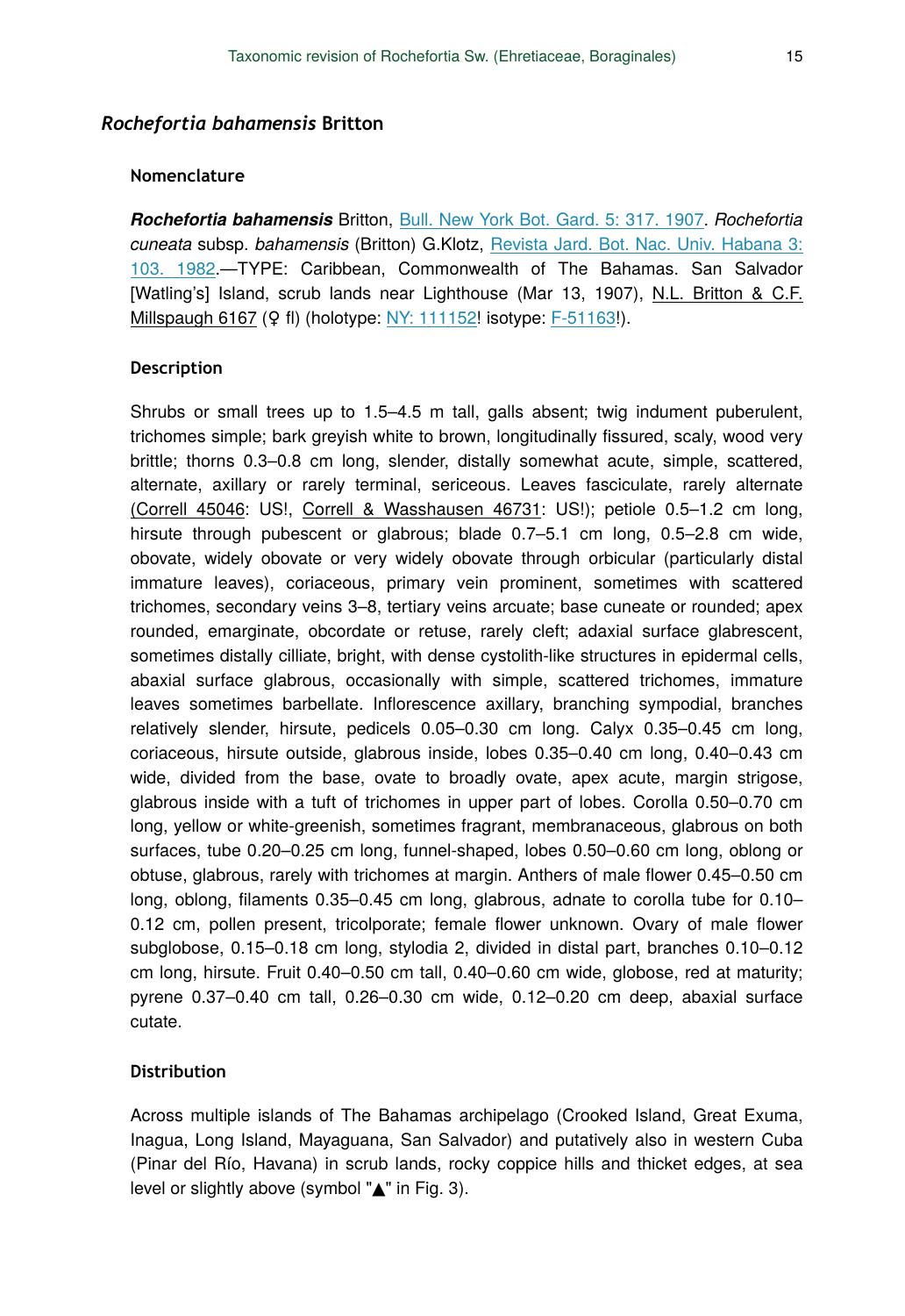# **Ecology**

Flowering Feb–Mar, Oct–Dec; fruiting Dec–Jan, Oct.

# **Taxon discussion**

*Rochefortia bahamensis* is an abundant and morphologically very consistent species in The Bahamas archipelago characterised by the predominantly circular leaf shapes. Overall similarity, however, is great with *R. barloventensis* from the Lesser Antilles, but molecular data indicate that the two species are only distantly related (Irimia et al. 2015). The geographical disjunction (> 500 km apart) provides further evidence for the distinctiveness of both species.

The 3 sterile collections from Cuba are tentatively placed under *R. bahamensis* and are morphologically somewhat intermediate between *R. bahamensis* and *R. cubensis*. With *R. bahamensis*, the plants share the more membranaceous leaf texture, longer and slenderer petioles, orbicular immature leaves and fewer (maximal 4) leaves clustering in a fascicle. However, they exhibit the dichotomously branched thorn pattern of *R. cubensis*, and overall leaf size is smaller when compared to the more typical *R. bahamensis*. Anyhow, molecular data of Hilger & Urquiola 99/20 (B!) indicate that this specimen is distinct from (morphologically also similar, but geographically distant) *R. acanthophora* and *R. cuneata* (Irimia et al. 2015).

# **Notes**

Representative specimens examined. — THE BAHAMAS. **Crooked Islands**: in coppice along stone wall in hills NE of Cabbage Hill, 22°46'N, 74°13'W [retroactively inferred], 22 Feb 1975 (♀ fl), Correll 44486 (US!); **Exuma**: on summit of rocky ridge W of Moss Town, beyond High School, 23°34'N, 75°52'W [retroactively inferred], 3 Oct 1980 (♂ fl), Correll & Popenoe 51418 (A! F! MO! US!), 3 Oct 1980 (fr), Correll 51419 (A! US! K! F! F! MO!); **Inagua**: coppice adjacent to air terminal, 20°59'N, 73°40'W [retroactively inferred], 20 Feb 1973 (sterile), Gillis & Proctor 11767 (A!); **Mayaguana**: by the path to Horse Pond, 22°20'N, 72°50'W [retroactively inferred], 28 Nov 1967 (fl), Byrne 429 (A!); **San Salvador**: edge of coppice along Queen's Highway, 24°62'N, 74° 27'W [retroactively inferred], 21 Nov 1974 ( $\sigma$ <sup>t</sup> fl), Correll 43864 (F! F! GH! GH! MO!). -CUBA. **Pinar del Río**: Viñales, Mogote, 22°37'N, 83°43'W [retroactively inferred], 9 Mar 1999 (sterile), Hilger & Urquiola s.n. (B! M!); Havana: Marianao, 23°51'N, 82°30'W [retroactively inferred], 23 Oct 1921 (sterile), Ekman 13359 (G! K! US!).

**Common names:** unknown.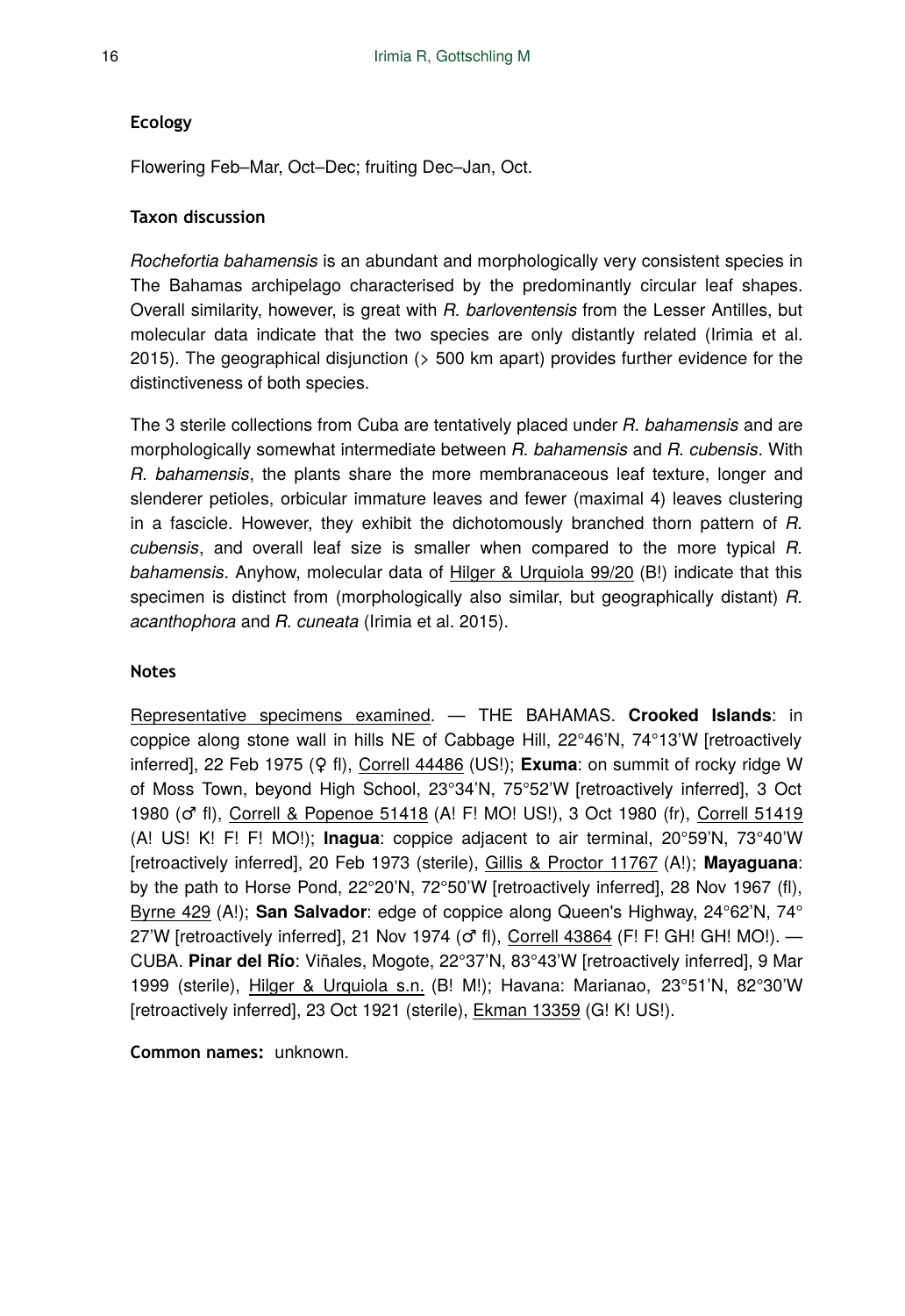#### *Rochefortia barloventensis* **Irimia & Gottschling**

#### **Nomenclature**

*Rochefortia barloventensis* Irimia & Gottschling, [Phytotaxa 236: 63–68,](http://biotaxa.org/Phytotaxa/article/view/phytotaxa.236.1.5) figs 1–2, tab. [1. 2015](http://biotaxa.org/Phytotaxa/article/view/phytotaxa.236.1.5).—TYPE: Caribbean, Lesser Antilles, Leeward Islands, France. Guadeloupe, Marie Galante: Fréchy district, near Grelin, on wooded hillside, 15º57'N, 61º17'W [retroactively inferred], elev.  $65-125$  m (May 25, 1960): G.R. Proctor 21020 (Q fl, fr) (holotype A! isotype: US-1111601!)

#### **Description**

Shrubs or small trees 1.5–10.0 m tall, branches spreading, galls absent; indument glabrescent, slightly pubescent when immature, trichomes simple; bark greyish white, longitudinally fissured; thorns 0.5–0.7 cm long, slender, acute, simple, scattered, axillary, alternate, glabrescent. Leaves fasciculate; petiole 0.4–1.5 cm long, glabrescent; blade 1.9–3.4(–6.0) cm long, 1.2–3.0 cm wide, obovate, sometimes circular, coriaceous, primary veins prominent, lateral veins in pairs of 4–5, arching, tertiary veins absent; base cuneate; apex rounded or slightly emarginate; adaxial surface with cystolith-like structures in epidermal cells, mostly glabrous, but sometimes also with scattered, simple, bent trichomes, abaxial surface with scattered trichomes on the midrib, immature leaves sometimes barbellate. Inflorescence axillary and terminal, branching sympodial, branches slender, glabrescent, pedicel 0.20–0.40 cm long. Calyx 0.35–0.45 cm long, coriaceous, hirsute outside, glabrous inside, sometimes with a few clustered trichomes on distal part, lobes 0.30–0.35 cm long, 0.32–0.35 cm wide, obovate, apex rounded to slightly acute, margin strigose. Corolla 0.35–0.40 cm long, yellow through light orange, occasionally greenish (Liogier et al. 32280: MO! US!), membranaceous, glabrous on both surfaces, very rarely with scattered trichomes at distal lobes, tube 0.10–0.20 cm long, funnel-shaped, lobes usually 5 (rarely 4 or 6), 0.30–0.40 cm long, obovate, with 5–6 parallel veins and few glandular trichomes distally. Anthers of male flower 0.30–0.40 cm long, oblong, filaments 0.30–0.33 cm long, adnate to the corolla tube for further 0.05–0.08 cm, pollen present, tricolporate; anthers of female flower 0.12–0.14 cm long, filaments 0.05–0.08 cm long, adnate to corolla tube for further 0.10–0.12 cm, pollen absent. Ovary of male flower subglobose, 0.14–0.20 cm long, stylodia 2, 0.10–0.12 cm long, distally setose, ovules absent; ovary of female flower globose, 0.25–0.30 cm long, style bifid, united for 0.03–0.10 cm at the base, branches 0.25–0.30 cm long, sometimes slightly unequal, stigmas 2, extensively capitate. Fruit 0.50–0.60 cm tall, 0.60–0.70 cm wide, globose, deep orange through vermillion, turning blackish brown at maturity; style accrescent, occasionally persistent; pyrene 0.40–0.43 cm tall, 0.30–0.35 cm wide, 0.20–0.25 cm deep, ovoid, abaxial surface reticulate.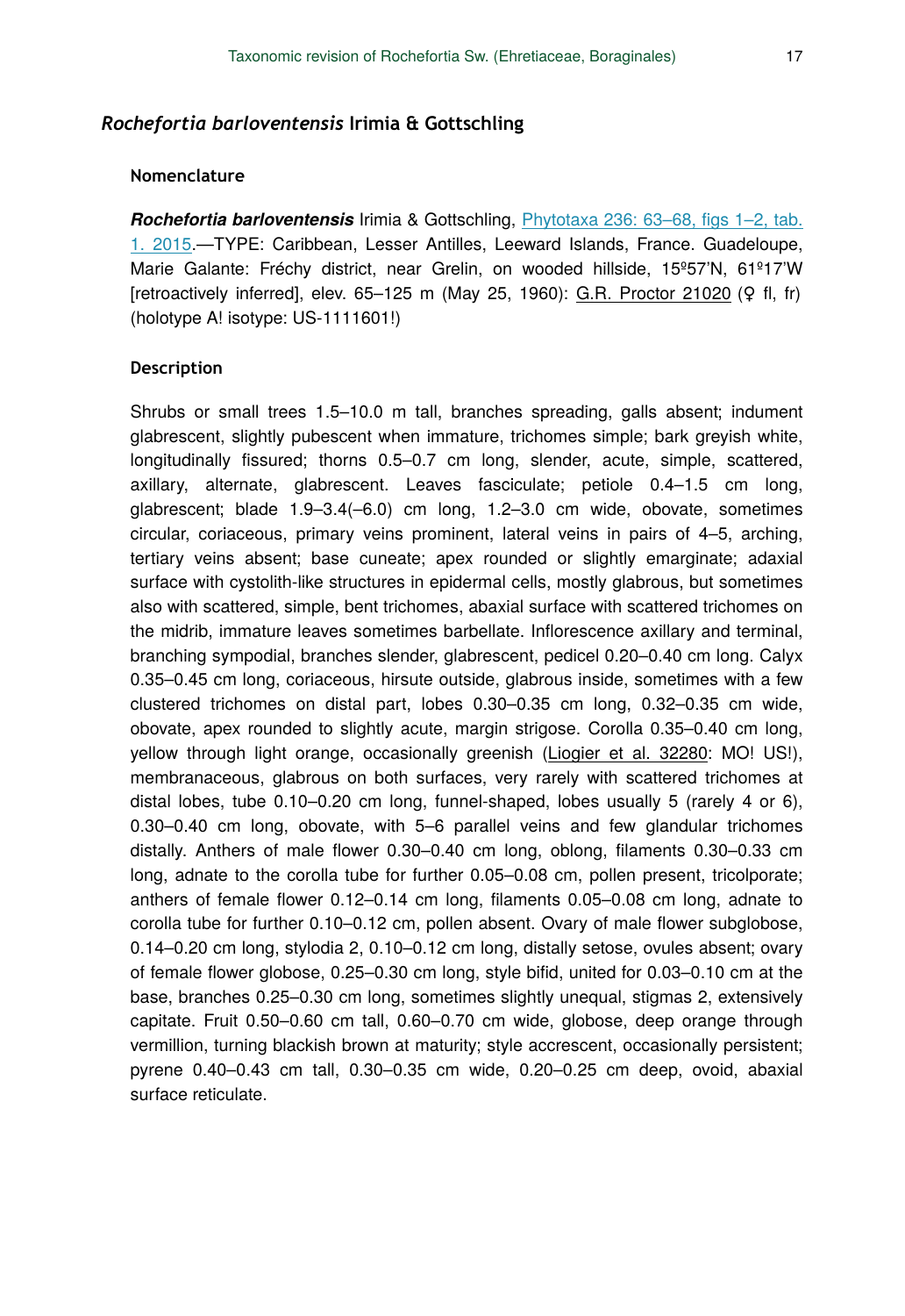# **Distribution**

Restricted to islands of the Lesser Antilles (Guadeloupe, Marie Galante, Montserrat, Martinique) and eastern Puerto Rico (symbol "●" in Fig. 3), in arid coastal forests, on wooded hillsides and mesophyll forests at low altitudes (sea level up to 125 m).

# **Ecology**

Flowering Apr–May, Jul, Sep–Oct, Dec; fruiting Dec–Jan, May–Jun.

# **Taxon discussion**

*Rochefortia barloventensis* was discovered as a species new to science in the course of the present revision of *Rochefortia* (Irimia and Gottschling 2015). With respect to leaf shapes and sizes, it is a morphologically variable species and is intermediate between *R. bahamensis* and *R. cuneata* exhibiting mature leaves size greater than 3.5 cm (and up to 6.0 cm) long in some specimens from Guadeloupe, Martinique and Puerto Rico. Molecular data indicate the distinctiveness of this new species, whose closest relative is *R. acanthophora* from adjacent Puerto Rico and the Dominican Republic. The two species can be reliably distinguished based on inflorescence morphology (many*versus* few-flowered) and leaf shape (frequently circular *versus* predominantly obovate). Overall similarity, however, is great with *R. bahamensis* from The Bahamas archipelago and also with *R. cuneata* from Jamaica, but molecular data indicate that these species are not closely related (Irimia et al. 2015). The geographical disjunctions provides further evidence for the distinctiveness of all such species. A collection from eastern Puerto Rico has leaves similar in size of *R. cuneata* or even larger (i.e., 3.5–5.0 cm), but molecular data indicate the correct determination as *R. barloventensis* (Irimia et al. 2015), though morphologically unusual.

# **Notes**

Representative specimens examined. — PUERTO RICO. **Fajardo**: in forest, El Convento, 18°19'N, 65°37'W [retroactively inferred], 15 Sep 1981 (fl), Liogier et al. 32280 (MO! US!). — FRANCE. **Guadeloupe**: Grande–Terre, Porte D'Enfer, 16°29'N, 61°26'W [retroactively inferred], 19 Jul 1982 (♀ fl), Barrier 3747 (G! P! P! US!); Îles des Saintes, Terre-de-Bas, 15°51'N, 61°38'W [retroactively inferred], 22 Nov 1986 (♀ fl, fr), Sastre 8265 (P! P!); **Martinique**: Caravelle, Château Dubuc, 14°46'N, 60°53'W [retroactively inferred], 9 Apr 1998 (o<sup>t</sup> fl), Sastre 9747 (P!).

**Common names:** "bois vert" in Martinique (noted on Jussieu s.n.: P!), "espino" in Puerto Rico (Liogier de Sereys Allut and Martorell 1999).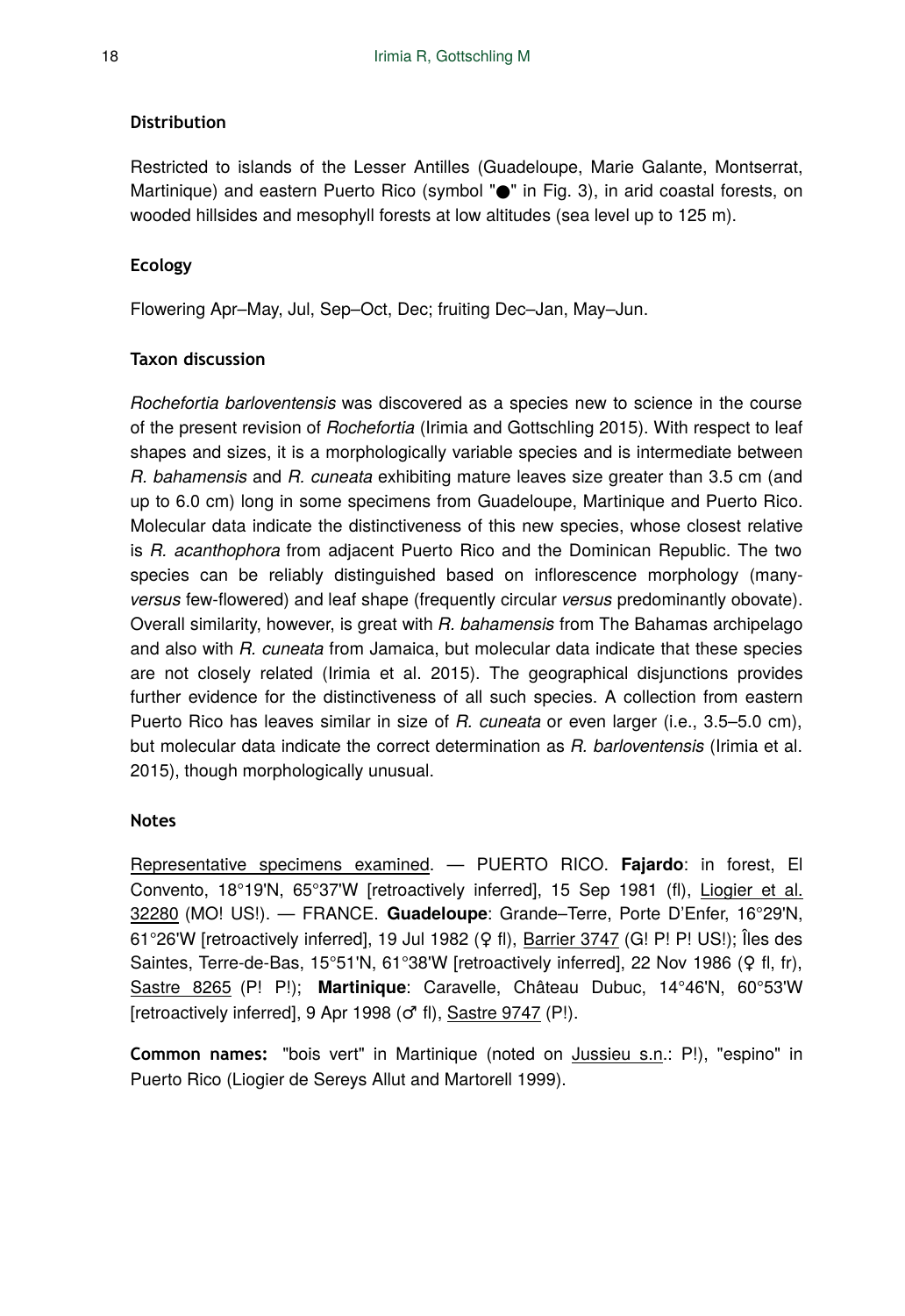### *Rochefortia cubensis* **Britton & P.Wilson**

### **Nomenclature**

*Rochefortia cubensis* Britton & P.Wilson, [Mem. Torrey Bot. Club 16: 96. 1920.](http://www.biodiversitylibrary.org/item/98629#page/114/mode/1up)— TYPE: Caribbean, Republic of Cuba. Havana: E of Playa de Marianao (May 31, 1917): León 7228 (fr) (holotype: [NY-111153](http://sweetgum.nybg.org/vh/specimen.php?irn=223957)!).

= *Rochefortia oblanceata* G.Klotz, [Revista Jard. Bot. Nac. Univ. Habana 3: 105. 1982.](https://zenodo.org/record/22776) —TYPE: Caribbean, Republic of Cuba. Pinar del Río: La Palma, Loma Peluda de Cajalbana, elev. 200–300 m (Sep 15, 1970): J. Bisse & H. Lippold [Flora Cuba] 18273 (sterile) (holotype: HAJB isotype: [JE-5984](http://plants.jstor.org/stable/10.5555/al.ap.specimen.je00005984)!).

### **Description**

Shrubs 1.0–3.0 m tall or small trees up to 6.0 m tall, prickly, branches arching, short shoot galls occasionally present, 0.8–1.0 cm long; indument glabrescent, immature branches finely pubescent, trichomes simple; bark greyish white through grey brown, with longitudinal crevices; thorns 0.3–0.5 cm long, slender, acuminate, dichotomously branched, numerous, axillary, glabrescent. Leaves fasciculate, dark green; petiole nearly sessile or up to 0.2 cm long, glabrescent; blade 0.4–0.9 cm long, 0.3–0.5 cm wide, elliptic, sometimes obovate, coriaceous, primary veins pinnate, secondary veins 5–9, tertiary veins reticulate; base cuneate, rarely round; apex rounded, occasionally emarginated; adaxial surface with distinct cystoliths in epidermal cells, glabrous or sometimes covered with grey, simple, long trichomes (visible by naked eye) emerging from a cystolith-like structure, abaxial surface mostly glabrous, sometimes with scattered trichomes distally and on midrib. Inflorescence axillary or terminal, flowers usually in clusters of 2 or solitary, pedicel 0.02–0.2 cm long. Calyx 0.35–0.40 cm long, 0.30–0.40 cm wide, coriaceous, glabrous or with few scattered trichomes outside, sometimes hirsute, glabrous inside, strigose at tips, lobes 0.30–0.35 cm long, 0.40– 0.45 cm wide, divided at the base, ovate to widely ovate, apex slightly acute. Corolla 0.35–0.40 cm long, pale yellow, membranaceous, glabrous on both surfaces, tube 0.20–0.25 cm long, funnel-shaped, lobes 0.30–0.35 cm long, ovate, slightly ciliate at tips. Male flower unknown; anthers of female flower 0.05–0.07 cm long, oblong, filaments 0.07–0.10 cm long, adnate to corolla tube for further 0.05–0.08 cm, pollen absent. Ovary of female flower globose, 0.25–0.32 cm long, stylodia 2, 0.25–0.35 cm long, filiform, glabrous, ovules present, stigmas cotyliform. Fruit 0.20–0.40 cm tall, 0.30–0.50 cm wide, globose; style accrescent, occasionally persistent, pyrene 0.30– 0.40 cm tall, 0.23–0.33 cm wide, 0.13–0.20 cm deep, adaxial surface cutate.

### **Distribution**

Cuba and Jamaica (symbol "+" in Fig. 3), on limestone soils and serpentine, in coastal tickets and dry forests at relatively low altitudes (0–600 m). Plants with similarly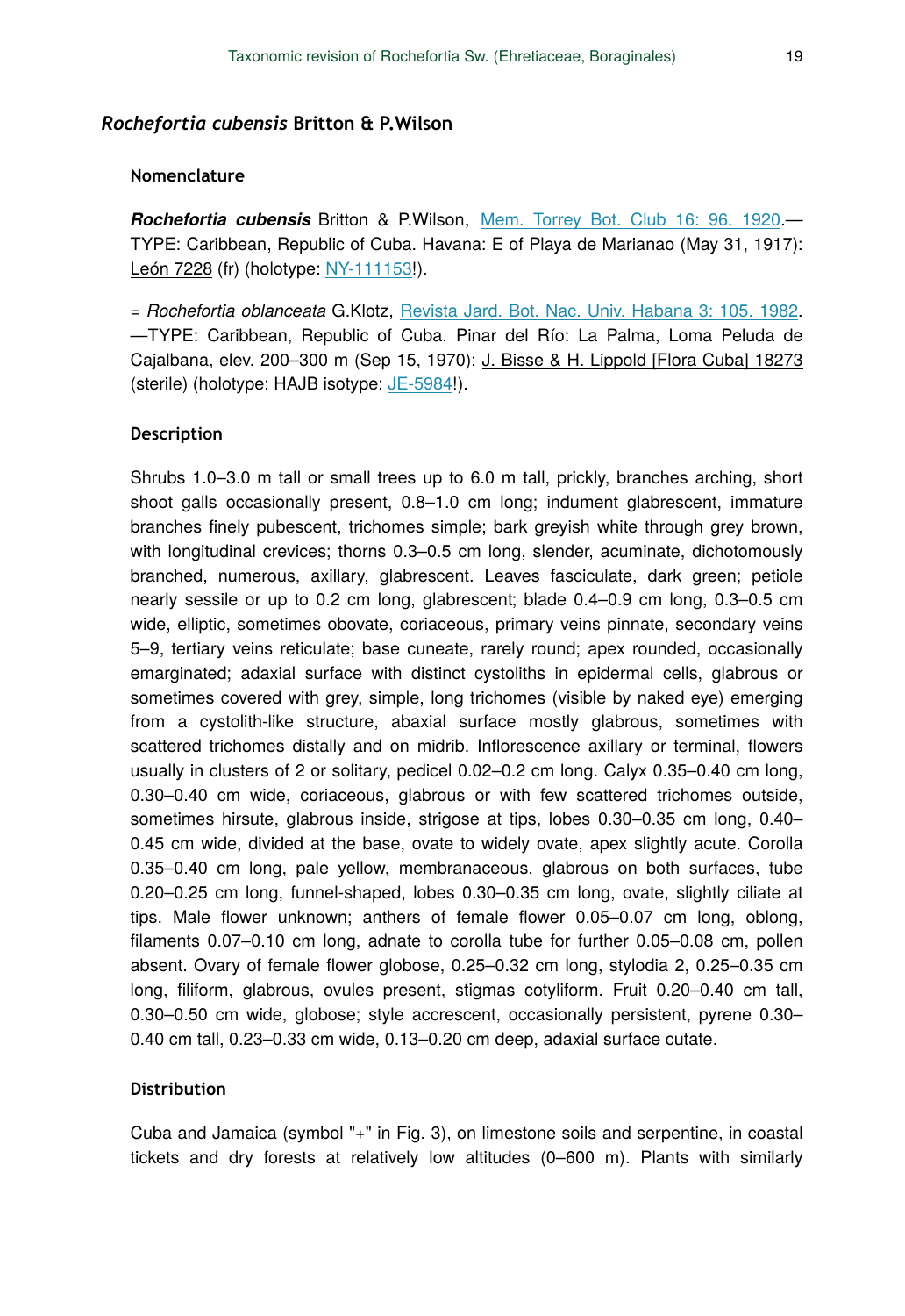restricted distributions are otherwise rare (Borhidi 1991 lists 10 taxa at the generic level, each with only a few species).

# **Ecology**

Flowering Mar, Jun–Jul; fruiting Mar, Jul–Sep, Dec–Jan.

# **Taxon discussion**

*Rochefortia cubensis* is a widely distributed and frequently encountered species in Cuba and Jamaica. It is morphologically similar to, but with respect to molecular sequence data distinct from, *R. acanthophora* occurring on eastward Caribbean islands (Irimia et al. 2015). In Cuba, leaves are distinctly smaller in *R. cubensis* than in *R. acanthophora*, but individuals from Jamaica (e.g., Howard & Proctor 15091: A!, March 462: P!) have leaf sizes in the range of *R. acanthophora* and are therefore hard to distinguish based on morphology. In Cuba, *R. cubensis* occurs sympatrically with three other species, namely *R. bahamensis* (Pinar del Río) and *R. oblongata* and *R. stellata* (eastern Cuba). They can be easily distinguished from *R. cubensis* either because of bigger leaf size (*R. bahamensis*, *R. oblongata*) or the presence of multi-branched trichomes (*R. stellata*). In Jamaica, *R. cubensis* is sympatric with *R. cuneata* only, from which it differs in leaf size and texture (coriaceous *versus* membranaceous) and inflorescence (sessile *versus* longly pedicellate).

With respect to leaf size and shape, Klotz (1982) payed too much attention to interspecific variation within a possible complex of species. He expressed his concept by the description of *R. oblanceata* G.Klotz, geographically restricted to Pinar del Río and distinguished from *R. cubensis* by smaller leaves and narrower shapes. Another population with leaves in this range is found in eastern Cuba (Guantánamo) that Klotz considered likewise a distinct species to be described using the epithet <*urbaniana*>. Having investigated the species over its full distribution, we think that such leaf morphologies are in the intraspecific range of *R. cubensis* without clear correlations to biogeography. Future population genetics studies are necessary to evaluate the specific status of multiple populations of *R. cubensis* and possible morphological correlations.

*Rochefortia cubensis* is distinctive in the smallest leaves found among species of *Rochefortia* and has populations on very poor and serpentine substrates, resulting in radically stunted individuals. Such traits resemble *Bourreria microphylla* Griseb. (likewise Ehretiaceae), and such species are elements of microphyllous plant communities of montane xeromorphic woodland exhibiting large portions of endemics (Borhidi 1991). Many individuals of *R. cubensis* have branched thorns that is otherwise shared with *R. oblongata* and *R. stellata* only. Some individuals (e.g., Ekman 17216: K!, León 14843: GH!, Bisse & Köhler [Flora Cuba] 7663: JE!) exhibit short shoots induced by insects (i.e., galls: Fig. 1B). The phenomenon is shared with *R. oblongata* (Fig. 1A) only. Some individuals of *R. cubensis* (e.g., León 11921: GH!, Clemente 3003: GH!) appear as substrate for plants assigned to *Tillandsia* sp. (Bromeliaceae).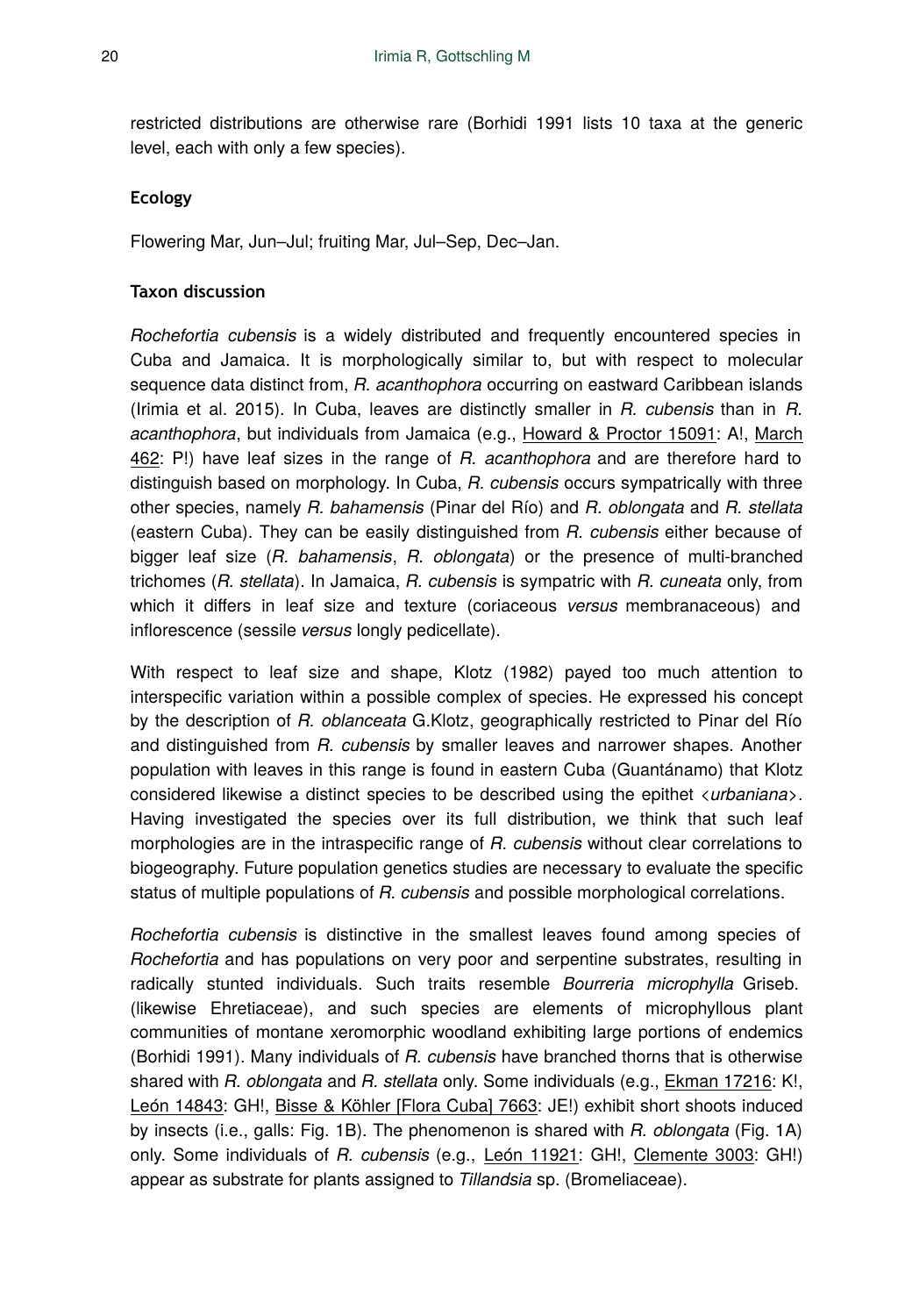#### **Notes**

Representative specimens examined. — CUBA. **Camagüey**: Santayana, in palms barren on serpentine, 21°23'N, 77°55'W [retroactively inferred], 3 Jun 1924 (Q fl), Ekman 19029 (G!); **Guantánamo**: Jauco, S Baracoa, coastal tickets, 20°44'N, 74°20'W [retroactively inferred], Jul 1924 (fl), León 11921 (GH!); **Havana**: Mayabeque: Jibacoa, coastal thickets, 23°14'N, 81°85'W [retroactively inferred], 30 Mar 1929 (sterile), León 13858 (GH!); **Holguín**: Santa Ana in Monte Yoro, Farallons, 22°55'N, 81°35'W [retroactively inferred], 1 May 1860 (fr), Wright 3126 (G! GH! GOET, NY! P! YU!); **Matanzas**: second terrace towards mouth of Matanzas Bay, 23°24'N, 81°34'W [retroactively inferred], 18 Mar 1923 (♀ fl, fr), Ekman 17216 (K!); **Santiago de Cuba**: Baracoa: Imías, in valley of Río Tacre, 16 Sep 1975 (fr), Álvarez de Zayas et al [Flora Cuba] 27508 (JE!). — JAMAICA. **St. Catherine**: Healthshire Hills, Near Salt ponds, 17° 53'N, 76°56'W [retroactively inferred], 31 Aug 1908 (fl), Harris & Britton 10515 (F! GH! K! US!); Great Goat Island, E side, 17°52'N, 77°25'W [retroactively inferred], 18 Jul 1906 (fr), Harris 9332 (US!); **St**. **Thomas**: Albion Mountain, elev 200 ft, 17°53'N, 76° 35'W [retroactively inferred], 10 Nov 1913 (sterile), Harris 11684 (BM!); **St. Ann**: along the Queen's Highway, 2 miles E of Rio Bueno (Kaiser Nature Preserve area), elev 10– 50 ft, 18°28'N, 77°26'W [retroactively inferred], 20 Jan 1958 (fr), Howard & Proctor 15091 (A!); **Portland Bight**: Pigeon Island, 10 miles of Old Harbour Bay, 17°47'N, 77° 42'W [retroactively inferred], Apr 1920 (sterile), Maxon & Killip 1720 (F! GH! GH! US!).

**Common names:** "bronce", "carbonero", "espuela de caballero" (Span. knight's spur), sargento (Castell Puchades et al. 2013) in Cuba, "green (heart) ebony" in Jamaica.

# *Rochefortia cuneata* **Sw.**

### **Nomenclature**

*Rochefortia cuneata* Sw., [Prod. 54. 1788,](http://www.biodiversitylibrary.org/item/23300#page/70/mode/1up) [Fl. Ind. occid. 552–553. 1797.](http://www.biodiversitylibrary.org/item/23641#page/570/mode/1up)—TYPE: Caribbean, Jamaica. Without precise locality (between 1784 and 1786): O.P. Swartz s.n. (9 fl) (lectotype, designated here: [UPS V-6577!](https://zenodo.org/record/28049)).

= *Rochefortia ovata* Sw., [Prod. 54. 1788](http://www.biodiversitylibrary.org/item/23300#page/70/mode/1up), [Fl. Ind. occid. 554. 1797.](http://www.biodiversitylibrary.org/item/23641#page/572/mode/1up)—TYPE: Caribbean, Jamaica. Without precise locality (between 1784 and 1786): O.P. Swartz s.n. (fl) (lectotype, designated here: [UPS V-6578](https://zenodo.org/record/28052)!).

= *Rochefortia acrantha* Urb., [Symb. antill. 5: 479. 1908.](http://www.biodiversitylibrary.org/item/3755#page/484/mode/1up)—TYPE: Caribbean, Jamaica. Trelawny: Troy, elev. 500–600 m (Dec 6, 1904): W.H. Harris 8821 (♀ fl) (lectotype, designated here: [NY-111151!](http://sweetgum.nybg.org/vh/specimen.php?irn=180813) isolectotypes: [F-174394](http://plants.jstor.org/stable/10.5555/al.ap.specimen.f0052555f)! [GH-97337!](http://kiki.huh.harvard.edu/databases/specimen_search.php?mode=details&id=13449) [US-655778](http://collections.mnh.si.edu/search/botany/search.php?action=10&height=4996&width=3748&irn=10056496)!); elev. 300–400 m (Nov 21, 1905): W.H. Harris 9073<sup>a</sup> (Q fl) (syntype: [BM-953141](http://plants.jstor.org/stable/10.5555/al.ap.specimen.bm000953141)!).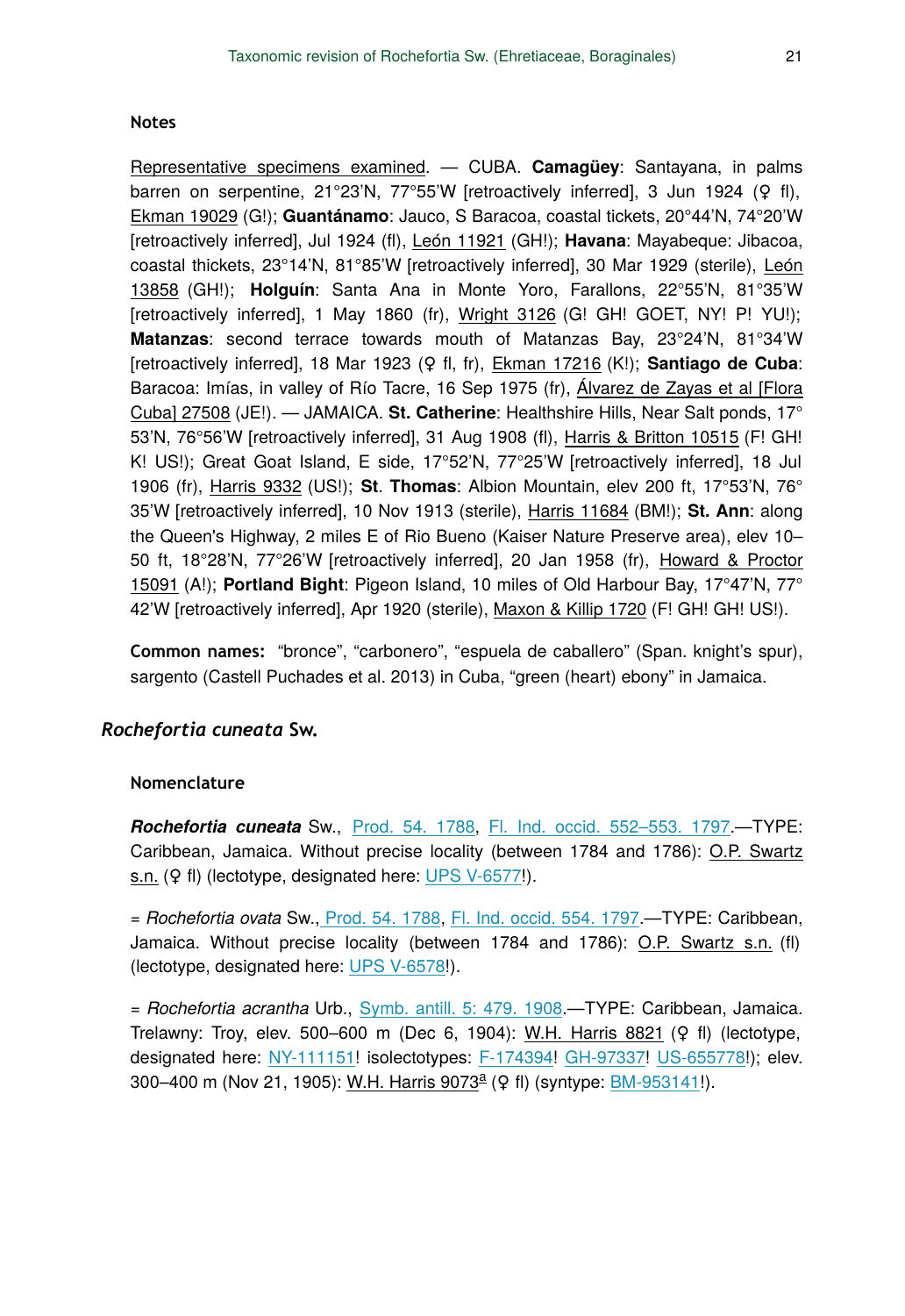# **Description**

Shrubs up to 2.5 m tall or small trees up to 8.0 m tall, galls absent; indument variously sericeous through glabrescent, trichomes simple; bark grey light through grey dark or brown, superficial grooves present; thorns 0.7–1.0 cm long, slender, acute, simple or rarely branched, scattered, alternate, axillary or rarely terminal, glabrous. Leaves fasciculate, rarely opposite or alternate; petiole 0.3–0.8 cm long, slender, hirsute or sometimes glabrescent; blade 1.5–3.5(–6.6) cm long, 0.5–3.0(–3.5) cm wide, obovate to widely obovate, occasionally orbicular, membranaceous, primary veins prominent, hirsute, secondary veins 4–11, tertiary veins reticulate; base cuneate or rounded; apex rounded, obcordate, sometimes retuse, rarely cleft; adaxial surface brightly glabrescent, with very rare cystoliths-like structures in epidermal cells, ciliate at tips, trichomes emerging from a swelled cystolith cell giving the impression of undulate leaf margin, abaxial surface brightly rugose, with scattered trichomes. Inflorescence axillary or terminal, branches slender, hirsute to glabrescent, pedicel 0.30–0.35 cm long. Calyx 0.35–0.40 cm long, 0.30-0.45 cm wide, coriaceous, hirsute outside, glabrous inside with scattered trichomes at distal blade, lobes 0.30–0.35 cm long, 0.28–0.40 cm wide, divided from the base, obovate, apex rounded. Corolla 0.40–0.55 cm long, membranaceous, glabrous on both surfaces, tube 0.25–0.30 cm long, funnel-shaped, lobes 0.25–0.35 cm long, obovate, slightly cilliate distally. Male flower unknown; anthers of female flower 0.07–0.08 cm long, oblong, filaments 0.03–0.04 cm long, adnate to the corolla tube for further 0.03–0.04 cm, pollen absent. Ovary of female flower globose, 0.25–0.30 cm long, style divided right from the base, branches 0.18– 0.25 cm long, stigma cotyliform. Fruit 0.50–0.60 cm tall, 0.50–0.60 cm wide, globose; pyrene 0.45–0.50 cm tall, 0.25–0.30 cm wide, 0.10–0.13 cm deep, abaxial surface cutate.

# **Distribution**

Jamaica, and presumably (with very few collections: Ekman 4145: K!, Leonard & Leonard: 11714 US!) also Haiti (Tortue Island) and Dominican Republic (La Vega province with a single collection: Zanoni 15680: MO!), on limestone soils at sea coast, in wooded and rocky hills (symbol "◊" in Fig. 3), at altitudes between 0–600 m.

### **Ecology**

Flowering Mar, Jul, Sep, Nov; fruiting Mar, Jul.

### **Taxon discussion**

Across Caribbean islands, *R. cuneata* exhibits amongst the largest leaves that have almost comparable size to those of the mainland species *R. lundellii* and *R. spinosa*. The species is most abundant in Jamaica, from where it was also discovered in the late 18<sup>th</sup> century. Three collections outside Jamaica (one from Dominican Republic and two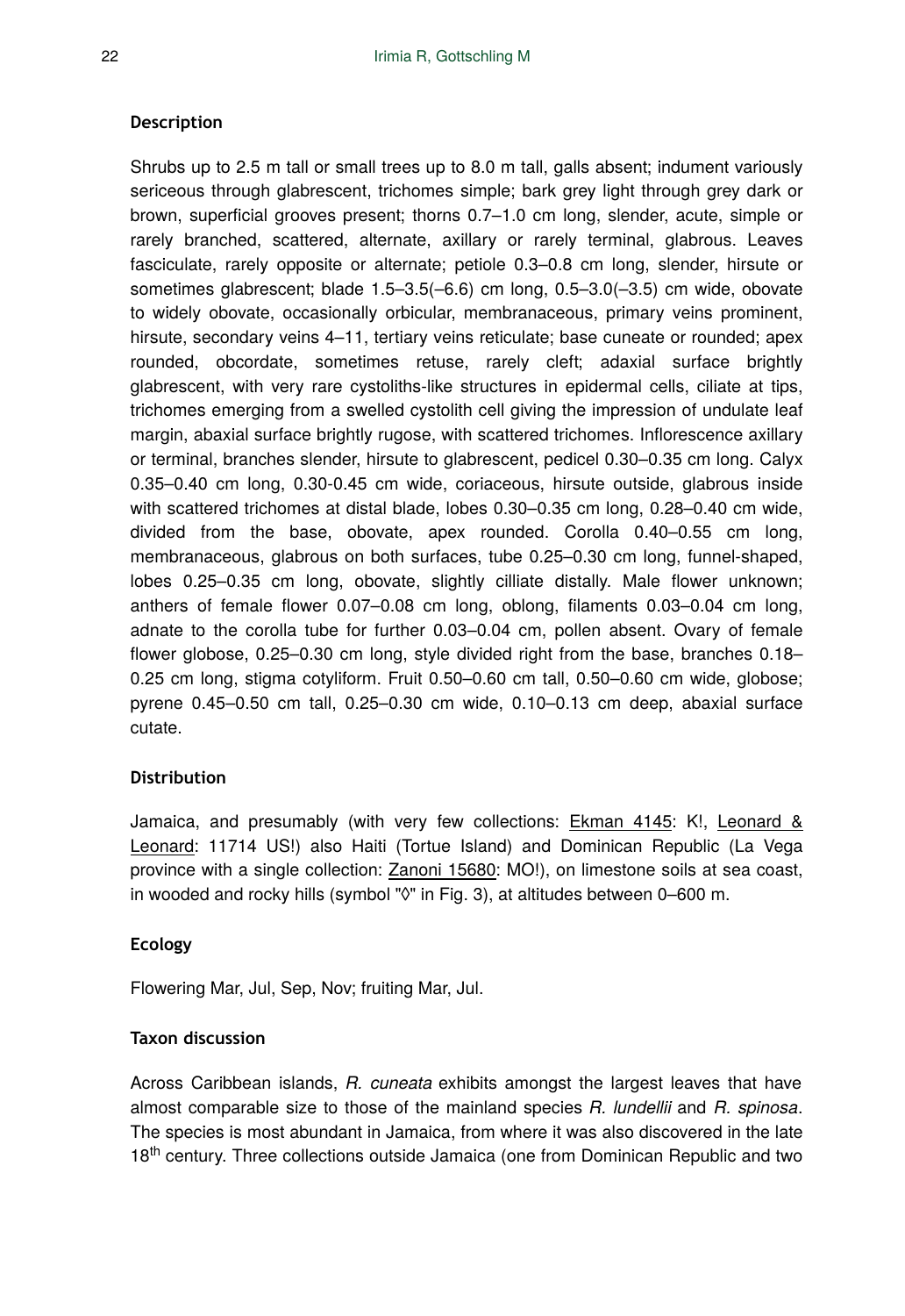from Haiti) are morphologically similar to *R. cuneata*, but all attempts failed to verify the determination by DNA sequence data (Irimia et al. 2015).

Olof P. Swartz' names were not properly typified before the present revision (Johnston 1949: 128 indicated that the type originates from Jamaica). There are multiple of his gatherings present in different herbaria, but only UPS holds specimens assigned to both names *R. cuneata* and *R. ovata* (and O.P. Swartz was active in Uppsala). We designate explicitely such as type material here, because it is most likely that O.P. Swartz saw it and used it for his descriptions. Whether more material of *R. cuneata* [\(S-](http://andor.nrm.se/kryptos/fbo/kryptobase/large/S-R-005001/S-R-5496.jpg)[R-5496!](http://andor.nrm.se/kryptos/fbo/kryptobase/large/S-R-005001/S-R-5496.jpg)) and *R. ovata* ([B-W5461!](http://plants.jstor.org/stable/10.5555/al.ap.specimen.b%20-w%2005461%20-01%200) [C1-8769](http://plants.jstor.org/stable/10.5555/al.ap.specimen.c10008769)! [LINN-HS471-2!](http://plants.jstor.org/stable/10.5555/al.ap.specimen.linn-hs471-2) [M-196671](http://plants.jstor.org/stable/10.5555/al.ap.specimen.m0198671)! [SBT12927!](http://plants.jstor.org/stable/10.5555/al.ap.specimen.sbt12927)) can be considered original material remains conjecture. Lefor (1968) considered the Willdenow specimen as holotype of *R. ovata*, but his rationale is elusive (and has no taxonomic relevance as his thesis is not effectively published: ICN Art. 30.8.). Swartz (1788) and Swartz (1797) distinguished his two Jamaican species based on differing leaf shapes (i.e., cuneate *versus* ovate), but we consider that they are in the morphological range of a single species.

### **Notes**

Representative specimens examined. — JAMAICA. **Cockpit**: NE of Dolphin Head, 18° 23'N, 78°10'W (retroactively inferred), 20 Mar 1908 (♀ fl, fr), Harris 10302 (F! GH! K! P! US!); **St. Elizabeth**: Kaiser Bauxite area S of Gutters, near pit 101, 18°05'N, 77°36'W [retroactively inferred], 5 Jul 1955 (♂ fl), Howard & Proctor 14443 (A!); **Near Troy**: 18° 14'N, 77°37'W [retroactively inferred], Sep 1906 (♀ fl), Britton 593 (F!); **Negril**: near the Lighthouse, sea coast, in rocky woods, 18°16'N, 78°21'W [retroactively inferred], 10 Mar 1908 (♀ fl, fr), Harris 10232 (BM! F! GH! K! P! US!). — DOMINICAN REPUBLIC. **Santo Domingo**: La Vega, SE of Bonao, Flacombridge Domincana mine operation near Loma La Peguera: Arroyo Hato Viejo bw Loma Larga and Loma Fraser, 29 Jul 1981 (fr), Zanoni 15680 (MO!). — HAITI. **Tortue Island**: Pte Questin, Pte Petit Bois, 20°25'N, 72°46'W [retroactively inferred], 28 May 1925 (sterile), Ekman 4145 (K!); N slope, NW of La Vallée, 20°34'N, 72°56'W [retroactively inferred], 6 Jan 1929 (sterile), Leonard & Leonard 11714 (US!).

**Common names:** "green ebony" and "bois vert" in Jamaica.

# *Rochefortia lundellii* **Camp**

# **Nomenclature**

*Rochefortia lundellii* Camp in Lundell, [Contr. Univ. Michigan Herb. 7: 47–48. 1942.](http://www.biodiversitylibrary.org/item/46239#page/51/mode/1up)— TYPE: Belize. El Cayo: road between Arenal and Valentin (Jun, 1936): C.L. Lundell 6167 (♀ fl, fr) (holotype: [NY-335693](http://sweetgum.nybg.org/vh/specimen.php?irn=231184)! isotypes: [GH-97203!](http://kiki.huh.harvard.edu/databases/specimen_search.php?mode=details&id=47205) [GH-97336](http://kiki.huh.harvard.edu/databases/specimen_search.php?mode=details&id=23725)! [LL-372669](http://plants.jstor.org/stable/10.5555/al.ap.specimen.ll00372669)! [LL-37](http://plants.jstor.org/stable/10.5555/al.ap.specimen.ll00372670) [2670](http://plants.jstor.org/stable/10.5555/al.ap.specimen.ll00372670)! [MICH-1111531](http://quod.lib.umich.edu/h/herb2ic/x-mich1111531/MICH1111531.TIF?from=index;lasttype=boolean;lastview=thumbnail;resnum=1;size=20;start=1;subview=detail;view=entry;rgn1=ic_all;q1=rochefortia)! MO-152639! [S-04-2384!](http://andor.nrm.se/kryptos/fbo/kryptobase/large/S04-002001/S04-2384.jpg) [US-1688323](http://collections.mnh.si.edu/search/botany/search.php?action=10&height=5024&width=3808&irn=10095491)!).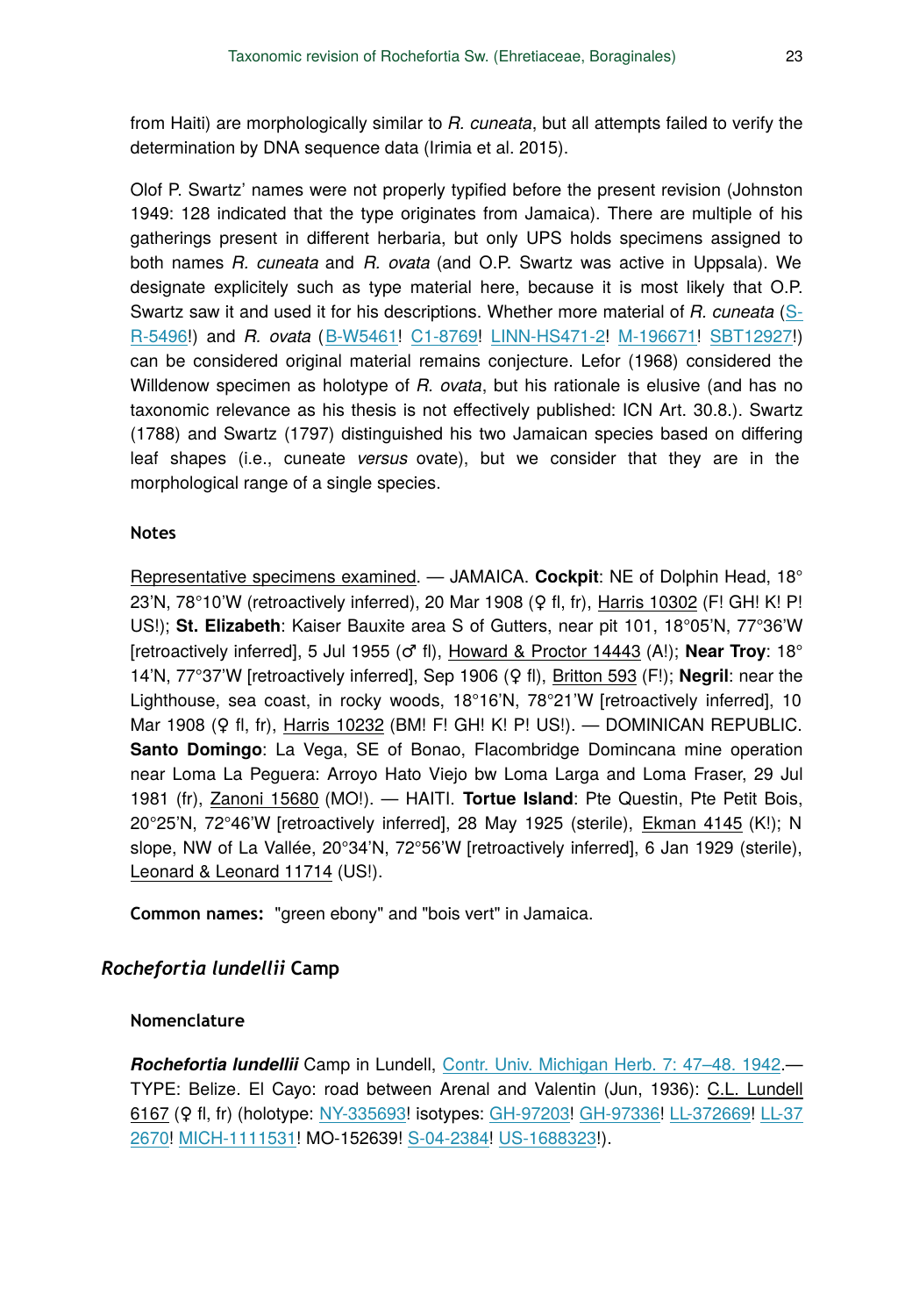# **Description**

Lianas or shrubs up to 4.5 m tall or trees up to 10.0 m tall, branches arching, galls absent; indument almost glabrescent at maturity, hirsute when young, trichomes simple; bark whitish grey, grey brown or brown dark, with superficial crevices; thorns 0.6–1.5 cm long, robust, acute and slightly curved at tips, simple, scattered (also on older branches), alternate, axillary, hirsute. Leaves fasciculate; petiole 0.3–2.3 cm long, glabrescent; blade (2.0–)5.0–10.5(–13.0) cm long, 1.5–4.5(–6.0) cm wide, obovate, rarely elliptic, coriaceous, primary and secondary veins prominent, secondary veins 6– 9, tertiary veins arching; base cuneate; apex acute, retuse, obcordate, sometimes round or cuspidate; adaxial surface bright, with cystolit-like structures in epidermal cells, glabrous, sometimes with scattered, bent trichomes, abaxial surface shiny, papillate, glabrous, sometime barbellate or rarely with trichomes apically. Inflorescence axillary and terminal, branching sympodial, branches slender, hirsute to glabrous, pedicel 0.20–0.50 cm long. Calyx 0.40–0.45 cm long, 0.45–0.49 cm wide, coriaceous, hirsute outside, glabrous inside, lobes 5 or occasionally 4, 0.35–0.40 cm long, 0.35– 0.43 cm wide, very widely ovate, apex obtuse, margin strigose. Corolla 0.35–0.60 cm long, yellow, white, dull white or sometimes greenish (Martínez Salas & Álvarez M. 30817: MO!), fragrant or odourless, membranaceous, glabrous on both surfaces, tube 0.10–0.20 cm long, funnel-shaped, lobes 0.30–0.40 cm long, widely ovate, slightly ciliate at tips. Anthers of male flower 0.25–0.38 cm long, filaments 0.10–0.20 cm long, adnate to the corolla tube for further 0.05–0.06 cm, pollen present (SEM); anthers of female flower 0.12–0.19 cm, filaments 0.08–0.10 cm long, adnate to the corolla tube for further 0.04–0.05 cm, pollen absent. Ovary of male flower subglobose, 0.10–0.12 cm long, stylodia 2, 0.05–0.08 cm long, distally strigose, ovules absent; ovary of female flower globose, 0.20–0.25 cm long, style 0.30–0.45 cm long, united in the proximal part for 0.04–0.12 cm, branches 2, 0.20–0.30 cm long, slightly unequal, glabrous, stigmas 2, cotyliform. Fruit 0.50–1.00 cm tall, 0.40–0.90 cm wide, globose, brightly or blackish red at maturity, later becoming orange, widely ovoid or globose; style accrescent; pyrene 0.60–0.80 cm tall, 0.47–0.50 cm wide, 0.30–0.40 cm deep, abaxial surface reticulate, with 2–3 distinct longitudinal ridges.

# **Distribution**

Abundant in Mexico, but also present in adjacent and other countries in Central America (Belize, Costa Rica, Guatemala, Nicaragua), as well as western Cuba (symbol " $\degree$ " in Fig. 3), in perennial and deciduous forests on acidic and calcareous soils from low altitudes up to 1400 m. Borhidi (1991) considers the species (as *R. spinosa*) characteristic for the *Bombacopsi cubensi*–*Thrinacetalia morrisii* plant community at the order level occurring in western Cuba.

# **Ecology**

Flowering Jan, Apr–Aug; fruiting Feb–Mar, May–Dec.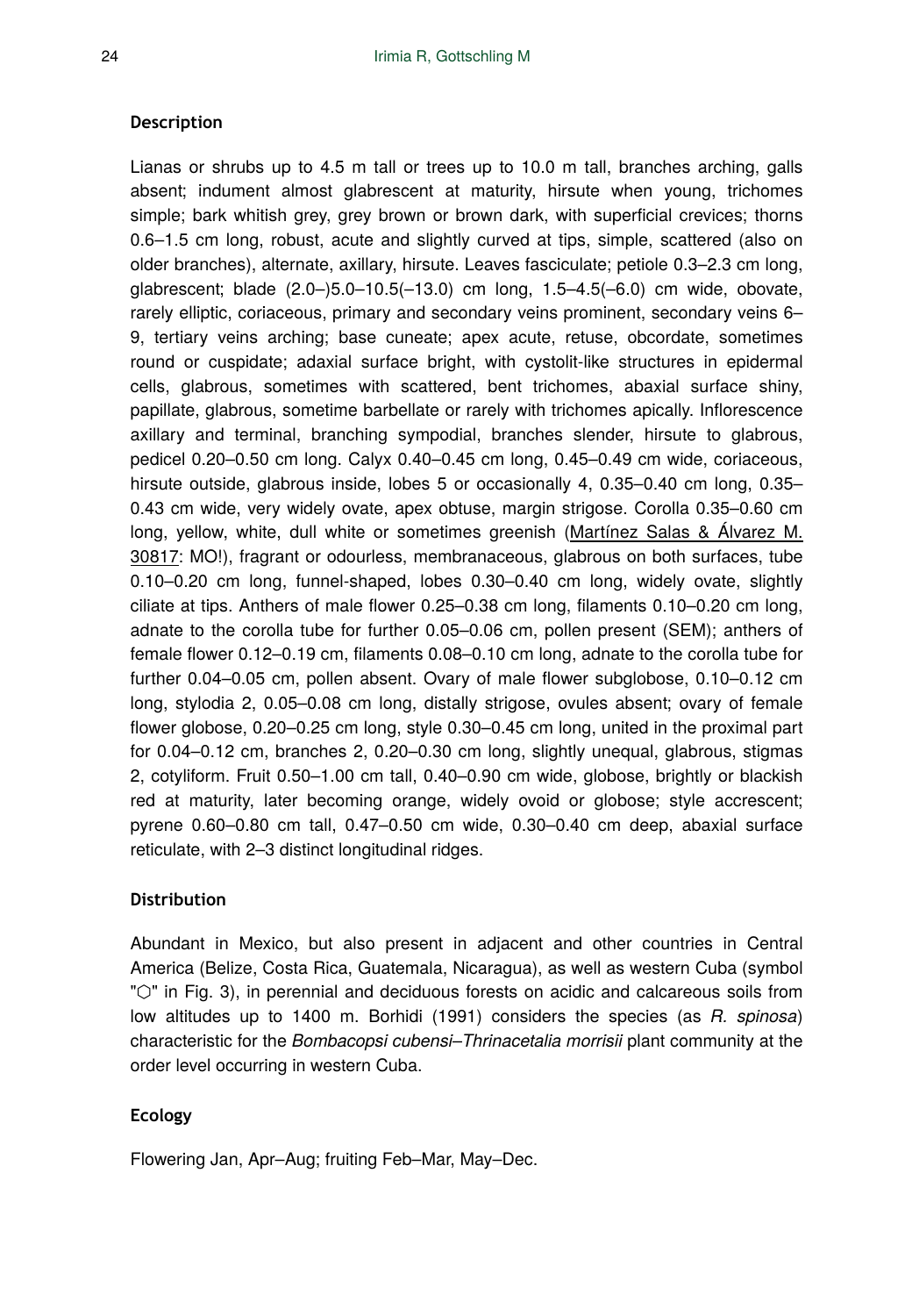#### **Taxon discussion**

The species has a lianescent habit, which is unusual for *Rochefortia* and for Ehretiaceae as well, and larger stems may bear truly thick and extensive thorns. However, herbarium specimens of *R. lundellii* are morphologically difficult to distinguish from South American *R. spinosa* when growth form is not recorded on the label. Consequently, determination has been more or less arbitrary across both species in the past. Molecular data confirm the distinctiveness between both species (Irimia et al. 2015), but acquisition of sequence data for morphological somewhat divergent (e.g., Costa Rican) population remains a future research task.

*Rochefortia lundellii* is a variable species across its different geographical occurrences, particularly regarding size of leaves and thorns, shape of leaf blades and the apex, but also fruit diameter. Specifically, the Mexican population exhibits the largest mature leaves 6.4–11.0(–13.0) cm long, followed shortly by the Costa Rican population 6.2– 10.0(–12.5) cm and the Cuban population 4.8–9.0(–11.0) cm. Other slight differences are observed in thorn size, ranging from 0.7–1.5 cm long in Mexican plants over 0.5– 1.0 cm long in Costa Rican plants to 0.3–0.7 cm long in Cuban plants. Some Costa Rican specimens consistently have robust thorns that are slightly curved at tips (the trait is shared with some individuals from Mexico, but also from Venezuela assigned to *R. spinosa*). Leaf apex is usually rounded or emarginated in *R. lundellii*, but some specimens from Costa Rica and Mexico display a cuspidate apex. Fruit diameter ranges within the general *Rochefortia* average values except for Costa Rican specimens having the biggest fruits (1.00–1.20 cm diameter) of all species.

Still in the 60ies of the past century, Lefor (1968) considered *R. lundellii* a rarely collected species with a very restricted geographic range. The species name was even ignored by Sauget y Barbis [Léon] and Liogier de Sereys Allut [Alain] (1957) and Klotz (1982), and they filed Cuban specimens under *R. spinosa* with reference to South America. It is impressive to see how collection efforts by herbaria such as MEXU and MO have the potential to completely revise our view on plant species and their distributions. Today, *R. lundellii* is one of the best known species of *Rochefortia* and well documented over a wide geographic range in multiple herbaria.

### **Notes**

Representative specimens examined: — CUBA. **Pinar del Río**: Peninsula de Guanahacabibes, bw Piñatas and Yagales, 21°53'N, 84°22'W [retroactively inferred], 18 Mar 1924 (fr), Ekman 18784 (G! K! US!). — COSTA RICA. **Guanacaste**: Parque Nacional Guanacaste Estación Maritza, 10°57'N, 85°29'W [herbarium label], 1 Jul 1989 (fr), INBiol 107 (MO!); Liberia, P.N. Rincón de la Vieja, Cordillera de Guanacaste, Estación Las Pailas, 10°45'N, 85°20'W [herbarium label], 4 Nov 1993 (fr), Espinoza 629 (B! MO!); Tilarán, P.N. Volcán Tenorio, Cuenca del San Carlos, Sector Rancho Capú, elev 700 m, 10°34'N, 85°34'W [retroactively inferred], 11 Apr 2000 (♀ fl), Chaves 404 (G! MO!). — GUATEMALA. **Petén**: Parque Nacional de Tikal, near El Remate, km 58, lado saliente, 17°10'N 89°38'W [herbarium label], 28 Aug 1970 (fr), Ortíz 1251 (F!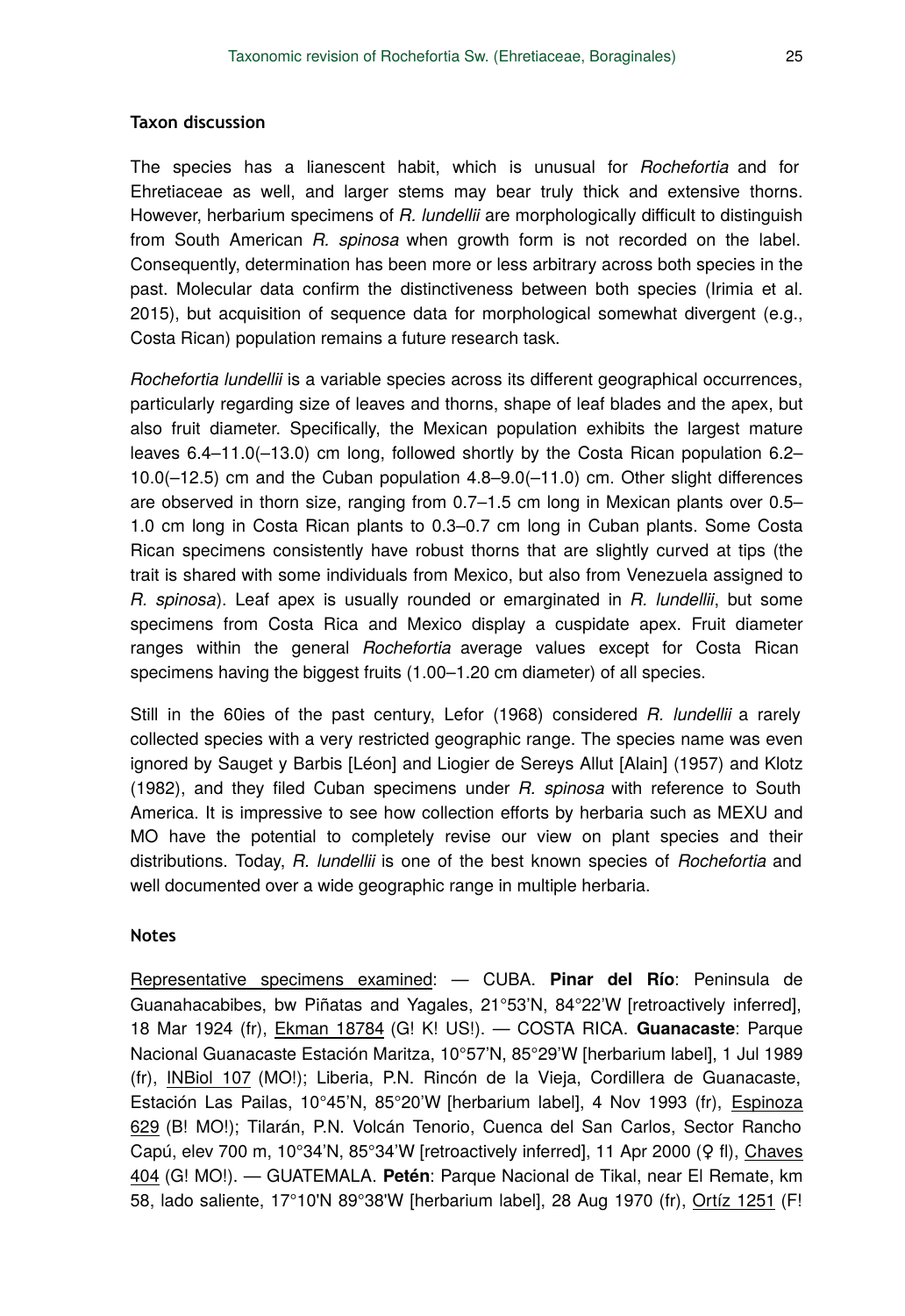MO! NY! US!); Flores, Dos Lagunas, Ixcan río, on Aguas Turbios road, 7 km E, 17° 44'N, 89°18'W [retroactively inferred], 10 May 1969 (♂ fl), Contreras 8514 (MO! MO!). — MEXICO. **Campeche**: Calakmul, km 1 entrada a la reserva, 24 May 2001 (fr), Pena-Chocarro et al. 1133 (BM!); Calakmul, 8 km N of Calakmul, 18°08'N, 89°47'W [herbarium label], 13 Jul 1997 (fr), Martínez Salas et al. 27703 (MO!); **Chiapas**: Terán, km 6 carretera Tuxtla Gutiérrez-Chicoasén, elev 640 m, 16°43'N, 93°03'W [herbarium label], 13 Aug 1985 (fr), Palacios 2630 (MO!); Berriozábal, 16°48'N, 93°15'W [retroactively inferred], 24 Sep 1950 (fr), Miranda 6669 (US!); **Hidalgo**: Zimapán, La Majada, 20-25 km NE of Zimapan, 20°50'N, 99°29'W [retroactively inferred], Sep 1981 (sterile), Hernández Magaña & Hernández M. 6535 (MO!); **Quintana Roo**: Othón P. Blanco, 8 km NE of Estero Franco, on road bw Chetumal and La Union, 17°58'N, 88° 51'W [herbarium label], 4 Jul 1984 (fr), Cabrera Cano & Cabrera 6650 (MO!); Camino ejido caobitas hacia el campamento X-la' Ha', 18°15'N, 88°00'W [herbarium label], 17 May 1984 (♂ fl), Ucán Ek et al. 3384 (F!); **Nayarit**: San Blas, Islas Marias, parte E de la Isla María Magdalena, caminano hacia el S por la costa, 21°26'N, 106°22'W [herbarium label], 25 Nov 1986 (fr), Chiang Cabrera & Flores Franco 1047 (MO!); **Veracruz**: Apazapan, along road from Baños de Carrizal to Emiliano Zapata, 2–6 km SE of Emiliano Zapata, elev 250–400 m, 19°20'N, 96°38'W [herbarium label], 27 Jun 1980 (♀ fl), Hansen & Nee 7487 (F), 27 Jun 1980 (♂ fl), Hansen & Nee 7488 (F! MO!); Catemaco, vicinity of Hotel Playa Escondida, 10 km N of Sontecomapan, elev 50–100 m, 18°35'N, 95°03'W [herbarium label], 30 Jun 1982 (♀ fl, fr), Nee 22548b (F! G! MO! P! US!); San Andrés Tuxtla, Río Máquina, 200 m from Montepio, 18°38'N, 95°61'W [retroactively inferred], 24 Jul 1984 (fr), Cedillo Trigos 2783 (MEXU, MO!), Minatitlán, 2 km N of Uxpanapa (Pob.12) near Pob. 13; 17°14'N, 94°13'W [herbarium label], 18 Oct 1983 (fr), Wendt et al. 4207 (MO!), Hidalgotitlan, Río Solosúchil, bw Cedillo and Escudra, elev 150 m, 17°16'N, 94°37'W [herbarium label], 8 Nov 1974 (fr), Vázquez Torres 1318 (F!). — NICARAGUA. **El Castillo**: Río El Manú, 200 m N, 11°07'N, 84° 21'W [herbarium label], 1 Jun 2005 (fl), Guido 4527 (HULE! MO!).

**Common names:** "palo dulce" in Mexico and "carey de costa" in Cuba.

# *Rochefortia oblongata* **Urb. & Ekman**

### **Nomenclature**

*Rochefortia oblongata* Urb. & Ekman in Urb., [Ark. Bot. 22A.17: 94. 1929.](https://zenodo.org/record/22780)—TYPE: Caribbean, Republic of Cuba. Santiago de Cuba: near Santiago de Cuba, at Río Aguadores (June 14, 1918): E.L. Ekman 9224 (fr) (holotype: [S-04-2385](http://andor.nrm.se/kryptos/fbo/kryptobase/large/S04-002001/S04-2385.jpg)! isotypes: [G-23](http://www.ville-ge.ch/musinfo/bd/cjb/chg/adetail.php?id=182901&base=img&lang=en) [6086](http://www.ville-ge.ch/musinfo/bd/cjb/chg/adetail.php?id=182901&base=img&lang=en)! [GH-97339!](http://kiki.huh.harvard.edu/databases/specimen_search.php?mode=details&id=54781) [K-583494!](http://www.kew.org/herbcatimg/238757.jpg)).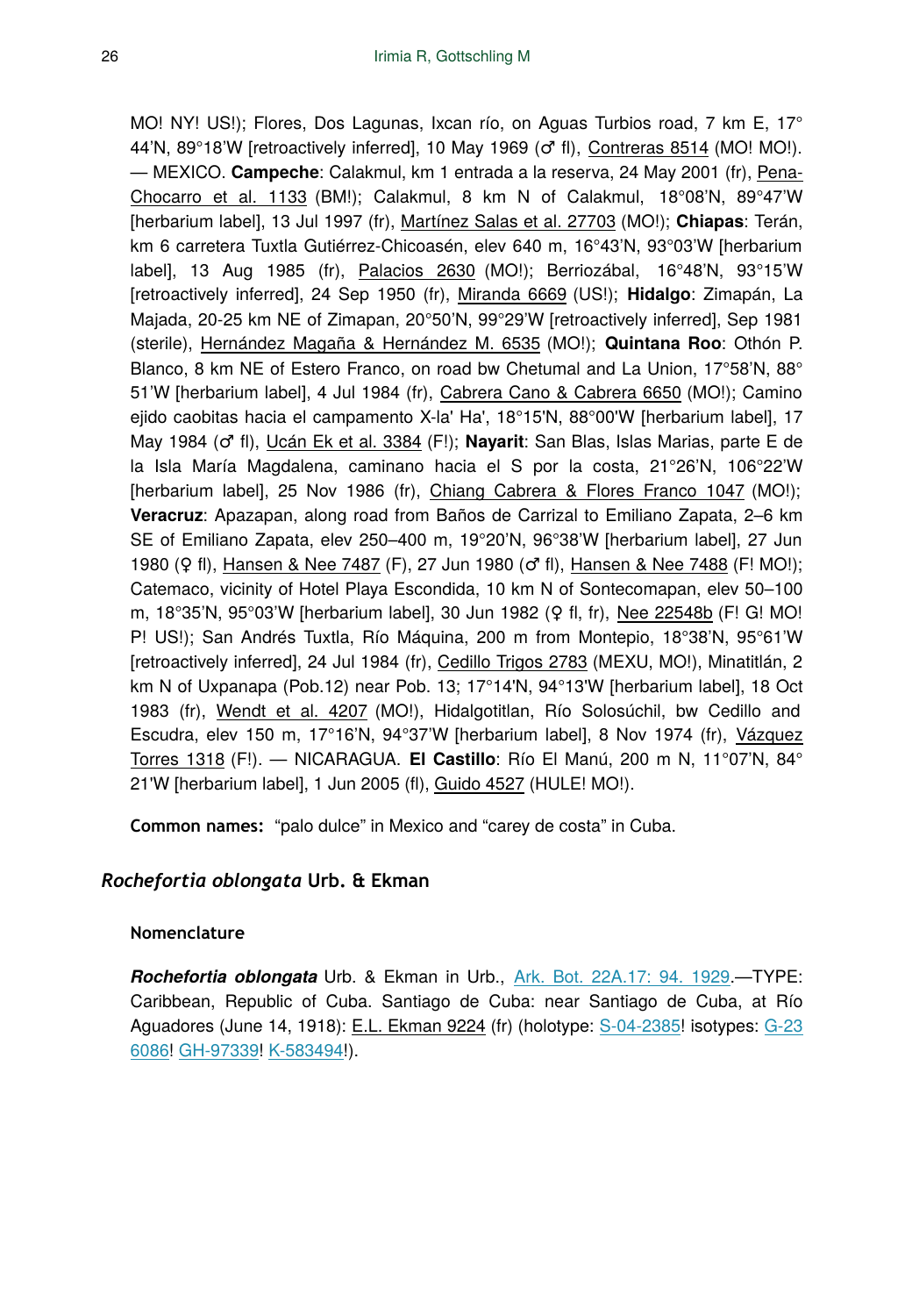# **Description**

Shrubs, short shoot galls occasionally present, 0.7–1.0 cm long; indument glabrous, trichomes simple; bark greyish white, slightly fissured; thorns 0.7–1.1 cm long, relatively robust, acute, simple or dichotomously branched, axillary or terminal, glabrous. Leaves fasciculate; petiole 0.4–1.0 cm long, robust, glabrous; blade 1.1–3.9 cm long, 0.7–1.5 cm wide, oblong-ovate, sometimes elliptic, coriaceous, primary veins very prominent, secondary veins 10–16, tertiary veins absent; base cuneate; apex retuse or obcordate; adaxial surface bright, with numerous cystoliths and simple, bent trichomes emerging from an inflated cystolith basal cell, abaxial surface bright, striate, very rarely with scattered trichomes, midrib and tips with a few trichomes. Inflorescence axillary or terminal, secondarily branched, branches slender, with diffusely scattered trichoms, pedicel 0.50–0.60 cm long. Calyx 0.25–0.30 cm long, 0.28–0.30 cm wide, coriaceous, with scattered trichomes outside, glabrous inside, but with a few scattered trichomes at blade tips, lobes 0.20–0.40 cm long, 0.30–0.35 cm wide, broadly obovate to triangulate, apex obtuse. Flowers at anthesis unknown. Mature fruit unknown; pyrene 0.35-0.40 cm tall, 0.28-0.30 cm wide, 0.20-0.22 cm deep, abaxially completely smooth.

# **Distribution**

Endemic to eastern Cuba (symbol "@" in Fig. 3), in tidewater flats and dry bushes at 0-300 m altitude.

# **Ecology**

Fruiting Jun.

### **Taxon discussion**

The species is very similar to Jamaican *R. cuneata*, but differs in having (at least some) thorns branched and also in leaf traits exhibiting numerous cystoliths and peculiar roughness at touch. *Rochefortia oblongata* is sympatric with *R. cubensis* and *R. stellata,* from which it can reliably be distinguished based on leaves and petioles that are both much longer than in the other species. Moreover, the abaxial surface of pyrenes is entirely smooth (*versus* reticulate in *R. cuneata* and all other species of *Rochefortia*).

The species is endemic to Southern Cuba and is known only from five herbarium collections. According to the Red List of Cuban Plants (Berazaín Iturralde et al. 2005), *R. oblongata* is assigned as endangered under IUCN criteria.

### **Notes**

Representative specimens examined. — CUBA. **Guantánamo**: Caimanera, W of bay, 19°59'N, 75°91'W [retroactively inferred], 22 Nov 1922 (sterile), Ekman 15748 (K!); Baracoa, N of Loma del Cueros, elev 300 m, 20°54'N, 74°33'W [retroactively inferred],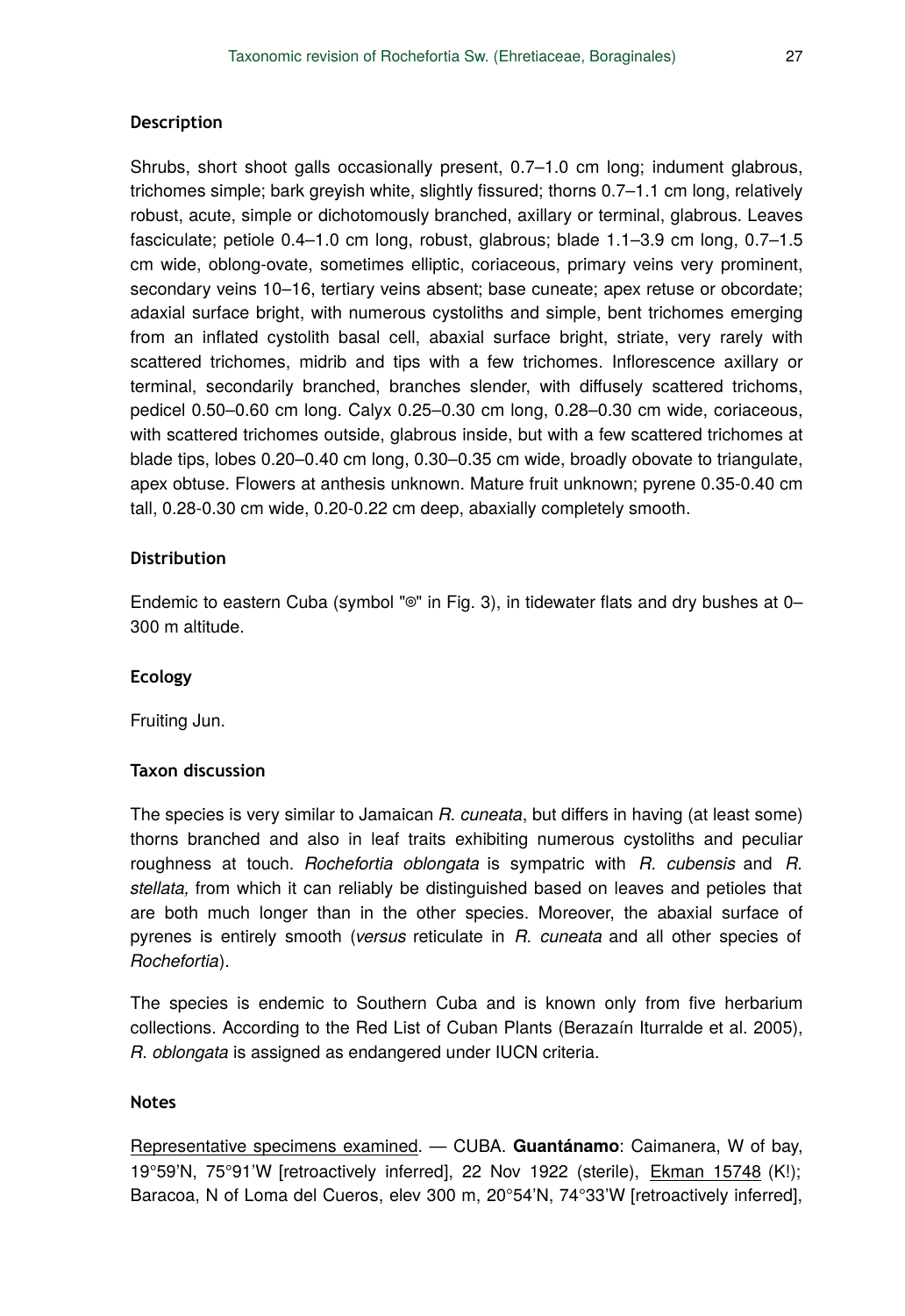5 Feb 1976 (sterile), Areces et al. [Flora Cuba] 29684 (HAJB!); Imías, Río Tacre, 20° 35'N, 74°31'W [retroactively inferred], 16 Aug 1975 (sterile), Álvarez de Zayas et al. Flora Cuba] 27508 (HAJB!); **Holguín**: Sierra de Nipe: Mayarí Abajo, Loma del Winche, 20°27'N, 75°48'W [retroactively inferred], Mar 1968 (sterile), Bisse & Köhler [Flora Cuba] 6972 (HAJB!).

**Common names:** none.

# *Rochefortia spinosa* **(Jacq.) Urb.**

# **Nomenclature**

*Rochefortia spinosa* (Jacq.) Urb., [Feddes Repert. 13: 472. 1915](http://onlinelibrary.wiley.com/doi/10.1002/fedr.19150133002/abstract). *Ehretia spinosa* Jacq., [Enum. syst. pl.: 14. 1760,](http://www.biodiversitylibrary.org/item/179917#page/22/mode/1up) [Select. stirp. amer. hist.: 46, pl. CLXXX 18. 1763.](http://www.biodiversitylibrary.org/item/10331#page/71/mode/1up) *Lutrostylis spinosa* (Jacq.) G.Don, [Gen. Hist. 4: 391. 1838](http://www.biodiversitylibrary.org/item/9906#page/400/mode/1up).—TYPE: [illustration] Republic of Colombia. Bolívar: Cartagena: [pl. CLXXX 18 in Jacq., Select. stirp. amer.](http://www.biodiversitylibrary.org/item/10332#page/366/mode/1up) [hist. 1763](http://www.biodiversitylibrary.org/item/10332#page/366/mode/1up).

= *Ehretia fasciculata* Kunth in Humb., Bonpl. & Kunth, [Nov. gen. sp. 3: 66. 1818.](http://www.biodiversitylibrary.org/item/11235#page/71/mode/1up) *Crematomia fasciculata* (Kunth) Miers, [Ann. Mag. Nat. Hist., ser. 4 3: 312–313. 1869.](http://www.biodiversitylibrary.org/item/61863#page/326/mode/1up) *Morelosia fasciculata* (Kunth) Kuntze, [Revis. gen. Pl. 2: 439. 1891.](http://www.biodiversitylibrary.org/item/7554#page/65/mode/1up) *Bourreria fasciculata* (Kunth) Gürke in Engl. & Prantl, Nat. Pfl[anzenfam. 4 \(3a\): 87. 1893.](http://www.biodiversitylibrary.org/item/100244#page/101/mode/1up)—TYPE: Bolivarian Republic of Venezuela. Sucre: Cumaná (Sep, without year), A.J.A. Bonpland & F.W.H.A. von Humboldt 92 (♀ fl, fr) (holotype: [P-670679!](http://science.mnhn.fr/institution/mnhn/collection/p/item/p00670679)).

= *Rochefortia jacquinii* Griseb., nom. corr. (ICN Art. 60.12.), [Abh. Königl. Ges. Wiss.](http://www.biodiversitylibrary.org/item/109580#page/301/mode/1up) [Göttingen 7: 253. 1857.](http://www.biodiversitylibrary.org/item/109580#page/301/mode/1up)—TYPE: Republic of Colombia. Cundinamarca: Tocaima (s.d.): J. Goudot s.n. (♀ fl, fr) (holotype: [GOET-395!](http://plants.jstor.org/stable/history/10.5555/al.ap.specimen.goet000395) isotype: [K](http://https:zenodo.org/record/28048)!).

= *Rochefortia fasciculata* Gürke in Engl. & Prantl, Nat. Pfl[anzenfam. 4 \(3a\): 89. 1893.](http://www.biodiversitylibrary.org/item/100244#page/103/mode/1up)— TYPE: Republic of Colombia. Without precise locality at Valle del río Magdalena, elev. 300–700 m (Jan, 1852): J.J. Triana 3744 (♀ fl, fr) (holotype: [COL-112389!](http://plants.jstor.org/stable/10.5555/al.ap.specimen.col000112389) photo of holotype: [US-110770!](http://collections.mnh.si.edu/search/botany/?ti=3)).

# **Description**

Trees up to 10.0 m tall or smaller shrubs 2.0–5.0 m tall, crown arching, galls absent; indument glabrescent, young twigs variously pilose through glabrescent; bark grey light to grey brown, longitudinally fissured, wood light; thorns 0.80–1.0 cm long, robust, somewhat acute, sometimes slightly curved at tips, simple, scattered, alternate, glabrous. Leaves fasciculate, occasionally stipulate (2 deciduous stipules, as stated by Lasser 758: US!), dark green, dark pale, sometimes red when older; petiole 0.2–1.5 cm long, slender, hirsute, rarely glabrous; blade 0.9–10.8 cm long, 0.3–4.5 cm wide, obovate, widely obovate, rarely elliptic, coriaceous, primary veins prominent, secondary veins 5–6, tertiary veins reticulate; base cuneate or sometimes rounded, rarely oblique; apex retuse, rounded, obcordate, emarginate, acute, occasionally mucronulate; adaxial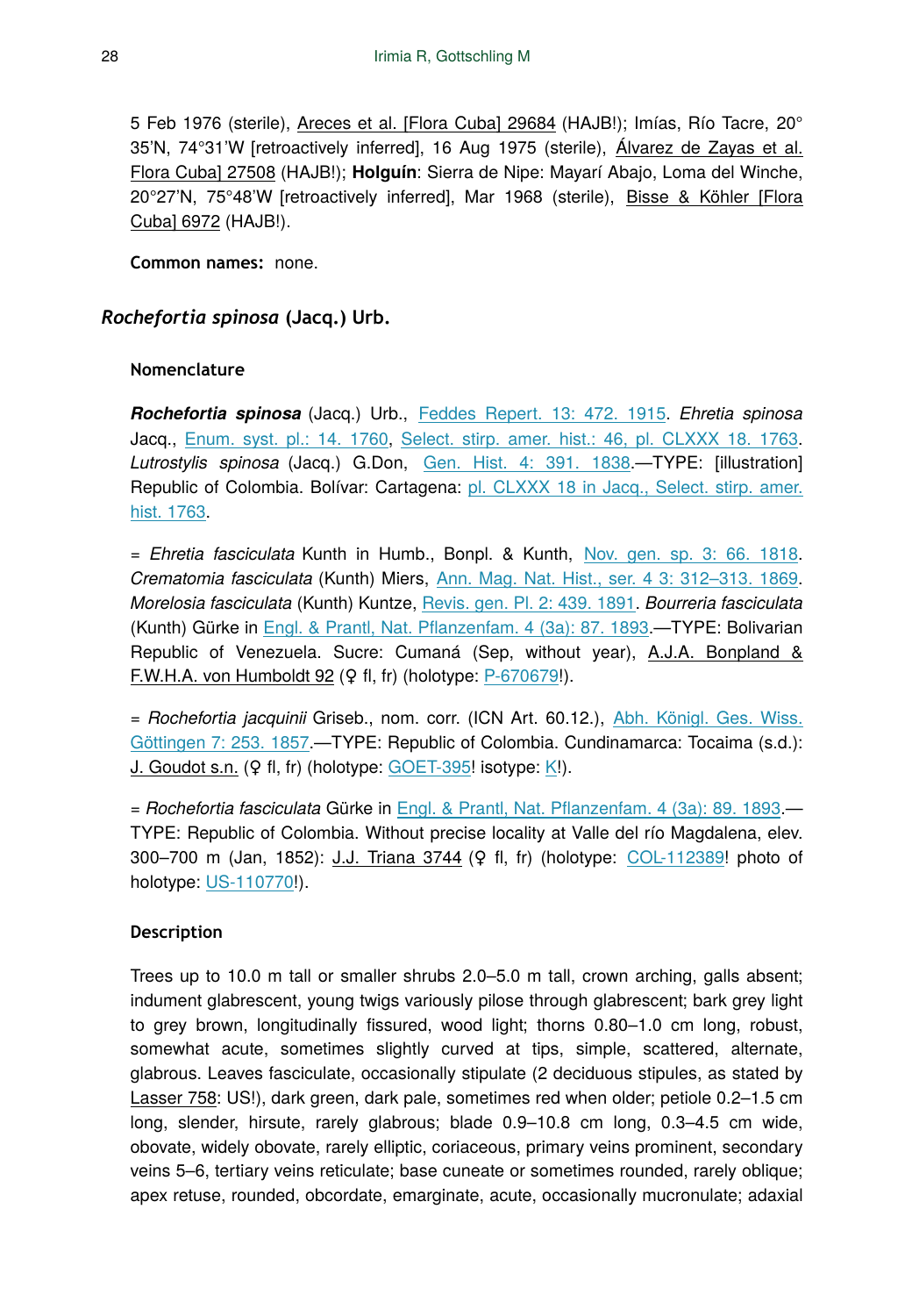surface glabrous or with scattered trichomes (especially on the midrib and at tips), rugose, with cystotliths, abaxial surface glabrous or with stiff trichomes on the midrib and tips. Inflorescence terminal or axillary, secondarily branched, branches slender, glabrescent, pedicels 0.30–0.40 long. Calyx 0.18–0.25 cm long, coriaceous, hirsute outside, glabrous inside, lobes 0.15–0.18 cm long, 0.10–0.20 cm wide, divided from the base, triangulate, apex slightly acute, margin strigose. Corolla 0.35–0.40 cm long, white, yellowish, orange, rarely green (Ferrari 706: F!), tube funnel-shaped, 0.18–0.20 cm long, lobes 0.20–0.25 cm long, ovate, glabrous on both sides, slightly ciliate at tips. Anthers of male flower 0.15–0.30 cm long, filaments 0.20–0.23 cm long, adnate to the corolla tube for 0.10–0.12 cm, pollen present; anthers of female flower 0.08–0.10 cm long, filaments 0.06–0.10 cm long, adnate to the corolla tube for 0.02–0.03 cm, pollen absent. Ovary of male flower subglobose, stylodia 2, branches 0.07–0.10 cm long, glabrous, with strigose, grey trichomes at tips; ovary of female flower globose, 0.12– 0.14 cm long, stylodia 2, 0.18–0.22 cm long, slightly unequal, 2 well developed stigmas, cotyliform. Fruit 0.50–0.80 cm tall, 0.60–0.80 cm wide, globose, green when immature, yellowish reddish through red and dark purple during maturation; style accrescent, not persistent; pyrene 0.40–0.60 cm tall, 0.30–0.40 cm wide, 0.15–0.30 cm deep, with various ridges on the abaxial surface.

#### **Distribution**

Northern South America (symbol  $\top$ " in Fig. 3) in deciduous costal dry forests, in medium and high moist forests, on dry steep cliffs and limestone soils at altitudes between 0–1300 m.

#### **Ecology**

Flowering Jan, Mar–May, Jul, Sep, Nov; fruiting Feb–Dec.

#### **Taxon discussion**

*Rochefortia spinosa* is among the species with the largest leaf size after *R. lundellii.* Specimens across different geographical areas are relatively homogenous displaying a low variability of morphological traits (e.g., few collections have leave lengths shorter than 5.5 cm). The species is not sympatric with any other species but morphologically, it resembles *R. lundellii*. It can be distinguished from the latter by the presence of 2 stylodia and generally by the less extensive developed thorns on stems. In the past, *R. spinosa* was one of the most confusing *Rochefortia* species and was believed being distributed across multiple islands of the Caribbean. However, molecular data (Irimia et al. 2015) indicate that the species is restricted to northern South America (primarily Colombia and Venezuela, but also Peru though with few collections available).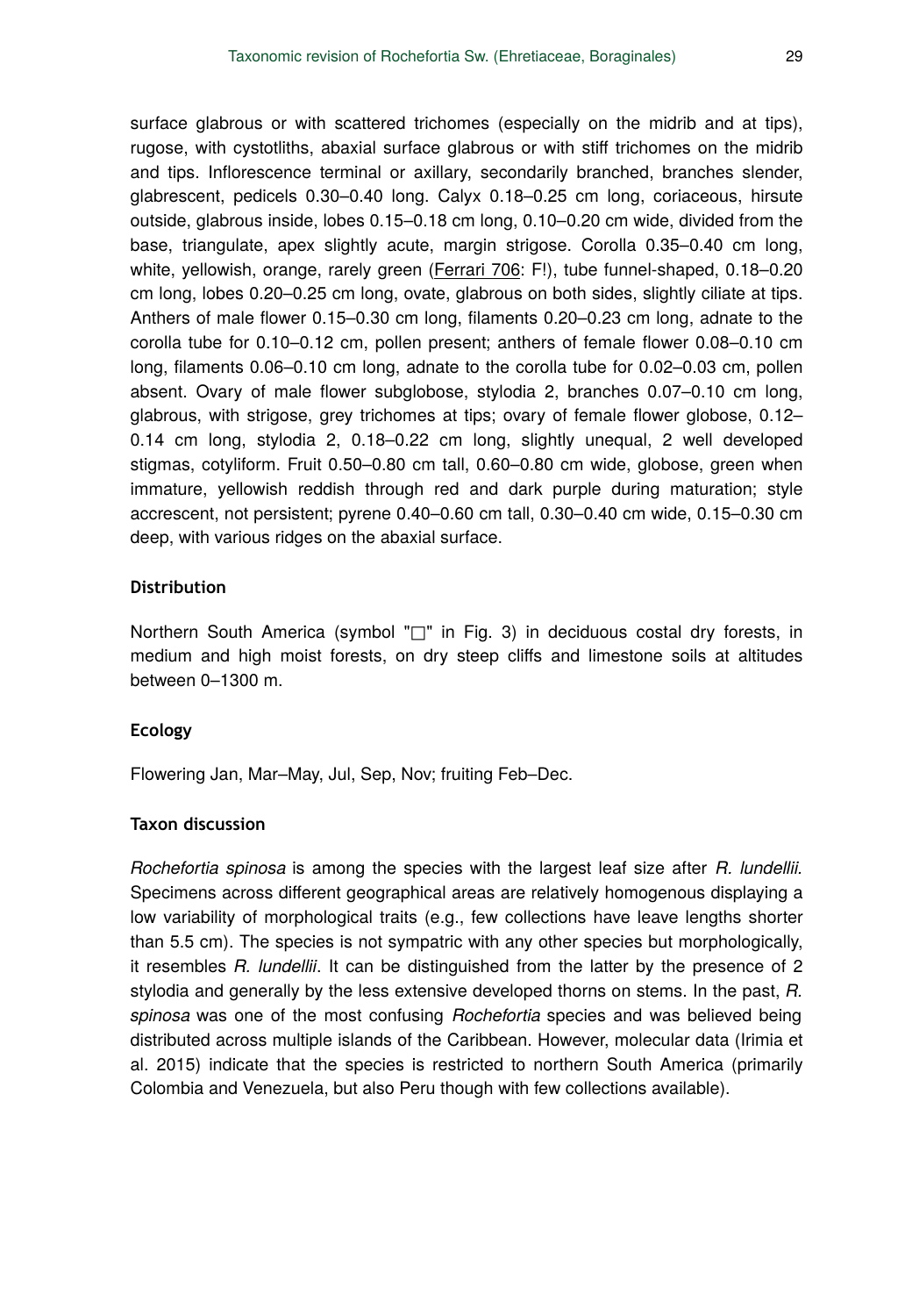#### **Notes**

Representative specimens examined. — COLOMBIA. **Bolívar**: Cartagena, Tierra Bomba, 10°20'N, 75°32'W, 4 Sep 1989 (fr), Cuadros 4332 (MO!); San Juán de Nepomuceno, Santuario Nacional de los Colorados, 70 km SW of Cartagena, 9°58'N, 75°10'W, 13 Jan 1988 (fl), Gentry et al. 60688 (MO!); **Cundinamarca**: bw Viota and Girardot, elev 320-560 m, 4°26'N, 74°35'W, Aug 1964 (fr), Saravia Toledo 4652 (COL!); **Huila**: La Bodega, Cordillera Oriental, elev 650 m, 3°16'N, 74°54'W, 21 Nov 1944 (fr), Little 8954 (COL! US!); Carretera a San Antonio, El Silencio Quebrada San Roque, elev ± 900 m, 3°21'N, 74°47'W, 28 Sep 1990 (fr), Llanos H & Camacho 1824 (COL!); Villavieja, Desierto de la Tatacoa, 3°13'N, 75°10'W [retroactively inferred], 23 Apr 2003 (♂ fl), Figueroa et al. 246 (COL! COL!); **Magdalena**: Valle del Río Cesare (parte occidental), SW of Los Venados, elev 60 m, 10°N, 73°42'W [retroactively inferred], Feb 1961 (fr), Dugand 5590 (COL! US! US!). — PERU. **San Martin**: Valley of Río Huallaga, 29 km S of Tarapoto, near El Abra, 6°40'S, 76°20'W [herbarium label], 6 Feb 1984 (fr), Gentry & Smith 45027 (MO!); Juan Guerra, elev 720 m, 6°37'S, 76°27'W [retroactively inferred], Dec 1929 (fr), Williams 6874 (F!). — VENEZUELA. **Anzoátegui**: Alrededores de Píritu, 10°13'N, 65°31'W [retroactively inferred], 18 Aug 1965 (fr), Agostini 526(US!); **Aragua**: Zamora, 4 km N of Villa de Cura, 10°33'N, 67°28'W [retroactively inferred], 23 Mar 1969 (♀ fl, fr), Ferrari & Bunting 713 (F!); **Bolívar**: Kavanayen, elev 1300 m, 5° 36'N, 61°30'W [retroactively inferred], 27 May 1946 (♂ fl) Lasser 758 (US!); **Carabobo**: Valencia, elev 400 m, 10°45'N, 68°21'W [retroactively inferred], 14 Sep 1959 (fr), Williams 12198 (F!); **Portuguesa**: Guanare, junction bw rivers Tucupido and Guanare, 9°32'N, 69°49'W [retroactively inferred], 15 Apr 1982 (fr), Utrera & Stergios 152 (MO!), Utrera & Stergios 148 (MO!); **Miranda**, bordeando Laguna Grande, 10°33'N, 66°04'W [herbarium label], 27 May 1981 (fl), Berry 3736 (MO!); **Monagas**: Dos Caminos, via Maturin, 9°34'N, 63°84'W [retroactively inferred], Jul 1969 (♀ fl, fr), Aristeguieta et al. 7162 (F! US!), Aristeguieta et al. 7163 (F! US!); **Sucre**: Guarapoturo, via Chacopata, 10°36'N, 63°39'W [retroactively inferred], 13 Sep 1984 (fl), Cumaná Campos 2458 (MO!); Peninsula de Araya, ca 4 km west of Caimancito, elev 10 m, 10°37'N, 63°57'W, 20 May 1981 (fr), Liesner & González 12160 (MO!); **Trujillo**: Valera, Loma de Moron, 9°19'N, 70°34'W [retroactively inferred], 18 Nov 1922 (o<sup>r</sup> fl), Pittier 10718 (USI); **Vargas**, Parroquia Catia la Mar, Escuela Naval, 10°36'N, 67°02'W, 20 Oct 1988 (fr), Ramírez 2576 (MO!); **Yaracuy**: Pena, Cambural, bw Yaritagua and Barquisimeto, elev 350–400 m, 10°07'N, 69°11'W, 8 Nov 2006 (♀ fl), Meier *et al*. 14018 (M!).

**Common names:** "macarao", "pega paloma" and "tachuelo" in Venezuela and "cruceto macho" and "tatacun o revienta puerco" in Colombia.

**Economic uses:** In Venezuela, the species is occasionally cultivated and forms hedgerows together with *guamacho* (probably *Pereskia guamacho* F.A.C.Weber: Cactaceae, as noted on Ferrari & Bunting 713: F!).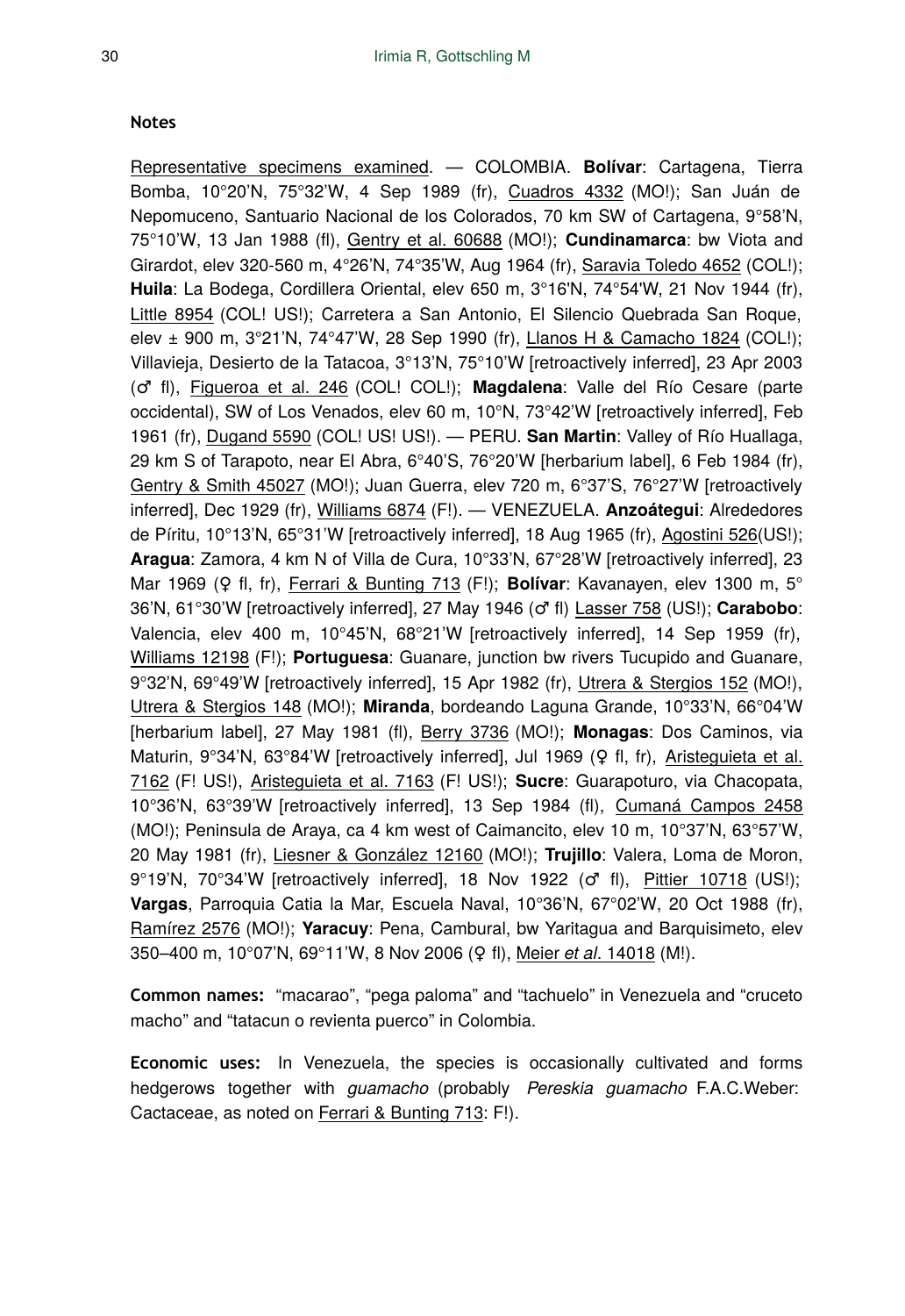# *Rochefortia stellata* **Britton & P.Wilson**

#### **Nomenclature**

*Rochefortia stellata* Britton & P.Wilson, [Mem. Torrey Bot. Club 16: 96. 1920.](http://www.biodiversitylibrary.org/item/98629#page/114/mode/1up)—TYPE: Caribbean, Republic of Cuba. Santiago de Cuba: Santiago bay, vicinity of El Morro, coastal thicket, Ensenada Cabanita (Mar, 1912), N.L. Britton, E.G. Britton & J.F. Cowell 12634 (♀ fl, fr) (holotype: [NY-111155!](http://sweetgum.nybg.org/vh/specimen.php?irn=389463) isotypes: [NY-111156](http://sweetgum.nybg.org/vh/specimen.php?irn=389464)! F-492560! [US-1047763](http://collections.mnh.si.edu/search/botany/search.php?action=10&height=4988&width=3836&irn=10130393)!).

= *Rochefortia stellata* subsp. *maisiensis* G.Klotz, [Wiss. Z. Friedrich-Schiller-Univ. Jena,](https://zenodo.org/record/22781) [Math.-Naturwiss. Reihe 29: 471. 1980.](https://zenodo.org/record/22781)—TYPE: Caribbean, Republic of Cuba. Guantánamo: Maisí, Mesa del Chivo (Dec 30, 1959): E.E. Liogier [Alain] & L. Figueiras 7061 (fl) (holotype: HAJB).

= *Rochefortia victoriniana* G.Klotz, [Wiss. Z. Friedrich-Schiller-Univ. Jena, Math.-](https://zenodo.org/record/22782) [Naturwiss. Reihe 29: 471–472. 1980](https://zenodo.org/record/22782).—TYPE: Caribbean, Republic of Cuba. Guantánamo: N of Baitiquiri (May, 1968): J. Bisse & E. Köhler [Flora Cuba] 7865 (sterile) (holotype: HAJB isotype: [JE-5999](http://plants.jstor.org/stable/10.5555/al.ap.specimen.je00005999)!).

= *Rochefortia septentrionalis* G.Klotz, [Wiss. Z. Friedrich-Schiller-Univ. Jena, Math.-](https://zenodo.org/record/22783) [Naturwiss. Reihe 29: 472,](https://zenodo.org/record/22783) fig. 9. 1980.—TYPE: Caribbean, Republic of Cuba. Holguín: Sierra de Nipe, Mayarí Abajo, Loma de la Bandera (Jun, 1967): J. Bisse & L. Rojas [Flora Cuba] 3983 (fr) (holotype: HAJB isotype: [JE-5990](http://plants.jstor.org/stable/10.5555/al.ap.specimen.je00005990)!).

= *Rochefortia septentrionalis* var. *cristalensis* G.Klotz, [Wiss. Z. Friedrich-Schiller-Univ.](https://zenodo.org/record/22786) [Jena, Math.-Naturwiss. Reihe 29: 472,](https://zenodo.org/record/22786) fig. 10. 1980.—TYPE: Caribbean, Republic of Cuba. Holguín: Sierra Cristal, loma Saca la Lengua (Apr, 1968): J. Bisse & E. Köhler [Flora Cuba] 6923 (fr) (holotype: HAJB isotype: [JE-5998](http://plants.jstor.org/stable/10.5555/al.ap.specimen.je00005998)!).

= *Rochefortia septentrionalis* var. *obovata* G.Klotz, [Wiss. Z. Friedrich-Schiller-Univ.](https://zenodo.org/record/22788) [Jena, Math.-Naturwiss. Reihe 29: 472. 1980.](https://zenodo.org/record/22788)—TYPE: Caribbean, Republic of Cuba. Holguín: Sierra de Nipe, Charrasco de la Bandera, elev. 400 m (Apr 19, 1960): E.E. Liogier [Alain] & A.J.B. Acuña Galé 7802 (sterile) (holotype: SV).

= *Rochefortia holguinensis* G.Klotz, [Wiss. Z. Friedrich-Schiller-Univ. Jena, Math.-](https://zenodo.org/record/22791) [Naturwiss. Reihe 29: 472–473. 1980](https://zenodo.org/record/22791).—TYPE: Caribbean, Republic of Cuba. Las Tunas: Puerto Padre (May 27, 1931): M. Curbelo s.n. 1931 (♀ fl, fr) (holotype: SV).

### **Description**

Shrubs or small trees 3.0–5.0 m tall, galls absent; indument tomentose, especially on young organs, trichomes simple or stellate; bark grey whitish to light brown, longitudinally fissured; 0.7–1.3 cm long, slender, acute, successively branched at 2 or 3 levels, numerous, alternate or terminally of twigs, variously tomentose through glabrescent. Leaves fasciculate; petiole 0.4–0.6 cm long, robust, covered with a dense layer of stellate trichomes; blade 0.6–3.1 cm long, 0.4–2.1 cm wide, elliptic, widely elliptic or sometimes widely ovate, coriaceous, primary veins prominent, secondary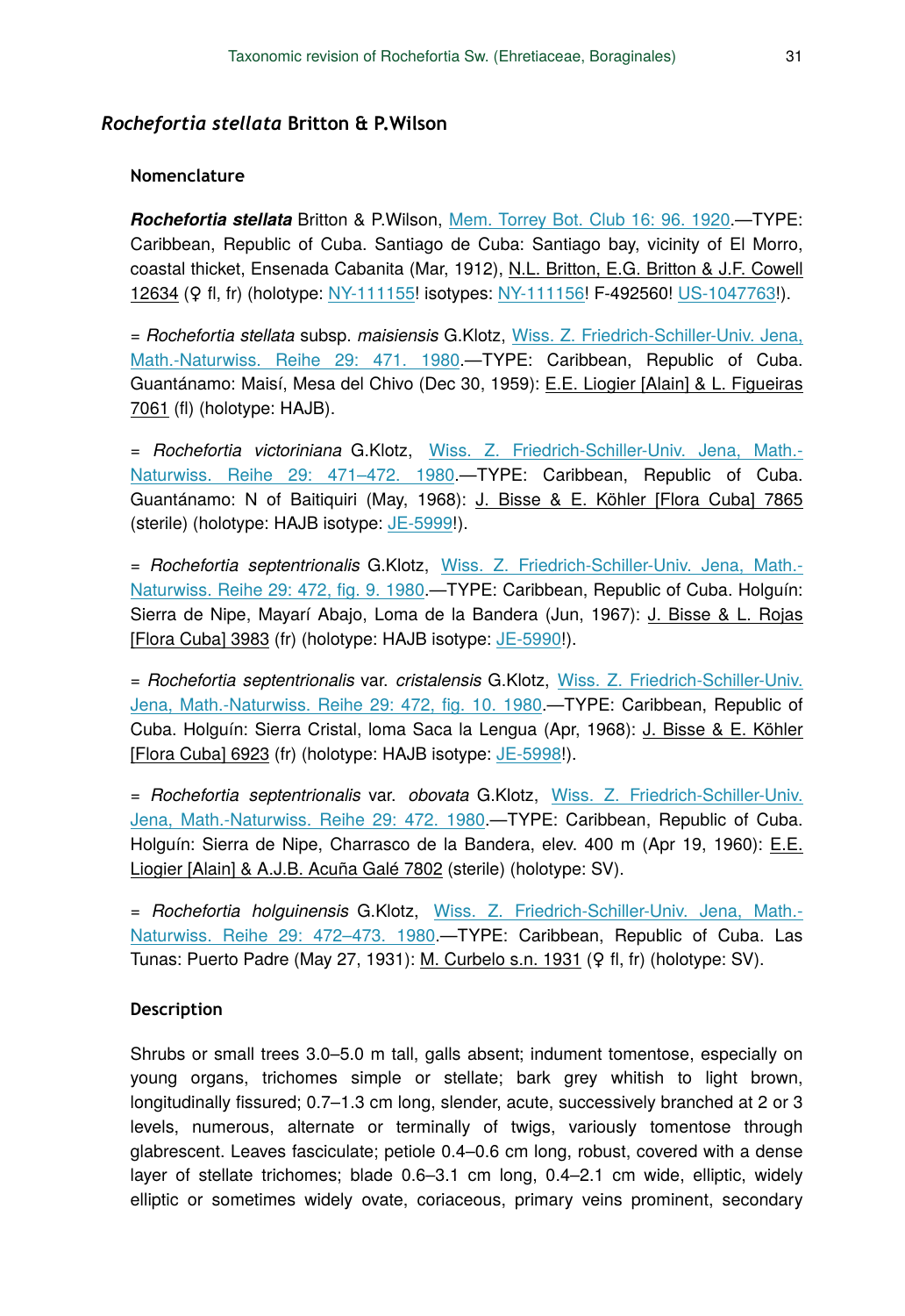veins 5–8, tertiary veins arcuate; base rounded or cuneate; apex rounded, retuse, obcordate, rarely mucronulate; adaxial surface bright, with cystoliths, rugose to almost glabrous or with a few scattered trichomes on the midrib, cilliate at tips, or with long (visible by the naked eye), simple, curved trichomes emerging from an inflated cystolith cell, abaxial surface densely tomentose, occasionally almost glabrous. Inflorescence axillary, flowers in clusters of 2 to 8, pedicels 0.10-0.15 cm long. Calyx 0.20–0.25 cm long, coriaceous, densely stellate outside, ciliate at tips, sometimes with simple trichomes scattered inside towards the distal part, lobes 0.18–0.22 cm long, 0.13–0.15 cm wide, shape triangular, apex acute, occasionally tridentate. Flowers at anthesis unknown. Fruit 0.40–0.50 cm tall, 0.40–0.50 cm wide; style 0.18–0.20 cm long, globose, divided in the proximal part, branches 2, 0.08–0.10 cm long, smaller than fruit, persistent (also the stigmas); pyrene 0.35–0.40 cm tall, 0.18–0.20 cm wide, 0.12–0.13 cm deep, abaxial surface with 5-6 longitudianal ridges.

# **Distribution**

*Rochefortia stellata* (symbol "•" in Fig. 3) is endemic to the southern and eastern provinces of Cuba (i.e., Granma, Guantánamo, Holguín, Santiago de Cuba; Borhidi 1991) and occurs in coastal forests and tickets on limestone and serpentine soils as well, between 10–600 m altitude, sympatrically with *R. cubensis* and *R. oblongata*.

### **Ecology**

Flowering Mar–Aug, Nov–Dec; fruiting: Apr–Aug.

### **Taxon discussion**

*Rochefortia stellata* is the most distinctive species and can be easily distinguished from all other *Rochefortia* species, because of the consistent presence of multi-branched (i.e., stellate) trichomes (Fig. 2) on young twigs, petioles and leaves (on abaxial surface, stellate trichomes are much more abundant and persistent over time, whereas those on the adaxial surface can be lost at maturity). Together with the restricted distribution in eastern Cuba, the species can therefore be reliably identified, even in vegetative stage. Many individuals exhibit branched thorns, which is shared with *R. cubensis* and *R. oblongata* only.

Within his *Rochefortia* sect. Stellatae, Klotz (1980) distinguished a number of taxa at the species level and below, because he observed morphological variation in correlation with geographic occurrence. Specimens with the smallest leave size and narrowest blade (0.8–1.2 cm long, 0.2–0.3 cm wide) occur mainly in Holguín: Sierra de Nipe (being type localities of *R. septentrionalis* and *R. septentrionalis* var. *obovata*) and Sierra Cristal (type locality of *R. septentrionalis* var. *cristalensis*), but are also found elsewhere. Plants with scattered stellate trichomes on the upper surface are not confined to Baitiquiri (type locality of *R. victoriniana*), but can be also observed in other Cuban provinces. Generally, density and occurrence of stellate trichomes rather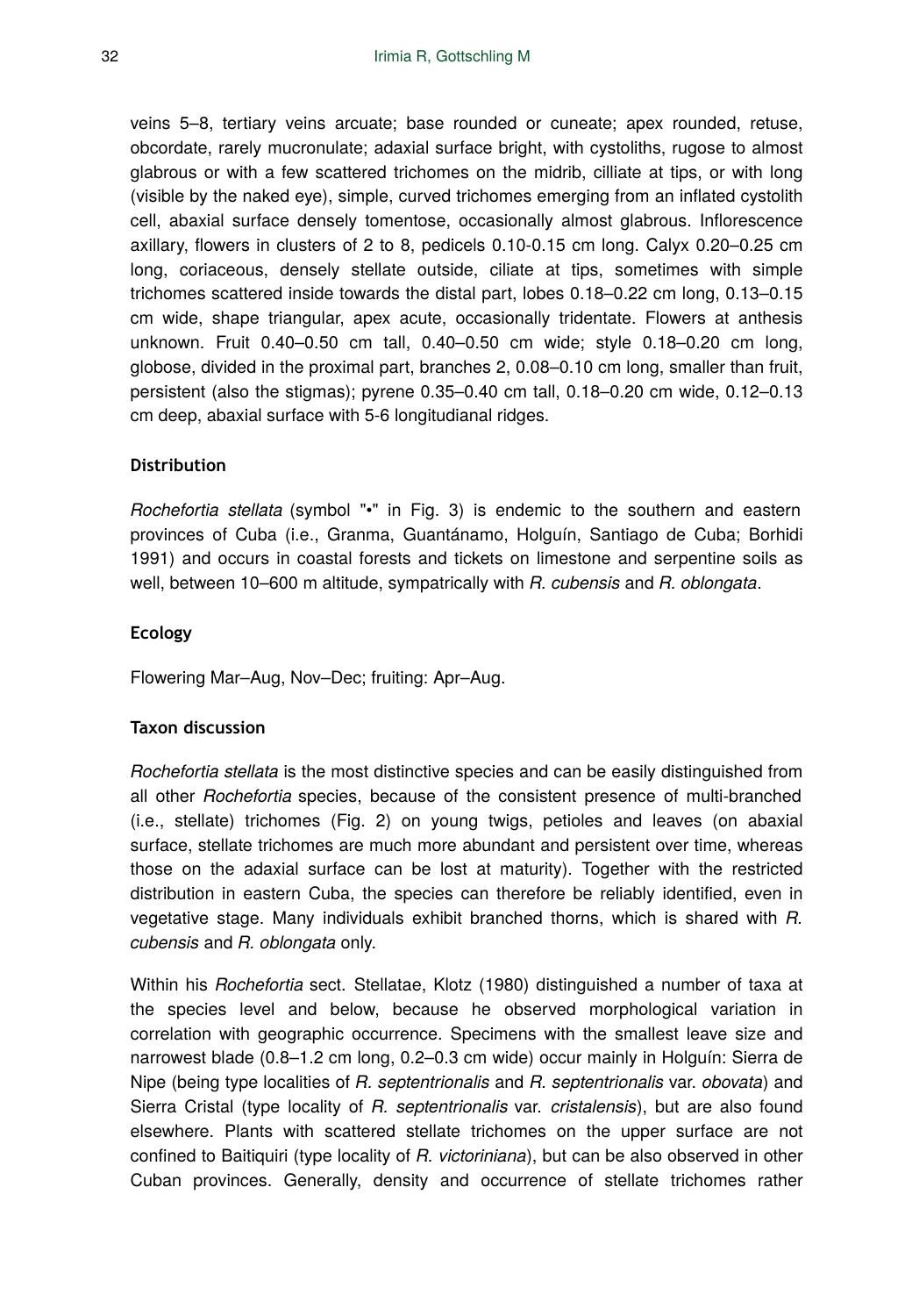conform to ontogeny than to biogeography, as entire plant organs (e.g., young branches, petioles, calyx lobes, both leaf surfaces) are covered with a dense layer of stellate trichomes in early developmental stages, while older organs have lost this indument, except those on the abaxial leaf surface (possibly as an effective protection against evaporation).

Some individuals of *R. stellata* (e.g., Bucher s.n.: F! Bisse & Köhler 8300: JE!) appear as substrate for plants assigned to *Tillandsia* sp. (Bromeliaceae).

### **Notes**

Representative specimens examined. — CUBA. **Granma**: Cabo Cruz, 19°50'N, 77° 50'W [retroactively inferred], 26 Jun 1924 (sterile), Ekman 19075 (G! K!); **Guantánamo**: Mesa del Chivo, Maisí, 20°14'N, 74°91'W [retroactively inferred], 19 Aug 1939 (fr), León & Victorin 17108 (GH! US!); Baracoa: Cajobabo, monte seco de la Loma de la Luna, 20°41'N, 74°29'W [retroactively inferred], Jun 1967 (fr), Bisse & Rojas [Flora Cuba] 3404 (HAJB! JE!); **Holguín**: Sierra de Nipe, in carrascales at Río Piloto, 20° 28'N, 75°48'W [retroactively inferred], 3 Jul 1924 (fl), Ekman 19171 (F! US!); **Santiago de Cuba**: S of town, 20°08'N, 75°49'W [retroactively inferred], 16 Apr 1917 (fl), Ekman 8597 (K!); S coast, near Juragua Beach, 19°53'N, 75°33'W [retroactively inferred], Aug 1929 (♀ fl, fr), Bucher s.n. (F!); Guamá, 1.5 km W of El Macho, 19°58'N, 76°31'W [retroactively inferred], 29 May 1988 (fr), Álvarez de Zayas et al. [Flora Cuba] 65564 (JE!).

**Common names:** "espino de costa" in Holguín and "carey de costa" in Santiago de Cuba.

| Key to the species of Rochefortia |                                                                                                                               |                    |  |  |  |
|-----------------------------------|-------------------------------------------------------------------------------------------------------------------------------|--------------------|--|--|--|
| 1                                 | Abaxial leaf surface with stellate (i.e., multi-branched) trichomes.                                                          | R. stellata        |  |  |  |
|                                   | Abaxial leaf surface with simple trichomes or glabrous.                                                                       | 2                  |  |  |  |
| $\overline{2}$                    | Thorns (at least some) branched; plants from Cuba.                                                                            | 3                  |  |  |  |
|                                   | Thorns simple, plants from elsewhere (if from Cuba, then mature<br>leaf length $\langle 3.0 \text{ cm}$ except R. lundellii). | 4                  |  |  |  |
| 3                                 | Mature leaf length $\langle 3.0 \text{ cm} \rangle$ ; flowers sub-sessile; pyrenes<br>abaxially ornamented.                   | <b>R.</b> cubensis |  |  |  |
|                                   | Mature leaf length $> 3.0$ cm; flowers distinctly pedicellate;<br>pyrenes abaxially smooth.                                   | R. oblongata       |  |  |  |

# **Identification keys**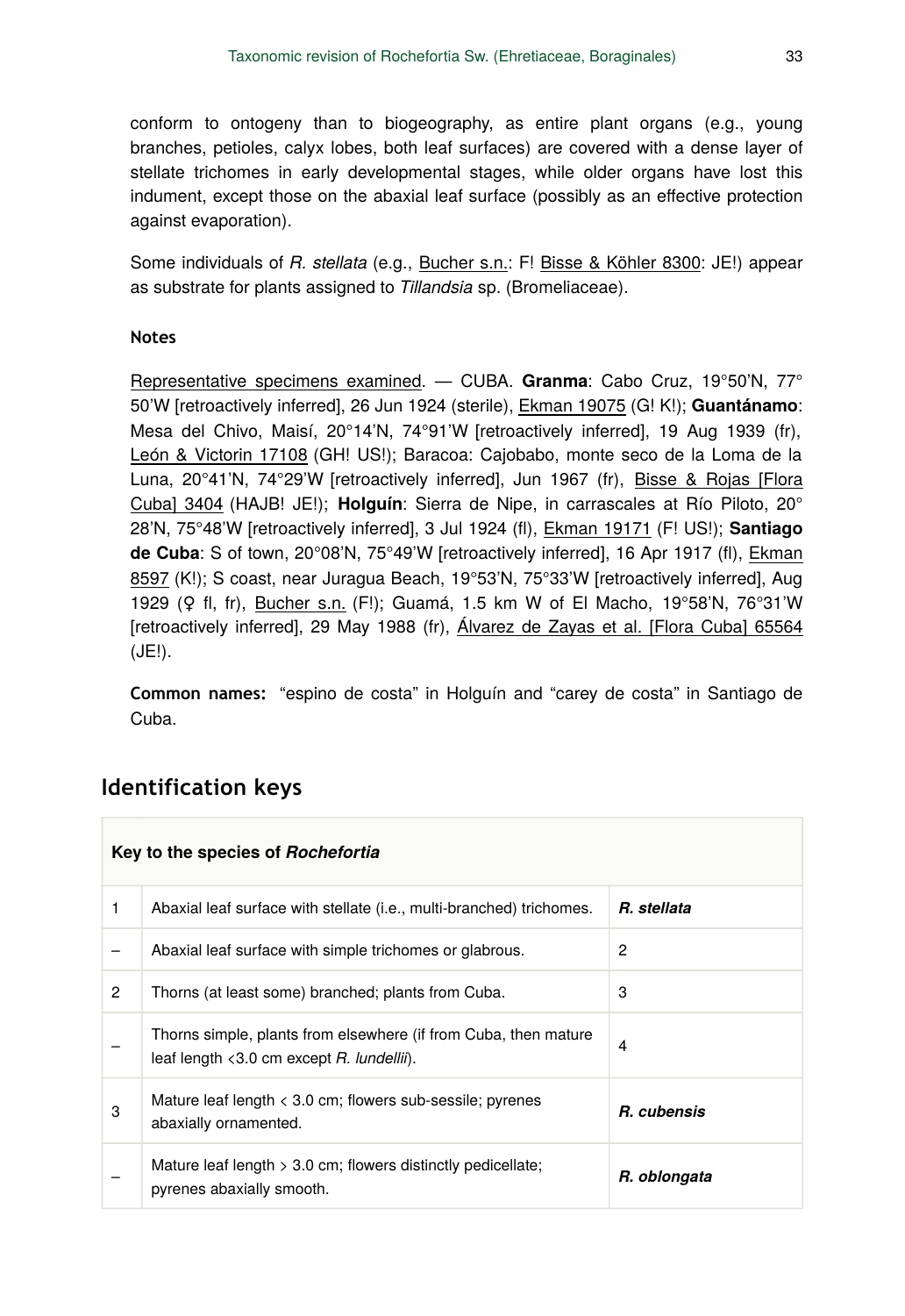| 4              | Flowers sessile, 1-2 at an individual node.                                                  | R. acanthophora          |  |  |
|----------------|----------------------------------------------------------------------------------------------|--------------------------|--|--|
|                | Flowers distinctly pedicellate.                                                              | 5                        |  |  |
| 5              | Mature leaf length $> 8.0$ cm.                                                               | 6                        |  |  |
|                | Mature leaf length $\langle$ 6.0 cm.                                                         | 7                        |  |  |
| 6              | Lianas from Central America and westernmost Cuba; style<br>divided in proximal half.         | R. lundellii             |  |  |
|                | Trees and shrubs from elsewhere; 2 stylodia.                                                 | R. spinosa               |  |  |
| $\overline{7}$ | Leaves (occasionally $> 6.0$ cm) predominantly membranaceous,<br>mainly obovate.             | R. cuneata               |  |  |
|                | Leaves predominantly coriaceous, very widely obovate to<br>orbicular.                        | 8                        |  |  |
| 8              | Plants from The Bahamas and western Cuba, with dense<br>cystolith-like structures adaxially. | R. bahamensis            |  |  |
|                | Plants from the Leeward Islands and Eastern Puerto Rico,<br>adaxial surface mostly glabrous. | <b>R.</b> barloventensis |  |  |

# **Discussion**

# **Alphabethic list of names today assigned to** *Rochefortia* **(names to be accepted are in bold face)**

*Bourreria fasciculata* (Kunth) Gürke, = *Rochefortia spinosa* (Jacq.) Urb.

*Crematomia fasciculata* (Kunth) Miers, = *Rochefortia spinosa* (Jacq.) Urb.

*Ehretia acanthophora* DC., ≡ *Rochefortia acanthophora* (DC.) Griseb.

*Ehretia fasciculata* Kunth, = *Rochefortia spinosa* (Jacq.) Urb. (Lefor 1968)

*Ehretia spinosa* Jacq., ≡ *Rochefortia spinosa* (Jacq.) Urb.

*Lutrostylis spinosa* (Jacq.) G.Don, ≡ *Rochefortia spinosa* (Jacq.) Urb. (Bentham and Hooker 1876)

*Morelosia fasciculata* (Kunth) Kuntze, = *Rochefortia spinosa* (Jacq.) Urb.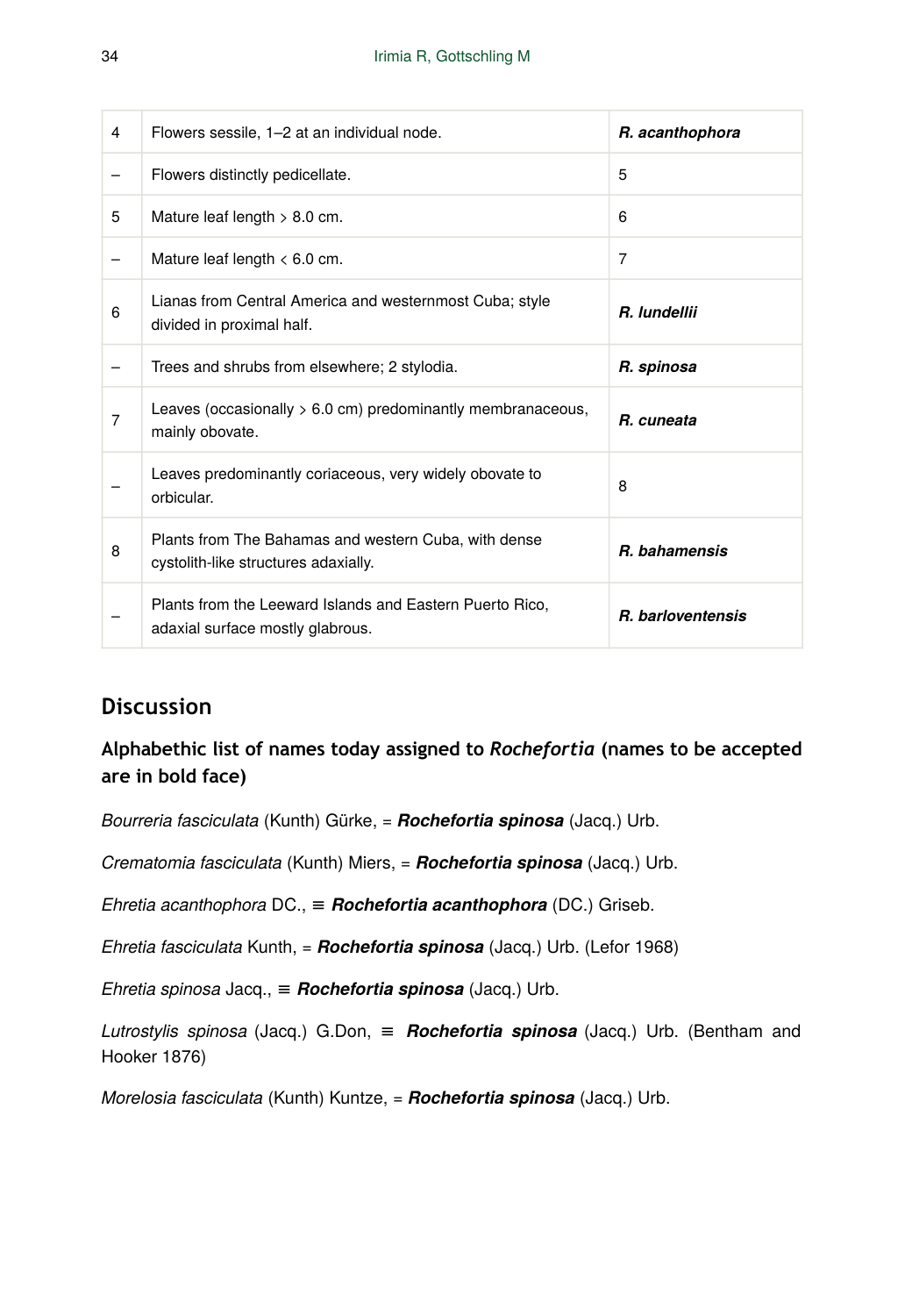#### *Rochefortia acanthophora* (DC.) Griseb.

*Rochefortia acrantha* Urb., = *Rochefortia cuneata* Sw., *syn. nov*.

*Rochefortia bahamensis* Britton

*Rochefortia barloventensis* Irimia & Gottschling

*Rochefortia cubensis* Britton & P.Wilson

#### *Rochefortia cuneata* Sw.

*Rochefortia cuneata* subsp. *bahamensis* (Britton) G.Klotz, ≡ *Rochefortia bahamensis* Britton

*Rochefortia fasciculata* Gürke, = *Rochefortia spinosa* (Jacq.) Urb. (Lefor 1968)

*Rochefortia holguinensis* G.Klotz, = *Rochefortia stellata* Britton & P.Wilson, *syn. nov*.

*Rochefortia jacquinii* Griseb., = *Rochefortia spinosa* (Jacq.) Urb. (Lefor 1968)

#### *Rochefortia lundellii* Camp

*Rochefortia oblanceata* G.Klotz, = *Rochefortia cubensis* Britton & P.Wilson, *syn. nov*.

*Rochefortia oblongata* Urb. & Ekman

*Rochefortia ovata* Sw., = *Rochefortia cuneata* Sw., *syn. nov*.

*Rochefortia septentrionalis* G.Klotz, = *Rochefortia stellata* Britton & P.Wilson, *syn. nov*.

*Rochefortia septentrionalis* var. *cristalensis* G.Klotz, = *Rochefortia stellata* Britton & P.Wilson, *syn. nov*.

*Rochefortia septentrionalis* var. *obovata* G.Klotz, = *Rochefortia stellata* Britton & P.Wilson, *syn. nov*.

#### *Rochefortia spinosa* (Jacq.) Urb.

#### *Rochefortia stellata* Britton & P.Wilson

*Rochefortia stellata* subsp. *maisiensis* G.Klotz, = *Rochefortia stellata* Britton & P.Wilson, *syn. nov*.

*Rochefortia victoriniana* G.Klotz, = *Rochefortia stellata* Britton & P.Wilson, *syn. nov*.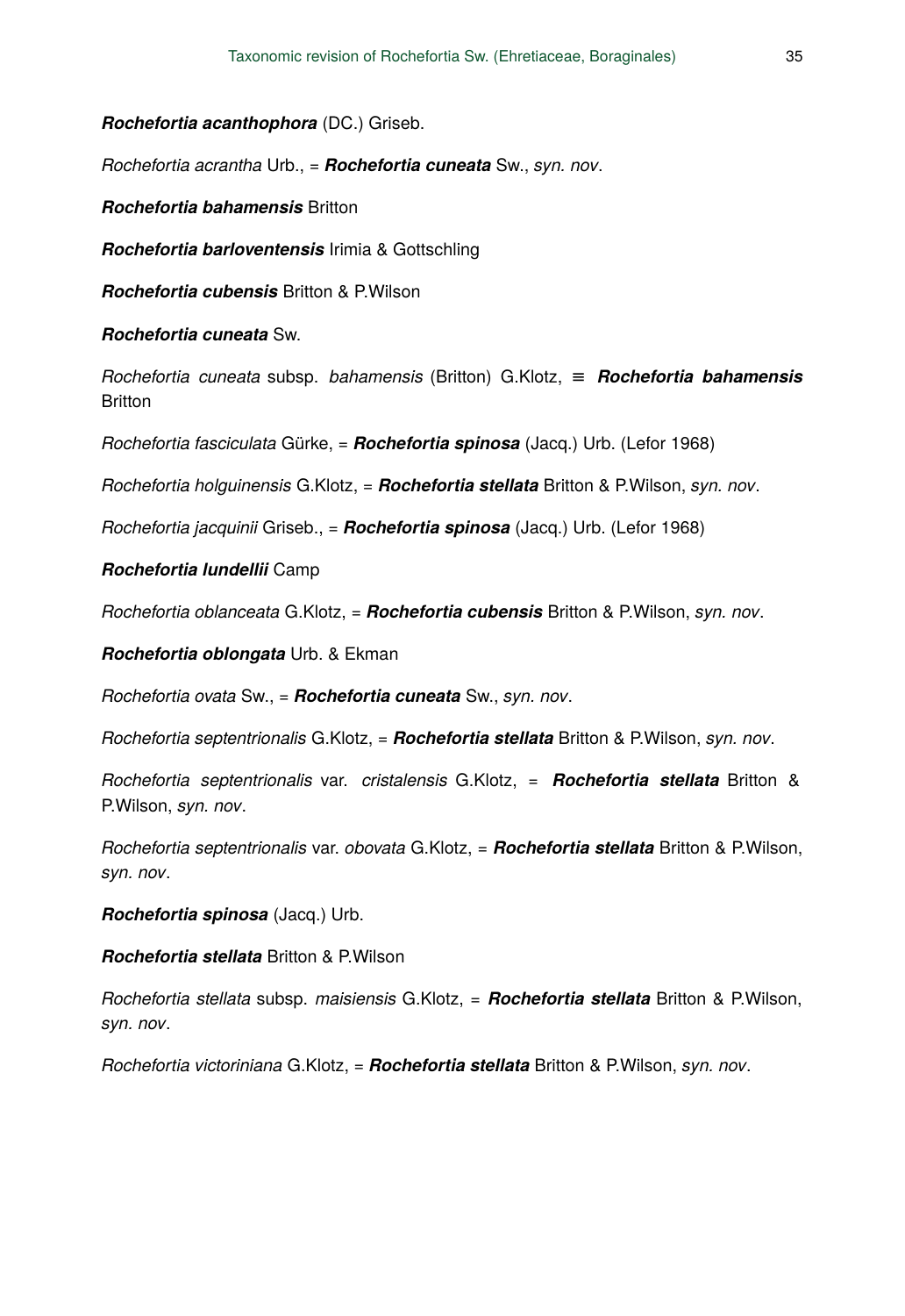# **Excluded names (validly published names are in bold face)**

*Desmophyla aliena* Raf., not validly published (ICN Art. 52.1.), [Sylva tellur.: 43. 1838.](http://www.biodiversitylibrary.org/item/20634#page/49/mode/1up)— TYPE: Bolivarian Republic of Venezuela. Sucre: Cumaná (Sep, without year), A.J.A. Bonpland & F.W.H.A. von Humboldt 92 (♀ fl, fr) (holotype: P-670679!), ≡ *Rochefortia spinosa* (Jacq.) Griseb.

*Diplostylis* H.Karst. & Triana (ICN Art. 60.8.), not validly published (ICN Art. 53.1., non ≡ *Diplostylis* Sond. = *Adenocline* Turcz., Euphorbiaceae), in [Triana, Nuev. jen. esp.: 25–26.](http://www.banrepcultural.org/sites/default/files/brblaa767712.pdf) [1854](http://www.banrepcultural.org/sites/default/files/brblaa767712.pdf).—TYPE: *Diplostylis fasciculata* H.Karst. & Triana.

*Diplostylis fasciculata* H.Karst. & Triana, not validly published (ICN Art. 35.1.), [Linnaea 28:](http://www.biodiversitylibrary.org/item/109605#page/441/mode/1up) [433. 1857](http://www.biodiversitylibrary.org/item/109605#page/441/mode/1up).—TYPE: see *Rochefortia fasciculata* Gürke, = *Rochefortia spinosa* (Jacq.) Urb.

*Lutrostylis inermis* G.Don, not validly published (ICN Art. 52.1.), [Gen. hist. 4: 391. 1838.](http://www.biodiversitylibrary.org/item/9906#page/400/mode/1up)— TYPE: Bolivarian Republic of Venezuela. Sucre: Cumaná (Sep, without year), A.J.A. Bonpland & F.W.H.A. von Humboldt 92 (♀ fl, fr) (holotype: [P-670679!](http://science.mnhn.fr/institution/mnhn/collection/p/item/p00670679)), ≡ *Rochefortia spinosa* (Jacq.) Griseb.

*Lutrostylis montevidensis* (Spreng.) G.Don, [Gen. hist. 4: 391. 1838](http://www.biodiversitylibrary.org/item/9906#page/400/mode/1up). *Ehretia montevidensis* Spreng., [Syst. veg. 1: 647. 1825.](http://www.biodiversitylibrary.org/item/30757#page/653/mode/1up)—TYPE: Oriental Republic of Uruguay. Montevideo: Montevideo (without date), F. Sellow s.n. (sterile) (holotype: †B), = *Citharexylum barbinerve* (Spreng.) Moldenke (Verbenaceae).

*Rochefortia acanthophora* forma *microphylla* Griseb., not validly published (ICN Art. 38.1.a), [Cat. pl. Cub. 210. 1866](http://www.biodiversitylibrary.org/item/5105#page/215/mode/1up).—TYPE: Caribbean, Republic of Cuba. Guantánamo: Mt Toro (May 1, [1861]): Ch. Wright [725] 3126 (sterile) (holotype: [GOET-394](http://plants.jstor.org/stable/history/10.5555/al.ap.specimen.goet000394)! isotype: [GH-973](http://kiki.huh.harvard.edu/databases/specimen_search.php?mode=details&id=130324) [38](http://kiki.huh.harvard.edu/databases/specimen_search.php?mode=details&id=130324)!), = *Rochefortia cubensis* Britton & P.Wilson. Further material collected by Ch. Wright (NY-111150! G-442332! GH-97338! P-3876535! YU-65231!) should not be considered isotype material (Howard 1988).

*Rochefortia brasiliensis* Hoffm. in Willd. ex [Schult., Syst. Veg. 6: 210. 1820.](http://www.biodiversitylibrary.org/item/15272#page/289/mode/1up)—TYPE: Federative Republic of Brazil. Without precise locality (1801): J.C. von Hoffmannsegg s.n. 1801 (fl) (holotype: [B-W5463!](http://ww2.bgbm.org/herbarium/specimen.cfm?SpecimenPK=110620&idThumb=326923&SpecimenSequenz=1&loan=0) isotype: HAL-135753), identity unclear, but *Rochefortia* does not occur in Brazil. Moreover, the Berlin specimen exhibits a number of bisexual flowers excluding it from *Rochefortia* (and *Lepidocordia* as well).

*Rochefortia transversalis* G.Klotz, not validly published (ICN Arts 10.1., 36.1., 38.1.a), [Wis](https://zenodo.org/record/51290#.VzKmndIeSkp) [s. Z. Friedrich-Schiller-Univ. Jena, Math.-Naturwiss. Reihe 28: 644, 646, 647. 1979](https://zenodo.org/record/51290#.VzKmndIeSkp).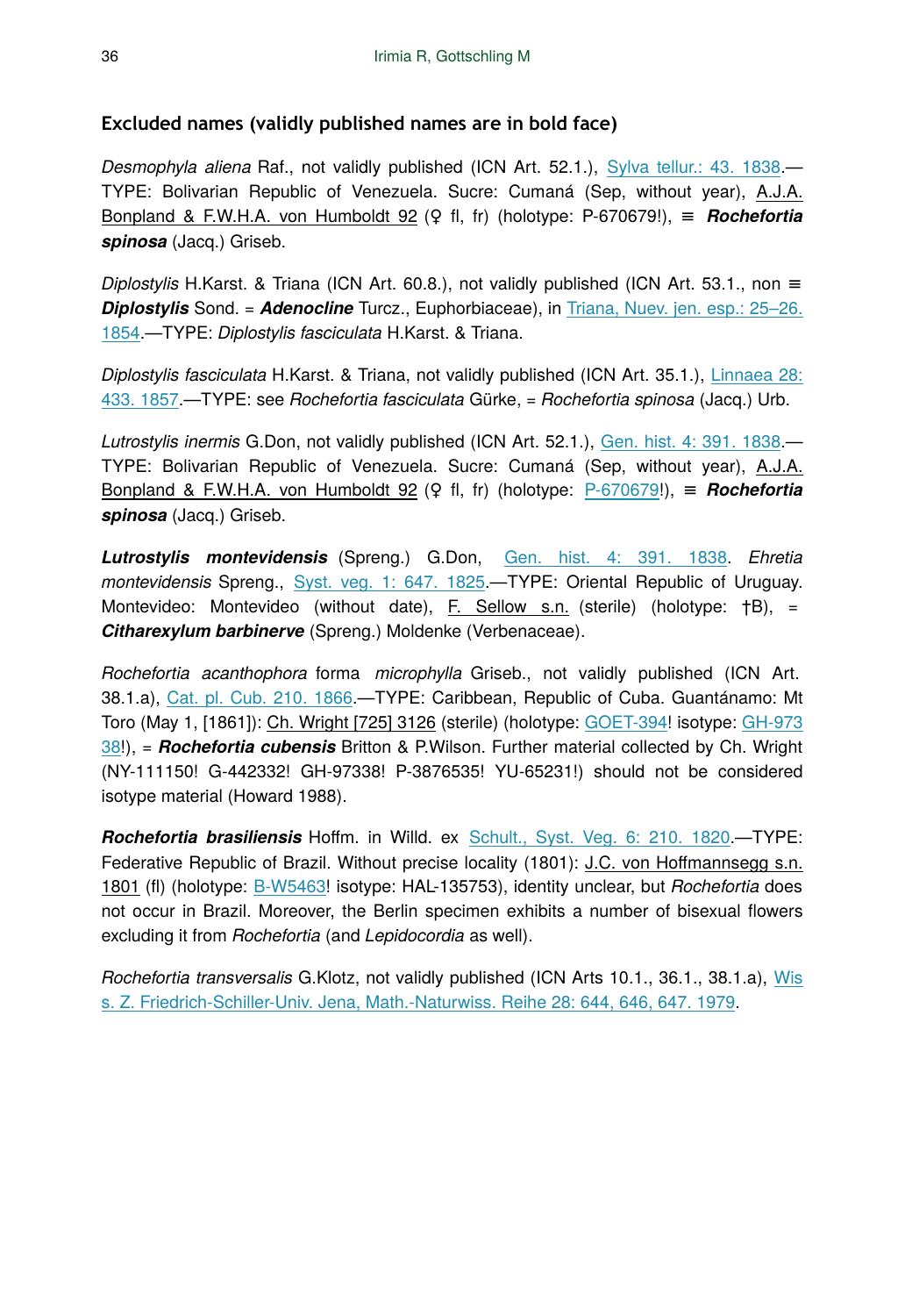# **Acknowledgements**

We thank the curators of the herbaria B, F, G, GH, K, M, MO, P and US for providing us with material and/or information, Hermann Manitz (Jena) for literature and access to herbarium JE, Stan Huzarewicz (Storrs) for providing a \*.pdf file of M.W. Lefor's thesis, Mia Ehn (Stockholm), Laura Guglielmone (Turin) and Mats Hjertson (Uppsala) for sending images of (putative) type material, Lucian Ionuț Roşu (Iaşi) for assistance with the distribution map and Denis Filer (Oxford) for his support on the BRAHMS online system. Hartmut H. Hilger (Berlin) and another anonymous reviewer provided helpful comments to this revision that are greatfully acknowledged here.

# **References**

- Adams CD (1972) 166. Boraginaceae . Flowering Plants of Jamaica. University of the West Indies, Mona (Jamaica), 616–626 pp.
- Bentham G, Hooker JD (1876) Ordo CXII. Boragineæ. Sistens dicotyledonum gamopetalarum ordines XLV: Caprifoliaceas—Plantagineas. 2. Reeve, Williams & Norgate, London, 832–841 pp.
- Berazaín Iturralde R, Areces Berazaín F, Lazcano Lara JC, González Torrez LR (2005) Lista roja de la flora vascular cubana. Jardín Botánico Atlántico, Gijón, 86 pp.
- Borhidi A (1991) Phytogeography and vegetation ecology of Cuba. Akadémiai Kiadó, Budapest, 858 pp.
- Britton N, Millspaugh CF (1920) Family 5. Ehretiaceae Schrad. The Bahama flora. Hafner, New York, 357–360 pp.
- Castell Puchades MA, Figueredo Cardona LM, Almarales Castro A (2013) Objetos de conservación de la flora y la vegetación del paisaje natural protegido Estrella-Aguadores, Santiago de Cuba, Cuba. Foresta Veracruzana 15: 7‑14.
- Don G (1838) Order CLXVII. Cordiaceae . Corollifloræ. A general history of the dichlamydeous plants 4. Rivington & Rivington, London, 374–393 pp.
- Dwyer JD, Spellman DL (1981) A list of the Dicotyledoneae of Belize. Rhodora 83: 161‑236.
- Gottschling M (2004) Floral ontogeny in *Bourreria* (Ehretiaceae, Boraginales). Flora 199: 409‑423. DOI: [10.1078/0367-2530-00169](http://dx.doi.org/10.1078/0367-2530-00169)
- Gottschling M, Hilger HH (2001) Phylogenetic analysis and character evolution of *Ehretia* and *Bourreria* (Ehretiaceae, Boraginales) and their allies based on ITS1 sequences. Botanische Jahrbücher für Systematik, Pflanzengeschichte und Pflanzengeographie 123: 249‑268.
- Gottschling M, Hilger HH, Weigend M (2016) Ehretiaceae Mart. In: Kadereit JW, Bittrich V (Eds) Flowering plants. eudicots, The families and genera of vascular plants. 14. Springer, Berlin, 165–178 pp.
- Gottschling M, Nagelmüller S, Hilger HH (2014a) Generative ontogeny in *Tiquilia* (Ehretiaceae: Boraginales) and phylogenetic implications. Biological Journal of the Linnean Society 112: 520‑534.
- Gottschling M, Luebert F, Hilger HH, Miller JS (2014b) Molecular delimitations in the Ehretiaceae (Boraginales). Molecular Phylogenetics and Evolution 72: 1‑6.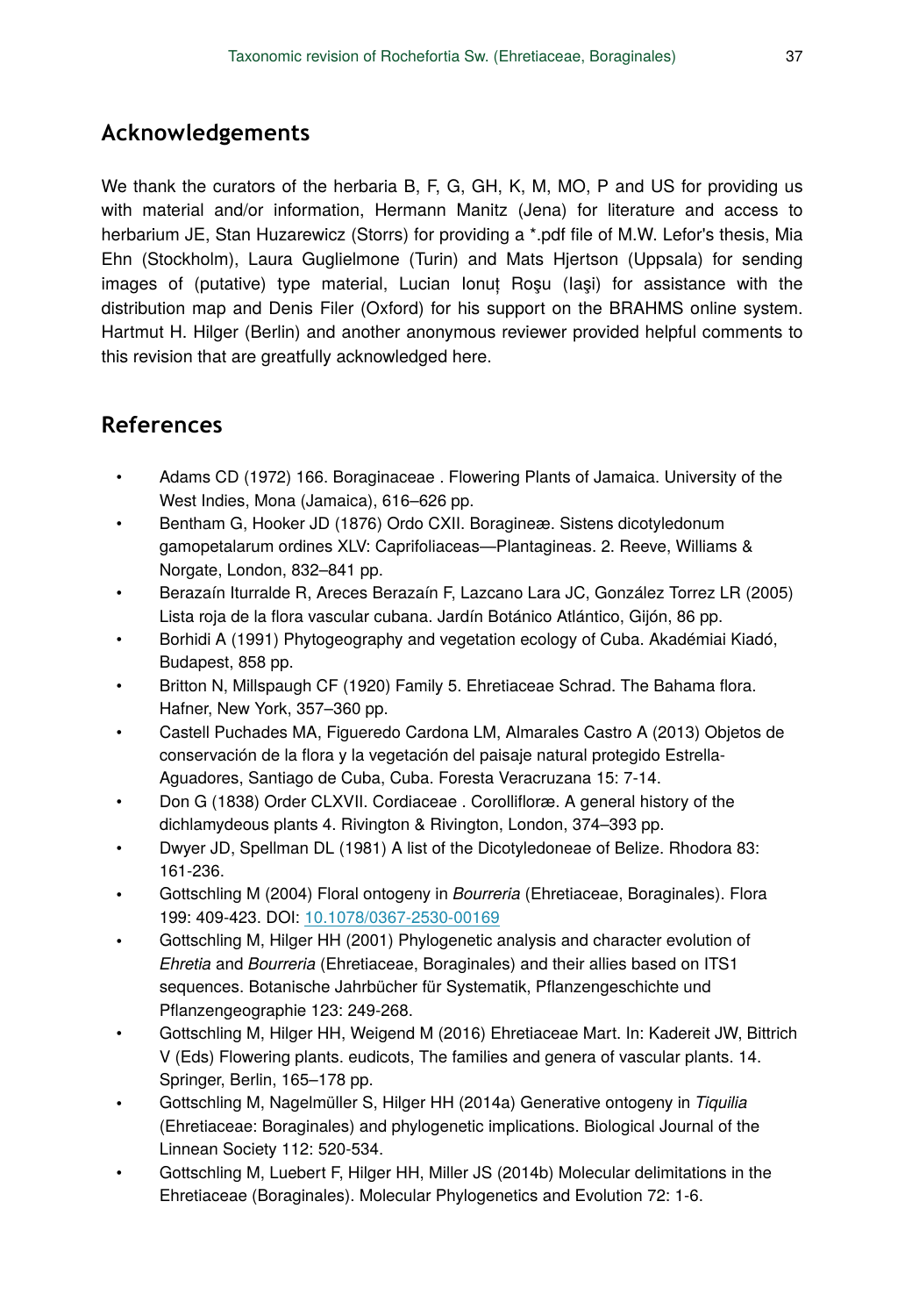- Gürke M (1893) Borraginaceae. In: Engler A, Prantl K (Eds) Die natürlichen Pflanzenfamilien. 4 (3a). Engelmann, Leipzig, 71–131 pp.
- Howard RA (1988) Charles Wright in Cuba, 1856-1867. Chadwyck-Healey, Alexandria, VA, 90 pp.
- Howard RA (1989) Boraginaceae. Flora of the Lesser Antilles 6. Arnold Arboretum, Harvard University, Jamaica Plain, Massachusetts, 188–211 pp.
- Irimia RE, Gottschling M (2015) A new species of *Rochefortia* (Ehretiaceae, Boraginales) from the Lesser Antilles. Phytotaxa 236: 62‑70. DOI: [10.11646/](http://dx.doi.org/10.11646/phytotaxa.236.1.5) [phytotaxa.236.1.5](http://dx.doi.org/10.11646/phytotaxa.236.1.5)
- Irimia RE, Pérez-Escobar OA, Gottschling M (2015) Strong biogeographic signal in the phylogenetic relationships of *Rochefortia* Sw. (Ehretiaceae, Boraginales). Plant Systematics and Evolution 301: 1509‑1516. DOI: [10.1007/s00606-014-1162-1](http://dx.doi.org/10.1007/s00606-014-1162-1)
- Jacquin N (1781) *Selectarum stirpium americanarum historia, pl.* author, Vienna, 264 pp.
- Johnston IM (1949) Studies in the Boraginaceae, XVIII. Boraginaceae of the southern West Indies. Journal of the Arnold Arboretum 30: 111-138. DOI: [10.5962/bhl.part.18048](http://dx.doi.org/10.5962/bhl.part.18048)
- Klotz G (1979) Die Boraginaceen-Gattung *Rochefortia* Swartz in Cuba. Wiss. Z. Friedrich-Schiller-Univ. Jena, Math.-Naturwiss. Reihe 28: 643‑647.
- Klotz G (1980) Zur intraspezifischen Varianz und ihrer Widerspiegelung in taxonomischen Kategorien. Wiss. Z. Friedrich-Schiller-Univ. Jena, Math.-Naturwiss. Reihe 29: 453‑479.
- Klotz G (1982) Systematische Gliederung der Gattung *Rochefortia* Swartz. Revista del Jardín Botánico Nacional, Universidad de la Habana 3 (2): 99‑110.
- Lefor MW (1968) A revision of the genus *Rochefortia* Sw. (Boraginaceae). Univ. of Connecticut, Mansfield, 62 pp.
- Liogier de Sereys Allut EE (1994) Familia 182. Boraginaceae . La Flora de la Española.VI. 52 Serie Científica 27. Taller, San Pedros de Macorís, 121–173 pp.
- Liogier de Sereys Allut EE (1995) Family 124. Boraginaceae . Descriptive flora of Puerto Rico and adjacent islands. Universidad de Puerto Rico, San Juan, 298–319 pp.
- Liogier de Sereys Allut EE, Martorell LF (1999) Boraginaceae. Flora of Puerto Rico and adjacent islands. A systematic synopsis. Universidad de Puerto Rico, San Juan, Puerto Rico, 382 pp.
- Little Jr E, Woodbury R, Wadsworth F (1988) Arboles de Puerto Rico y las Islas Vírgenes. 2. U.S. Dep. Agric., 1177 pp.
- Miller JS (1989) A revision of the New World species of *Ehretia* (Boraginaceae). Annals of the Missouri Botanical Garden 76: 1050‑1076. DOI: [10.2307/2399691](http://dx.doi.org/10.2307/2399691)
- Miller JS, Nowicke JW (1990) Dioecy and a reevaluation of *Lepidocordia* and *Antrophora* (Boraginaceae: Ehretioideae). American Journal of Botany 77: 543‑551. DOI: [10.2307/2444389](http://dx.doi.org/10.2307/2444389)
- Moser J, Whelan KT, Shamblin R, Atkinson A, Patterson J (2010) Buck Island Reef National Monument, U.S. VirginIslands, Vegetation Mapping Project, 2009. U.S. Department of the Interior, Fort Collins, USA–CO, 459 pp.
- Pitot A (1939) Le fruit de quelques Ehrétiées. Bull. Soc. Bot. Fr. 86: 325‑332. DOI: [10.10](http://dx.doi.org/10.1080/00378941.1939.10834190) [80/00378941.1939.10834190](http://dx.doi.org/10.1080/00378941.1939.10834190)
- Sauget y Barbis [Léon] JS, Liogier de Sereys Allut [Alain] EE (1957) Familia 3. Boraginaceae . Flora de Cuba. 4. La Habana, 252–278 pp.
- Standley PC, Williams LO (1970) Flora of Guatemala. Part IX. Fieldiana 24: 1‑236.